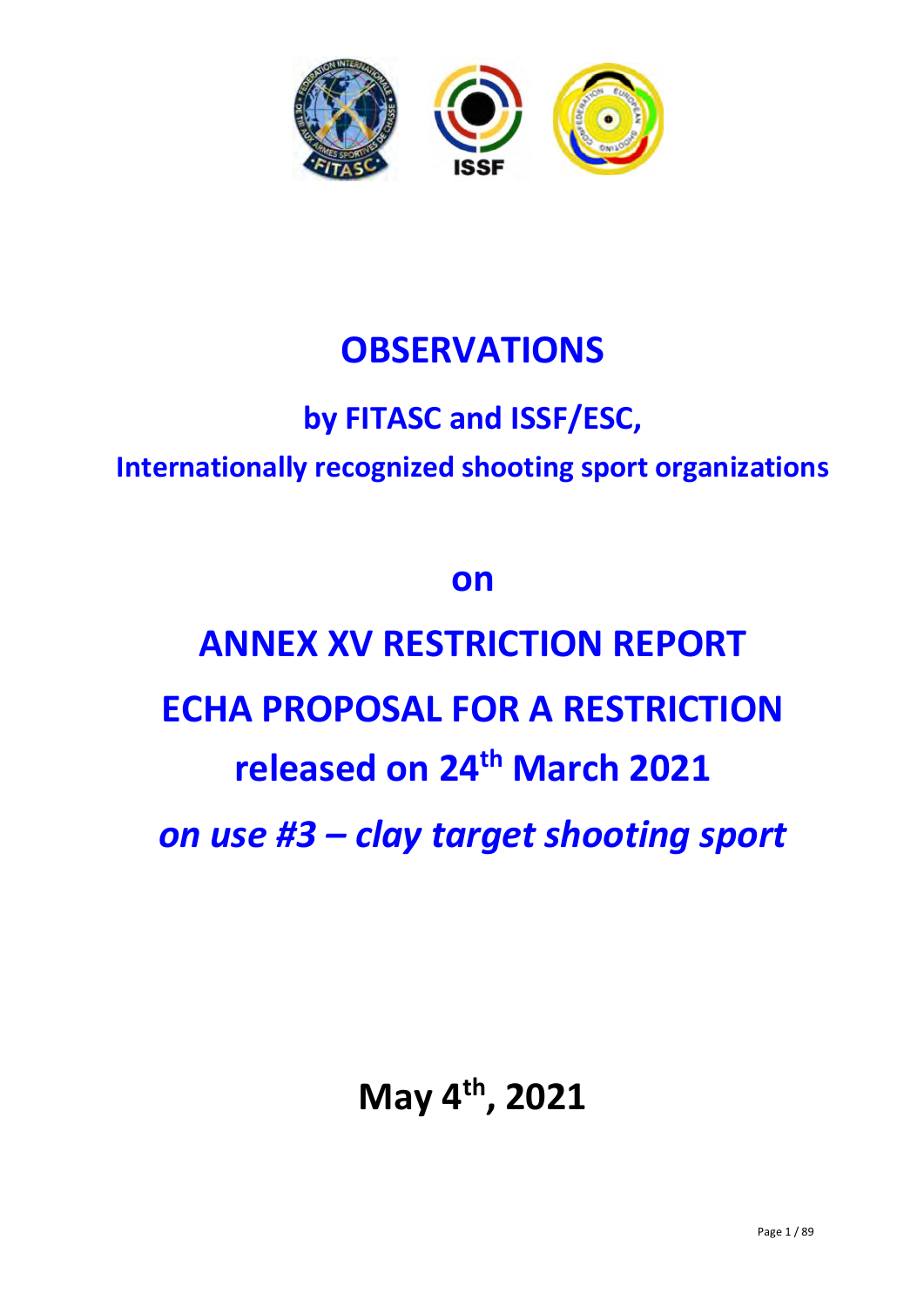



## Table des matières

| 1              |                                                                                                    |
|----------------|----------------------------------------------------------------------------------------------------|
| $\overline{2}$ | Page 9 (20 pdf) - Table2: Uses overview including annual releases to the environment, main         |
| 3              | Page 68 (79 pdf) Table 1-11: Estimated amount of lead ammunition released (tons) in the EU         |
| 4              | Appendix B - Page 142 (159 pdf) - Amount of lead ammunition used on an annual basis in             |
| 5              | Page 292 (303 pdf) 2.6.2.2. Environmental risk reduction and releases avoided to the               |
| 6              | Page 296 (307 pdf) - Table 2-34: Calculation of cost associated with ban on shot for sports        |
| 7              | Page 441 (424 pdf) - Table D.2-1: production volume of lead shot for sports shooting 6             |
|                |                                                                                                    |
| 8              |                                                                                                    |
| 9              |                                                                                                    |
|                |                                                                                                    |
| 10             |                                                                                                    |
| 11             | Page 52 (63 pdf) - table 1-7 Environmental effectiveness of different types of RMM applied         |
|                |                                                                                                    |
| 12             |                                                                                                    |
| 13             |                                                                                                    |
|                |                                                                                                    |
|                |                                                                                                    |
|                | 14 Page 72 (83 pdf) 1.5.3.4. Likelihood of primary ingestion of gunshot and fishing tackle by      |
|                |                                                                                                    |
|                | 15 Page 84 (95 pdf) 1.5.3.5. Likelihood of secondary ingestion of shot, bullets and fishing tackle |
|                |                                                                                                    |
| 16             | Pages 79-88 (96-105 pdf) of annex of annex XV restriction report: B.4.2.1.1 "Lead shot with        |
|                |                                                                                                    |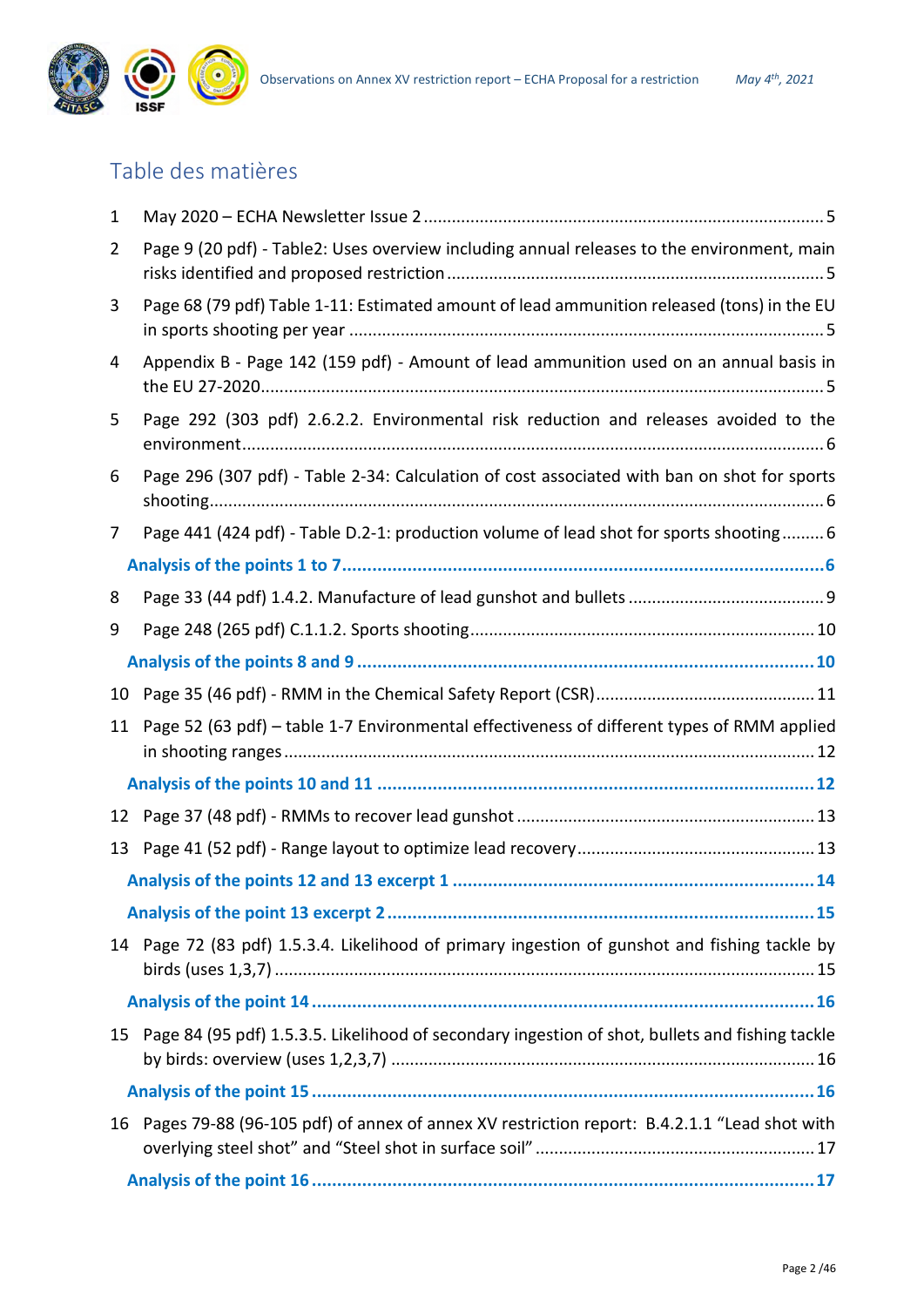

| 17 | Page 303 (314 pdf) - 2.6.2. Cost and other economic impact / Shooting areas where steel is                                                                              |
|----|-------------------------------------------------------------------------------------------------------------------------------------------------------------------------|
|    |                                                                                                                                                                         |
|    | 18 Page 58 (69 pdf) - 1.5.2. Environmental hazard assessment - 1.5.2.1. Wildlife (birds) 18                                                                             |
|    |                                                                                                                                                                         |
|    | 19 Pages 101-110 (112-121 pdf) 1.5.3.7. Additional risks related to sports shooting  19                                                                                 |
|    |                                                                                                                                                                         |
|    |                                                                                                                                                                         |
| 20 | Pages 103-110 (114-121 pdf) 1.5.3.7. Additional risks related to sports shooting  21                                                                                    |
| 21 |                                                                                                                                                                         |
| 22 | Page 152 (163 pdf) - 1.6.3.1. Inhalation of lead fumes or dusts from outdoor shooting (uses                                                                             |
| 23 | Page 159 (170 pdf) 1.6.3.4. Oral exposure to lead dust (hand-to-mouth) from shooting or<br>handling lead ammunition or fishing tackle (uses 1, 2, 3, 4, 5, 6 and 7)  22 |
|    |                                                                                                                                                                         |
|    | 24 Page 156 (167 pdf) Lead Blood levels (PbB) in shooters - gunshot - Chun et al. (2018) 23                                                                             |
|    |                                                                                                                                                                         |
|    | 25 Page 285 (296 pdf) - Article 2.6.1.1 - Conclusion on alternatives / Gunshot 25                                                                                       |
|    |                                                                                                                                                                         |
|    | 26 Page 322 (332 pdf) - Sports shooting / Availability and suitability of alternatives 26                                                                               |
|    |                                                                                                                                                                         |
| 27 | Page 247 (264 pdf) Annex of the annex - C.1.1.1.2 Non-lead alternatives 29                                                                                              |
|    |                                                                                                                                                                         |
|    |                                                                                                                                                                         |
| 29 | Page 302 (313 pdf) - Table 2-36: Scenarios and range types used for impact assessment31                                                                                 |
| 30 |                                                                                                                                                                         |
| 31 | Page 427 (444 pdf) – Annex of the annex D.2.2.2.1. Ricochet in sports shooting range  32                                                                                |
|    |                                                                                                                                                                         |
| 32 | Page 325-326 (342-343 of pdf) of Annex of the annex - Sports shooting - Availability and                                                                                |
|    |                                                                                                                                                                         |
|    |                                                                                                                                                                         |
|    |                                                                                                                                                                         |
|    |                                                                                                                                                                         |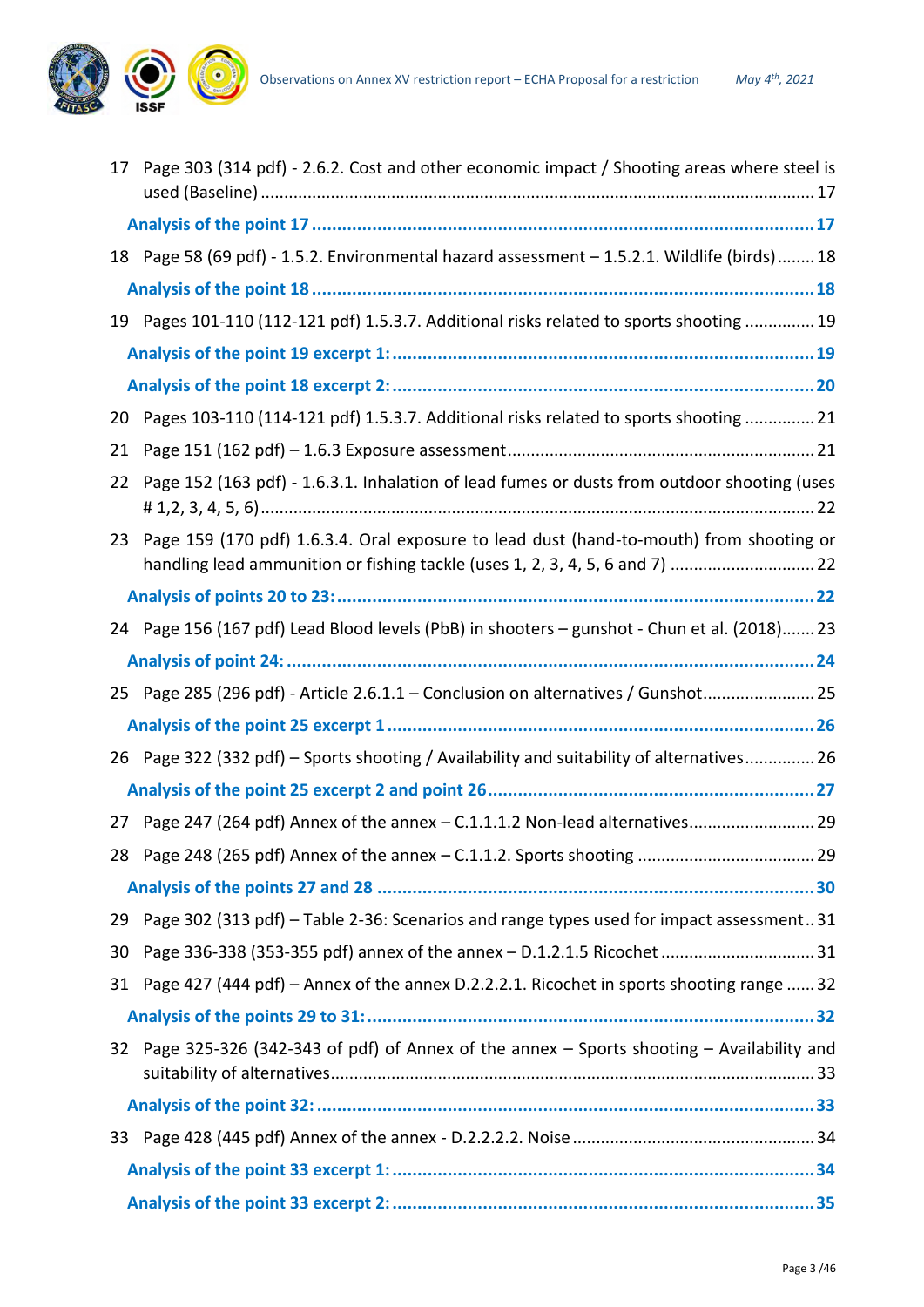

| 35 Page 302 (314 pdf) - A: Shooting areas or ranges where steel shot is used37            |  |
|-------------------------------------------------------------------------------------------|--|
|                                                                                           |  |
|                                                                                           |  |
| 37 Page 430-431 (447-448 pdf) Annex of the annex - D.2.3 Restriction scenarios & proposed |  |
|                                                                                           |  |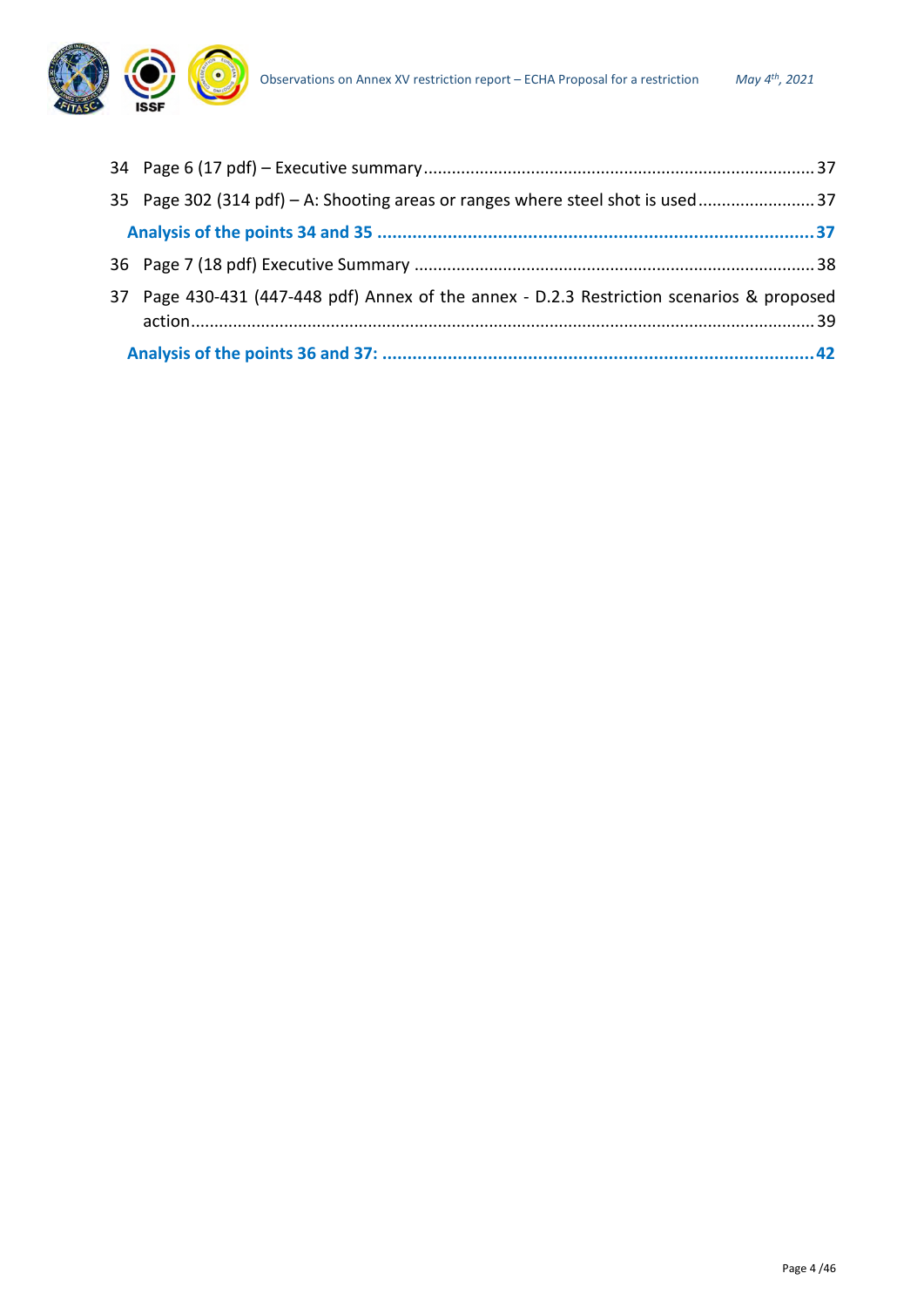

The present document aims to clarify FITASC and ISSF (ESC) position and to comment the ECHA document named "ANNEX XV RESTRICTION REPORT – Lead in outdoor shooting and fishing". In the following, this will be referred to as "the ECHA document" or "the ECHA proposal".

This document follows previous studies carried out by the FITASC and ISSF/ESC and which were realized as a contribution to:

- [the document named "Contribution of FITASC prior to ECHA's decision regarding a](https://www.fitasc.com/upload/images/echa_mai_2021/20200720_eng_fitasc_doc_contribution_echa.pdf)  [possible call for restrictions on the use of lead shot at clay target shooting ranges",](https://www.fitasc.com/upload/images/echa_mai_2021/20200720_eng_fitasc_doc_contribution_echa.pdf)  [dated July 17th, 2020;](https://www.fitasc.com/upload/images/echa_mai_2021/20200720_eng_fitasc_doc_contribution_echa.pdf)
- the related "Addendum [by FITASC and ISSF/ESC, internationally recognized shooting](https://www.fitasc.com/upload/images/echa_mai_2021/20210504_addendum_may21_to_fitasc_contribution_july20.pdf)  [sport organizations",](https://www.fitasc.com/upload/images/echa_mai_2021/20210504_addendum_may21_to_fitasc_contribution_july20.pdf) dated 4<sup>th</sup> May 2021;

In the following, the ballistic studies previously realized will be referred to as "previous ballistic studies" or "previous studies".

### <span id="page-4-0"></span>**1 May 2020 – ECHA Newsletter Issue 2**

*Around 21 000-27 000 tonnes of lead are estimated to be dispersed into the EU environment each year from the uses in the scope of the current investigation.*

### <span id="page-4-1"></span>**2 Page 9 (20 pdf) - Table2: Uses overview including annual releases to the environment, main risks identified and proposed restriction**

In this table, the estimated releases to the environment due to the Outdoor sports shooting with gunshot is 35 000 tpa in 2020.

### <span id="page-4-2"></span>**3 Page 68 (79 pdf) Table 1-11: Estimated amount of lead ammunition released (tons) in the EU in sports shooting per year**

*Excerpt: "In this table, the estimated releases in EU 27-2020 (tpa) due to the lead shot for sports shooting is 35 000 tpa."*

### <span id="page-4-3"></span>**4 Appendix B - Page 142 (159 pdf) - Amount of lead ammunition used on an annual basis in the EU 27-2020**

*Excerpt: "Based on information provided in the REACH registration Chemical Safety Report (CSR) for lead (2020) it can be assumed that on a typical outdoor pistol/rifle range and clay target range 5 000 kg/year and 10 000 kg/year of lead are used, respectively. A typical sporting clay target range (simulated game hunting) is assumed to use 10 000 kg/year of lead. On the contrary, a clay target area is assumed to use 390 kg/year".*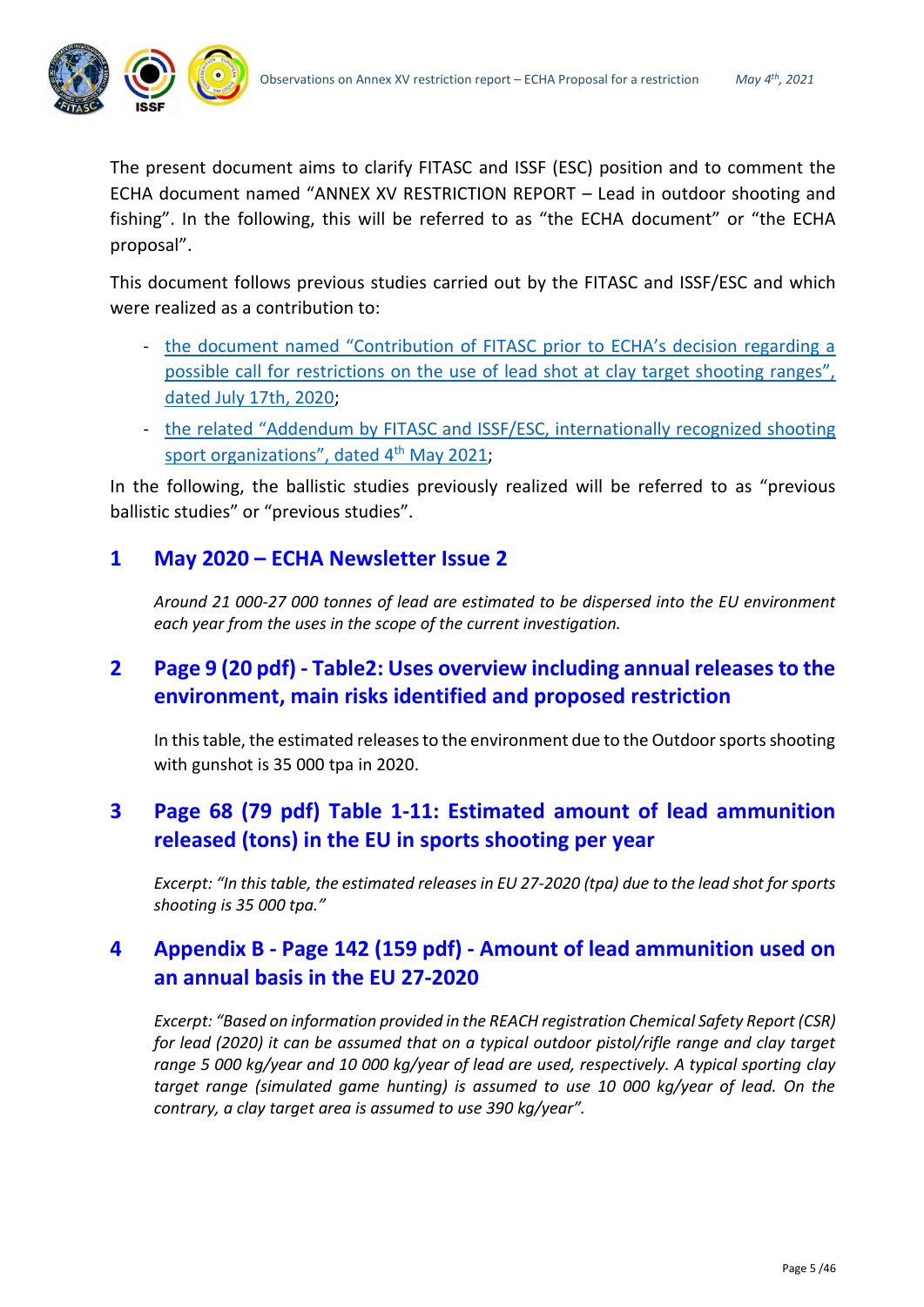

### <span id="page-5-0"></span>**5 Page 292 (303 pdf) 2.6.2.2. Environmental risk reduction and releases avoided to the environment**

*Excerpt: "The baseline is a release of 35 000 tonnes per year and 700 000 tonnes in 20 years (see section 1.8.2.1)."*

### <span id="page-5-1"></span>**6 Page 296 (307 pdf) - Table 2-34: Calculation of cost associated with ban on shot for sports shooting**

Table 2-34: Calculation of cost associated with ban on shot for sports shooting

| <b>Parameter</b>                | <b>Data</b>                                                                                                                                                                                  |  |  |
|---------------------------------|----------------------------------------------------------------------------------------------------------------------------------------------------------------------------------------------|--|--|
| Volume of lead used per<br>year | 35 000 tons                                                                                                                                                                                  |  |  |
| Weight per cartridge            | Based on FITASC contribution:<br>60 % of shooters use 28 gram cartridge, 40% of shooters use 24 gram<br>cartridge.<br>60 % 28 gram and 40% 40 gram $= 26.4$ gram per cartridge on<br>average |  |  |
| Number of cartridges            | 35 000 tonnes / 26.4 gram per cartridge = $1$ 326 million cartridges                                                                                                                         |  |  |

### <span id="page-5-2"></span>**7 Page 441 (424 pdf) - Table D.2-1: production volume of lead shot for sports shooting**

#### D.2. Outdoor sports shooting with shot shell ammunition

#### D.2.1. Use volume

AEMS reported production volumes for sports shooting with shot Table D.2-1

Table D.2-1: production volume of lead shot for sports shooting

| <b>Use</b><br>Nr | <b>Ammunition</b><br>type         | <b>Estimate of total units</b><br>of ammunition<br>(millions per year in<br>the EU) | <b>Estimation of total</b><br>units of non-lead<br>ammunition<br>(millions) | <b>Amont of lead</b><br>used |
|------------------|-----------------------------------|-------------------------------------------------------------------------------------|-----------------------------------------------------------------------------|------------------------------|
| 3                | Shotshells for<br>sports shooting | $350 - 650$                                                                         | 40                                                                          | 12 000 -15 000               |

Information on the consumption of lead on and EU wide scale is scarce, earlier assessments from AMEC and COWI reported that the annual volume of use of sports shooting cartridges on EU wide scale is in the same order of magnitude as the annual volume of use for hunting.

The actual consumption of lead is estimated to be in the range of 35 000 tonnes per year (see main report).

#### <span id="page-5-3"></span>**Analysis of the points 1 to 7**

ECHA asserts that « Based on information provided in the REACH registration Chemical Safety Report (CSR) for lead (2020) … A typical sporting clay target range (simulated game hunting) is assumed to use 10 000 kg/year of lead.": **WRONG**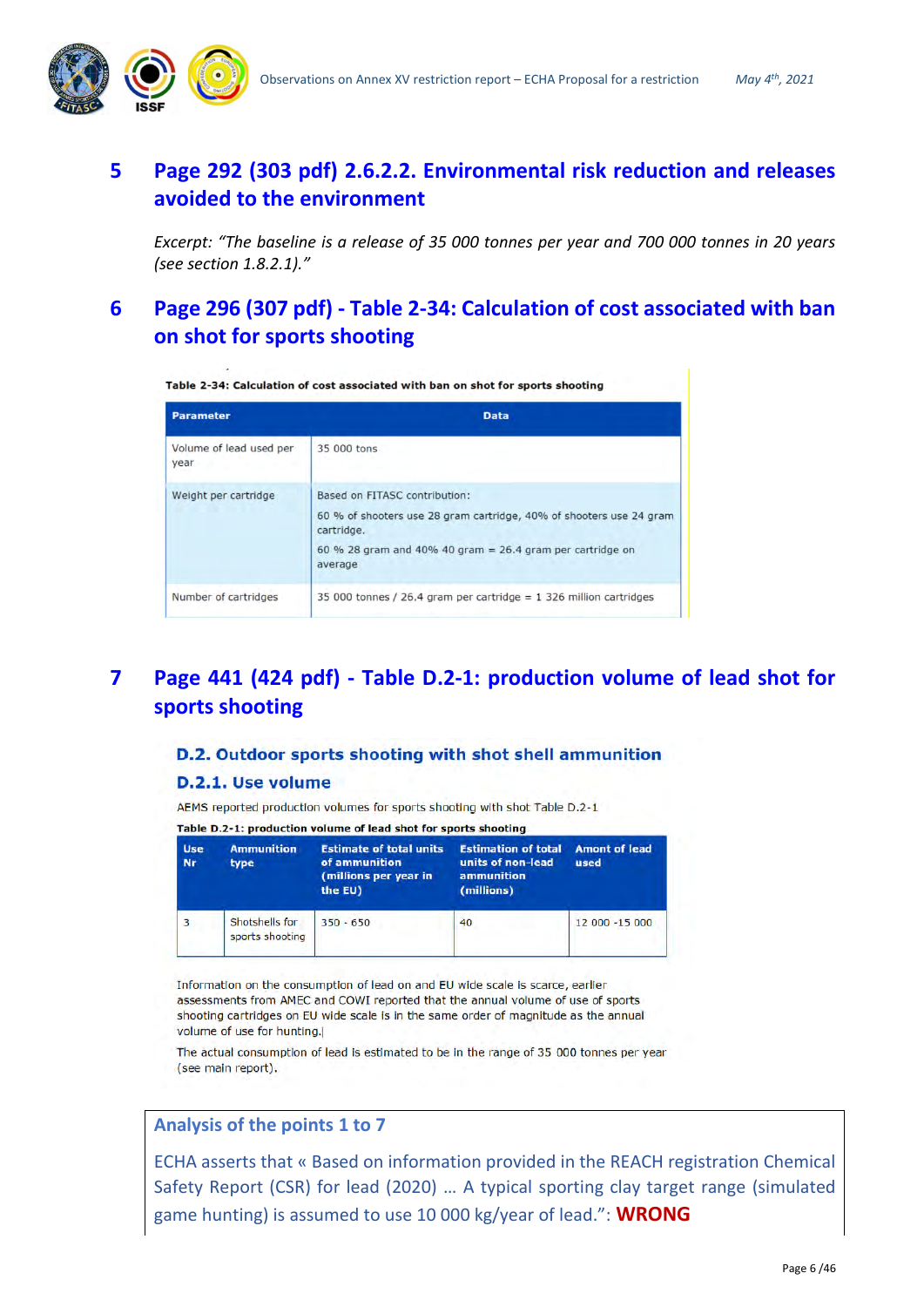



ECHA has erroneously used the above figures, stemming from the CSR 2020 and provided by AFEMS. Below we quote AFEMS in the letter to FITASC dated 15<sup>th</sup> April 2021 (*See point 3 - Addendum to point 2.4.2 - [Number of sports cartridges fired on European soil](https://www.fitasc.com/upload/images/echa_mai_2021/20210504_addendum_may21_to_fitasc_contribution_july20.pdf)*):

"*As a normal CSR, in fact, the dossier looks only at one worst-case scenarios based on one sample site for all possible exposure. It is the case of the estimations that ECHA erroneously cited in page 145 – Appendix B. As a matter of fact, these refer to worstcase releases at one local site. Since these are worst-case estimates, these should not be used for extrapolation to EU.*

*To illustrate the worst-case character, sporting shooting at outdoor pistol rifle is 0.4-0.5 tpa (for one range with recycling). Literature refers to 0.04-0.8 tpa and to 10 tpa for clay target ranges. However, worst-case scenarios on one site should never be used for extrapolations, which are thus misleading and flawed. This is especially the case if we read the Annex, where ECHA states that "Based on information provided in the REACH registration Chemical Safety Report for lead (2020) in can be assumed that on a typical pistol/rifle range and clay shooting range […]". The "typicality" of such figures is utterly incorrect. It will be in the first interest of AFEMS to highlight to ECHA the points above and the fact that the Agency should have used average releases per site or preferably EU sales statistics, as more reliable.*"

FITASC Estimates of annual lead releases (lead shot) due to clay target shooting sport:

-The European industry manufactures 1300 million cartridges in the EEA+UK, of which 60% are for hunting and 40% for sport shooting (*See point 3 - [Addendum to 2.4.2 Number of](https://www.fitasc.com/upload/images/echa_mai_2021/20210504_addendum_may21_to_fitasc_contribution_july20.pdf)  [sports cartridges fired on European soil](https://www.fitasc.com/upload/images/echa_mai_2021/20210504_addendum_may21_to_fitasc_contribution_july20.pdf)*).

- Thus, 520 million sports cartridges are annually produced for the EEA+UK.

- The main manufacturing countries are Italy, France, Spain, the United Kingdom and Germany.

- 28 g sport cartridges (non-Olympic disciplines managed by FITASC) account for 60% of the market, and 24g sport cartridges (Olympic disciplines managed by ESC) 40% (*[See](https://www.fitasc.com/upload/images/echa_mai_2021/20210504_addendum_may21_to_fitasc_contribution_july20.pdf)  point 3 - [Addendum to 2.4.2 Number of sports cartridges fired on European soil](https://www.fitasc.com/upload/images/echa_mai_2021/20210504_addendum_may21_to_fitasc_contribution_july20.pdf)*).

On the basis of above information, one can estimate the annual lead release due to clay target shooting sport at around 14 000 tons in EEA+UK:

| # of sport cartridges | 520 000 000,00                                             |                                |            |
|-----------------------|------------------------------------------------------------|--------------------------------|------------|
| Load of lead shot     | Sports cartridge<br><b>European Market repartition (%)</b> | <b>Number</b><br>of cartridges | Lead ton   |
| 28,00                 | 60%                                                        | 312 000 000,00                 | 8736,00    |
| 24,00                 | 40%                                                        | 208 000 000,00                 | 4 9 9 2,00 |
|                       |                                                            |                                |            |
|                       |                                                            |                                | 13 728,00  |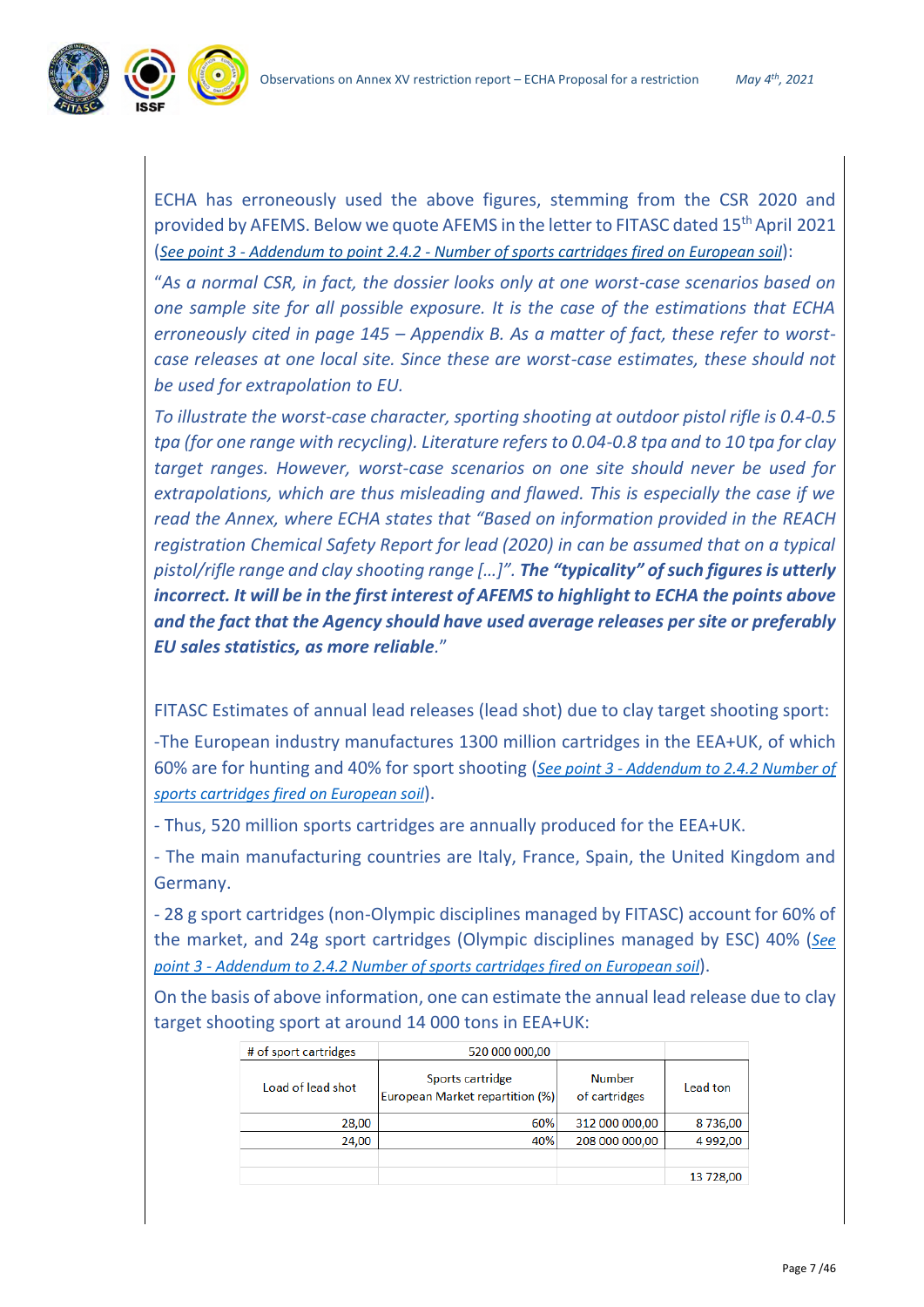

Taking into account that:

- No significant producer of sport cartridges in the United States has exported to Europe, for many years, cartridges for the practice of clay shooting, rendered uncompetitive by transport (*See point 3 - Addendum to 2.4.2 - [Number of sports cartridges fired](https://www.fitasc.com/upload/images/echa_mai_2021/20210504_addendum_may21_to_fitasc_contribution_july20.pdf)  [on European](https://www.fitasc.com/upload/images/echa_mai_2021/20210504_addendum_may21_to_fitasc_contribution_july20.pdf) soil*);

- Cartridge self-reloading is prohibited by ISSF and FITASC rules;

- there are 450 million clay targets sold annually in EEA+UK (*See point 4 - [Addendum to 2](https://www.fitasc.com/upload/images/echa_mai_2021/20210504_addendum_may21_to_fitasc_contribution_july20.pdf) – 2.5 - [European market of clay targets](https://www.fitasc.com/upload/images/echa_mai_2021/20210504_addendum_may21_to_fitasc_contribution_july20.pdf)*).

### Reasoning:

If the clay target sport shooting would cause 35 000tpa annual lead releases in the environment in the EU 27-2020 as claimed by ECHA, then it means that about 1,326 million of lead sport cartridges would be shot per year in EU 27-2020, as stated in table 2-34 in ECHA document:

Table 2-34: Calculation of cost associated with ban on shot for sports shooting

| <b>Parameter</b>                | <b>Data</b>                                                                                                                                                                                  |  |  |
|---------------------------------|----------------------------------------------------------------------------------------------------------------------------------------------------------------------------------------------|--|--|
| Volume of lead used per<br>year | 35 000 tons                                                                                                                                                                                  |  |  |
| Weight per cartridge            | Based on FITASC contribution:<br>60 % of shooters use 28 gram cartridge, 40% of shooters use 24 gram<br>cartridge.<br>60 % 28 gram and 40% 40 gram $=$ 26.4 gram per cartridge on<br>average |  |  |
| Number of cartridges            | 35 000 tonnes / 26.4 gram per cartridge = $1$ 326 million cartridges                                                                                                                         |  |  |

If, according to ECHA, there were 1,326 million of lead sport cartridges shot per year in EU 27-2020, then:

- In **EU 27-2020** countries, the ratio would be **4.5 cartridges per clay target** for 291 million clay targets sold per year;

- In **EEA countries**, the ratio would be **4.4 cartridges per clay target** for 301 million clay targets sold per year;

- In **EEA countries + UK** the ratio would be **2.9 cartridges per clay target** for 451 million clay targets sold per year.

All above ratios are nonsensical as *(i)* it is impossible to shoot more than 2 cartridges per target with a double-barreled shotgun, and *(ii)* also according to the sport rules:

- for the 2 disciplines English Sporting and Skeet, the sports rules allow to shoot 1 cartridge per single target;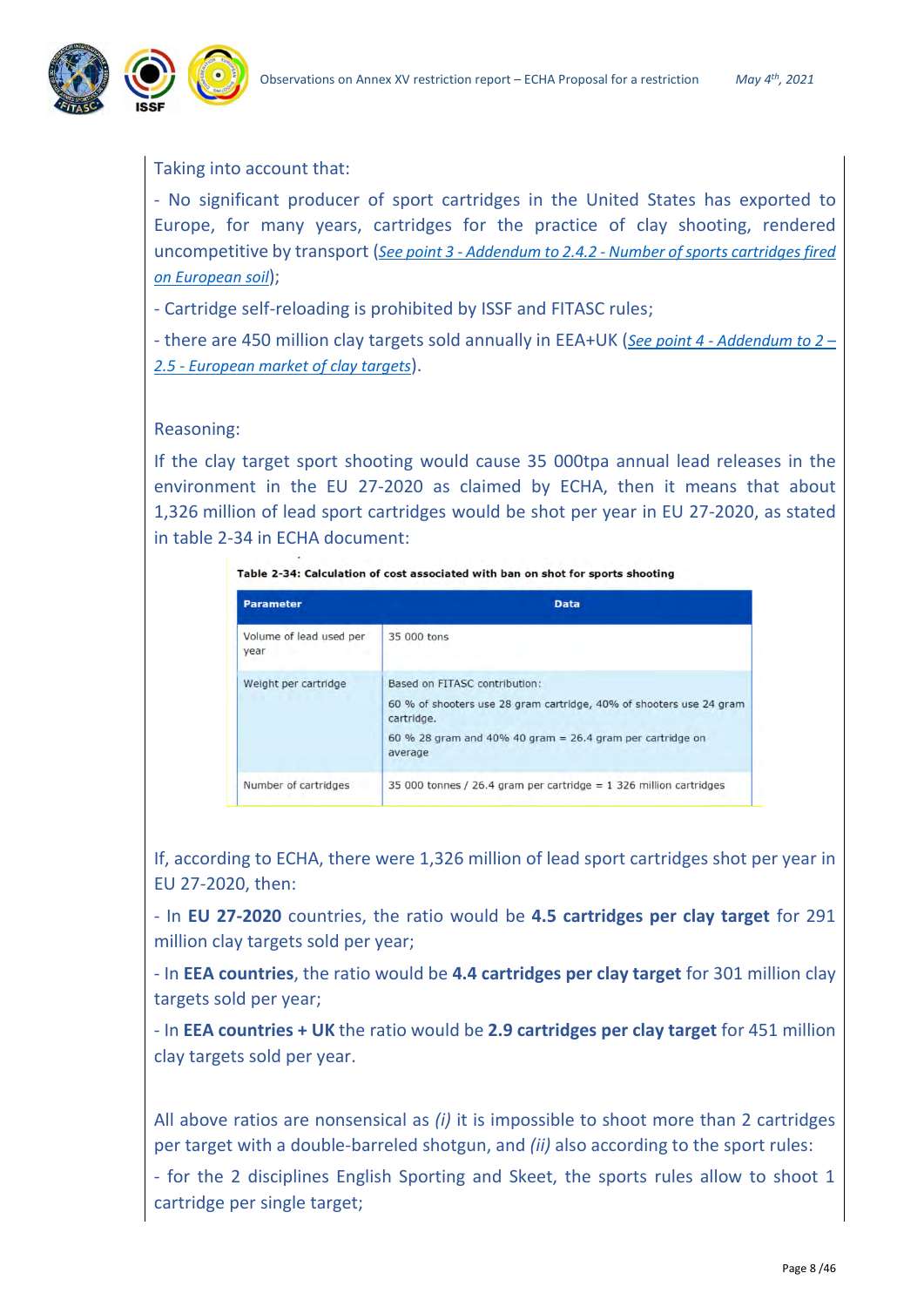



- for the 4 disciplines Olympic Trap, Universal Trench, Sporting and Compak Sporting: the sports rules allow to shoot 2 cartridges per single target.

### Conclusions:

The most realistic figure to be used as baseline, is the one provided by AFEMS: 1300 million cartridges (including lead and steel) produced and sold in the EEA+UK, of which 60% are for hunting and 40% for sport shooting, thus 520 million sports cartridges are annually produced and used for the EEA+UK.

Not knowing the repartition lead/steel in these 520 million (*[See email AFEMS dated 16](https://www.fitasc.com/upload/images/echa_mai_2021/obs_1_7_20210216_rp_afems_considerations_on_lead_releases.pdf)th [February 2021](https://www.fitasc.com/upload/images/echa_mai_2021/obs_1_7_20210216_rp_afems_considerations_on_lead_releases.pdf)*), we use the highest estimate for lead cartridges at 520 million in EEA+UK. The highest estimated lead release in the environment by clay target sport shooting is then maximum 14 000 tpa in EEA+UK:

| # of sport cartridges | 520 000 000,00                                             |                                |            |
|-----------------------|------------------------------------------------------------|--------------------------------|------------|
| Load of lead shot     | Sports cartridge<br><b>European Market repartition (%)</b> | <b>Number</b><br>of cartridges | Lead ton   |
| 28,00                 | 60%                                                        | 312 000 000,00                 | 8736,00    |
| 24,00                 | 40%                                                        | 208 000 000,00                 | 4 9 9 2,00 |
|                       |                                                            |                                |            |
|                       |                                                            |                                | 13 728,00  |

Moreover, the ratio between 520 million sport cartridges produced annually in EEA+UK and 451 million clay targets annually sold in EEA+UK is fully coherent with the different clay shooting sport rules:

520 / 451 = 1,2 cartridge per target.

In conclusion:

**-** the **WRONG** assertion by ECHA ("*A typical sporting clay target range (simulated game hunting) is assumed to use 10 000 kg/year of lead*") led to their fully erroneous overestimate by 35 000 tpa in EU 27-2020;

- using the **CORRECT** figure of 520 million sports cartridges annually produced in EEA+UK (*See point 3 - Addendum to [2.4.2 Number of sports cartridges fired on European soil](https://www.fitasc.com/upload/images/echa_mai_2021/20210504_addendum_may21_to_fitasc_contribution_july20.pdf)*) gives the top estimate of annual lead releases in EEA+UK attributable to the lead shot for clay target sports shooting, to approximately 14 000 tpa.

### <span id="page-8-0"></span>**8 Page 33 (44 pdf) 1.4.2. Manufacture of lead gunshot and bullets**

### *Excerpt:*

*The production of lead gunshot and lead bullets is described in Annex A. For gunshot there are two main production processes: tower and Bleimeister. Bullets are made either via cutting or casting.*

*Lead gunshot is made in various sizes and placed on the market in cartridges of various load weights and gauges (cartridge diameter). Hunters and sports shooters select cartridges that fit*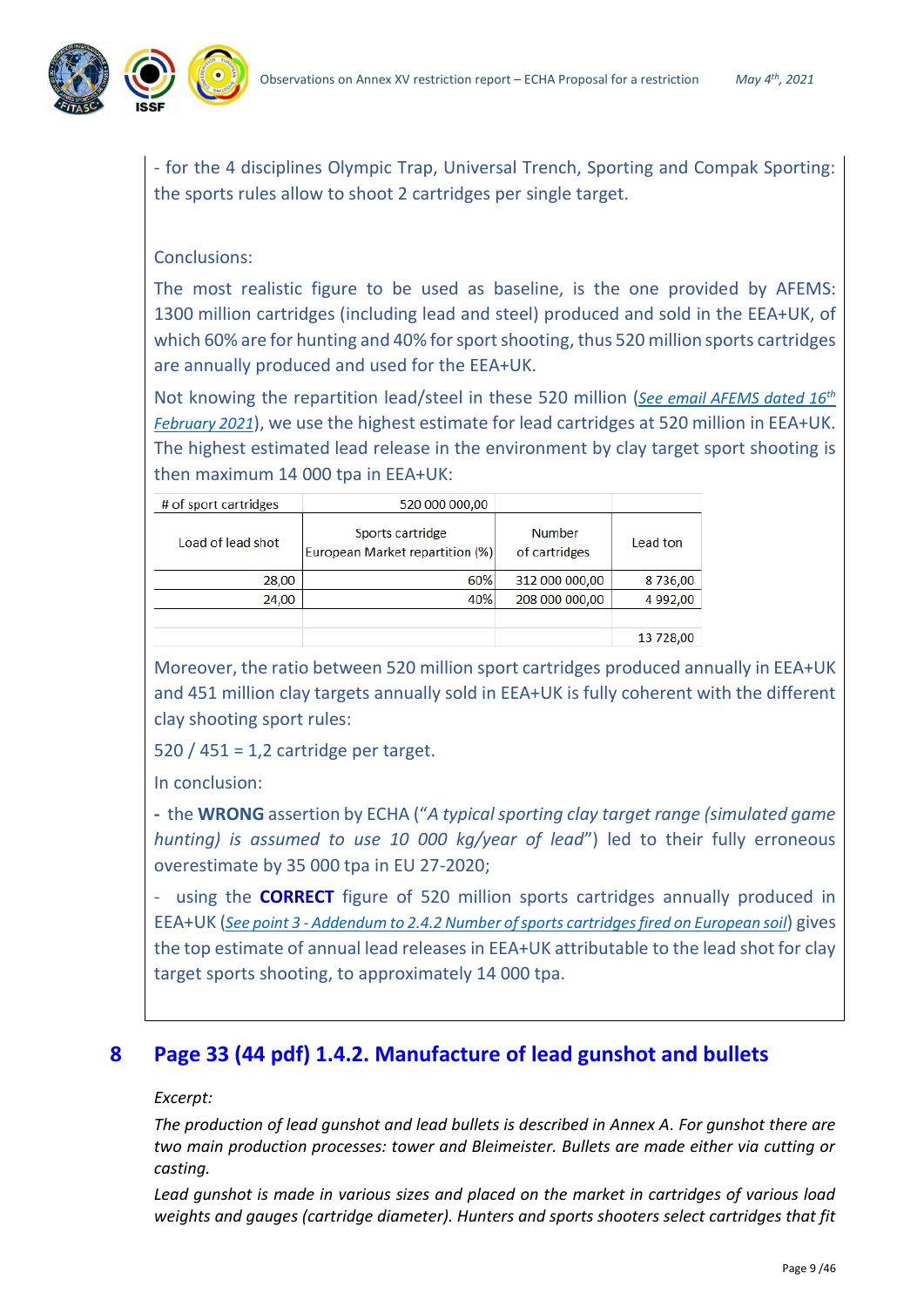

*in their guns and are suited to the type of shooting undertaken. On average a lead sports shooting cartridge contains about 24 g of lead gunshot (fixed by International Sports Shooting Federation (ISSF) rules) and a hunting cartridge contains between 30 and 34 g depending on the number of individual gunshot pellets (load) and their size. The latter two (load and size) specifications allow hunters to select a cartridge that is suitable for the intended quarry. For further information see Annex D*

### <span id="page-9-0"></span>**9 Page 248 (265 pdf) C.1.1.2. Sports shooting**

*The evidence provided in the call for evidence concerning the use of alternative shot in clay target shooting is less clear than for hunting.*

*ISSF and FITASC rules requires the use of lead shot with a gauge not greater than 12 mm (usually 12 mm is used). Shotguns must be smooth bored. They are invariably 12-gauge, single-triggered and over-under type — one barrel is placed above the other.*

*They fire cartridges loaded with lead pellets: the weight of the pellet load must not exceed 24.5 grams per cartridge; the diameter of each pellet must not exceed 2.6 millimetres. Guns and cartridges are subject to official checks during the shooting programme.*

### <span id="page-9-1"></span>**Analysis of the points 8 and 9**

**1/** « On average a lead sports shooting cartridge contains about 24 g of lead gunshot (fixed by International Sports Shooting Federation (ISSF) rules)": **WRONG**

This assertion is in conflict with ECHA's table 2-34, where it is properly mentioned that, according to FITASC, 40% of clay target sport cartridges are loaded with 24gr of lead gunshot [for ISSF Olympic disciplines] and 60% with 28gr of lead shot [FITASC non-Olympic disciplines].

Here again ECHA fully overlooks the non-Olympic clay target sport shooting.

**2/** "ISSF and FITASC rules requires the use of lead shot with a gauge not greater than 12 mm (usually 12 mm is used).": **WRONG**

ISSF and FITASC rules requires the use of lead shot with a gauge not greater than caliber 12.

**3/** "They fire cartridges loaded with lead pellets: the weight of the pellet load must not exceed 24.5 grams per cartridge; the diameter of each pellet must not exceed 2.6 millimetres."

If the ISSF has defined the maximum of a shot diameter to 2.6mm, advisable for Olympic trap shooting, this only deals with lead shot and according to its ballistics properties. As we will see hereafter, the ballistic properties of the 2.6mm lead shot has nothing to do with the ones of the 2.6mm steel shot. Besides, the average pellet diameter used at ISSF disciplines turns out to be 2.4mm.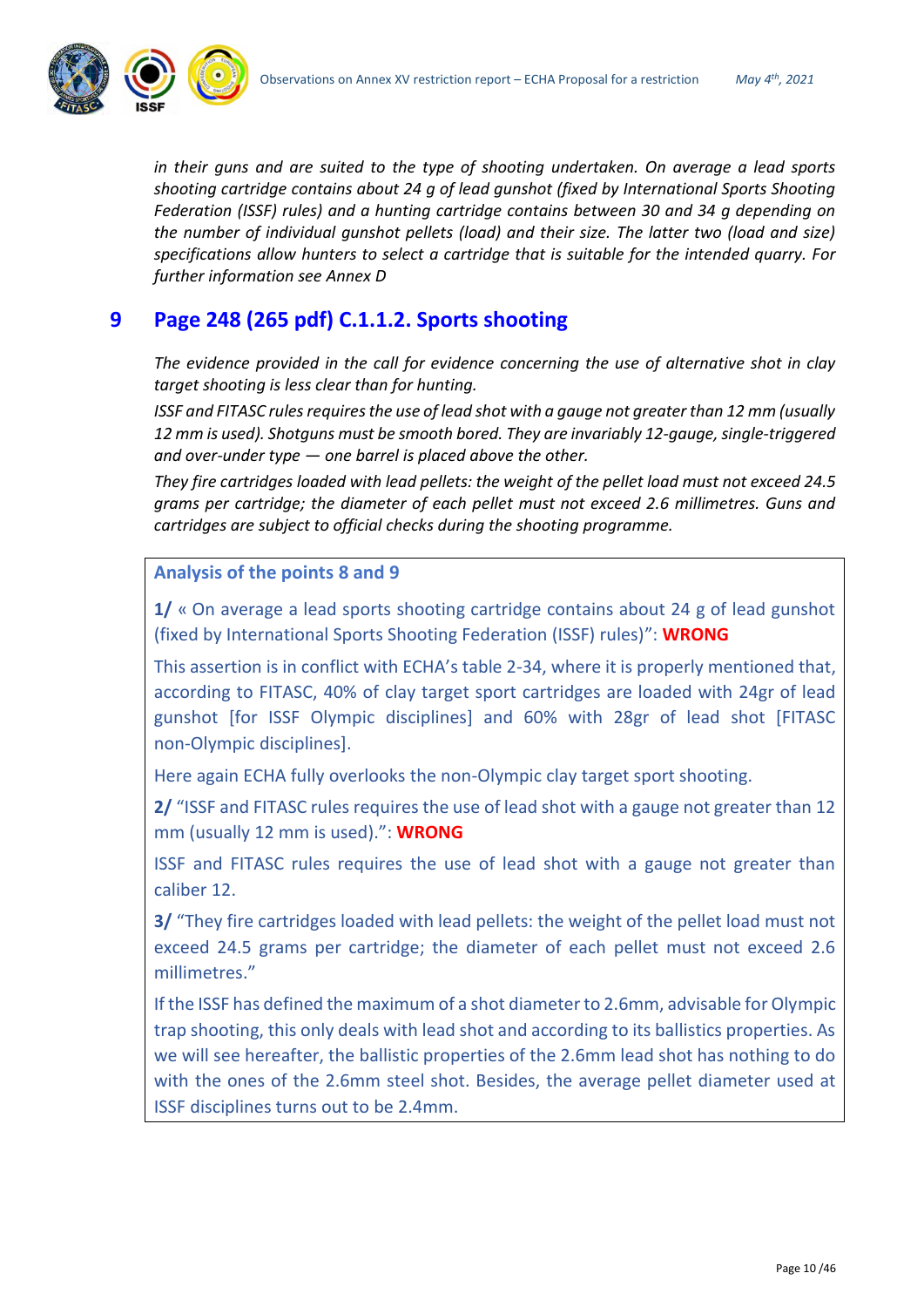

### <span id="page-10-0"></span>**10 Page 35 (46 pdf) - RMM in the Chemical Safety Report (CSR)**

#### *Excerpt:*

#### *RMM in the Chemical Safety Report (CSR)*

*The REACH registration Chemical Safety Report (CSR) for lead provided in 2020 by the Lead Registrant, describes various professional and consumer uses of lead in ammunition.*

*Exposure Scenarios (ES) for these various uses of lead in ammunition are described, including an ES for the professional and consumer (non-military) use of lead ammunition, (service life). In this ES, the use of lead ammunition in sports shooting is covered, in relation to outdoor pistol/rifle shooting and clay target shooting (incl. sporting clays or simulated game hunting). The RMM identified in the CSR as "required" to prevent releases during service life at different types of shooting ranges are the following:*

- *Measures to prevent rivers from crossing the lead deposition area*
- *Bullet containment in the shooting range: at least one or a combination of bullet traps, sand traps or steel traps*
- *Overhanging roof over the lead impact zone to prevent runoff*
- *Control of water runoff*
- *Lead shot deposition must be within the boundaries of the shooting range*
- *Remediation plan upon closure*

*Specifically, the identified RMM are supposed to be applied according to the following Table 1-5. No information is provided in the CSR in relation to the expected specific effectiveness of each of the measures.*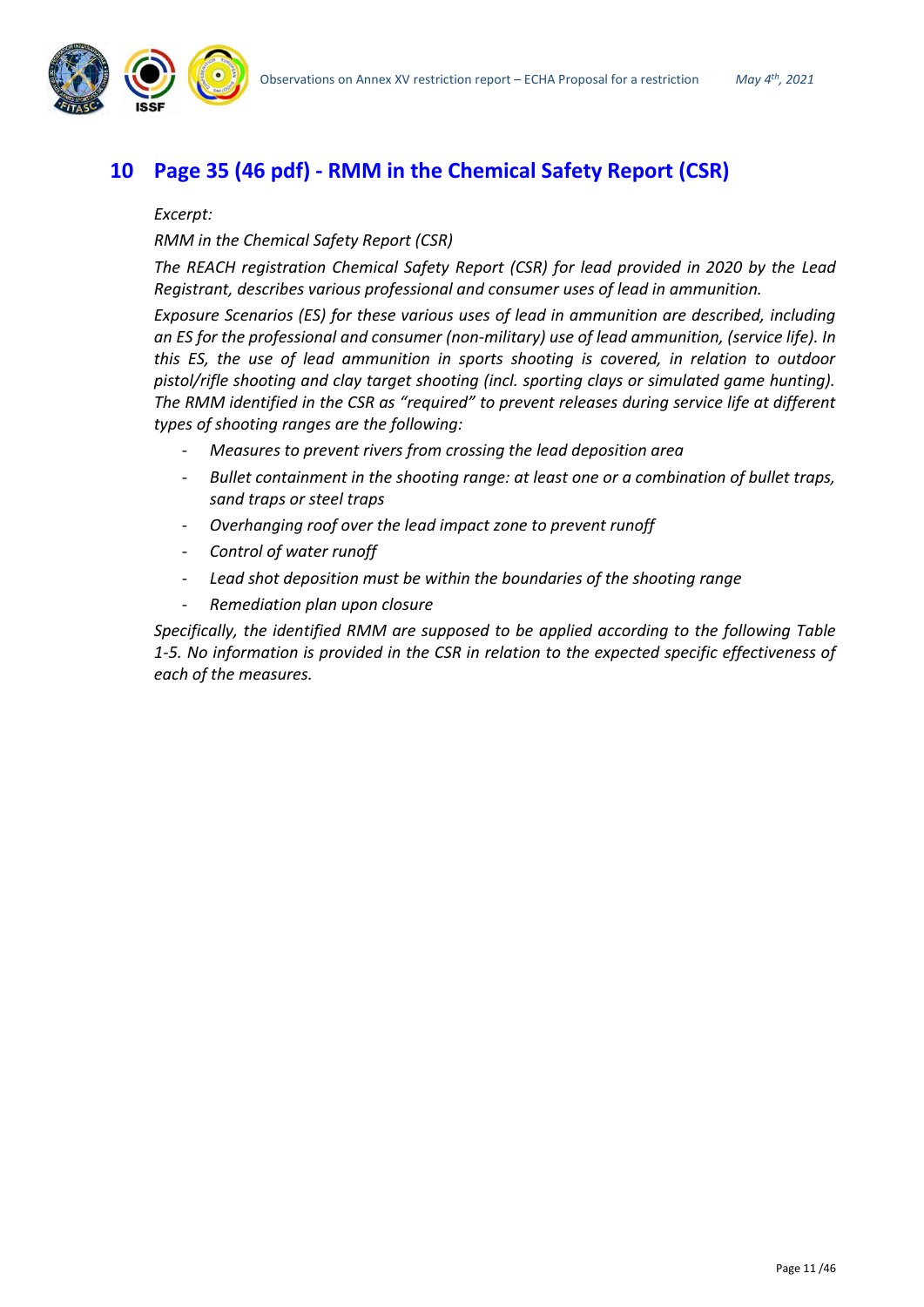



### <span id="page-11-0"></span>**11 Page 52 (63 pdf) – table 1-7 Environmental effectiveness of different types of RMM applied in shooting ranges**

Table 1-7: Environmental effectiveness of different types of RMM applied in shooting ranges

|                                                | <b>Measure</b>                                                                                                     | effectiveness                                                                                                                                                                                            | <b>Comment</b>                                                                                                                                                                                                       |                                                                                                                                                                             |
|------------------------------------------------|--------------------------------------------------------------------------------------------------------------------|----------------------------------------------------------------------------------------------------------------------------------------------------------------------------------------------------------|----------------------------------------------------------------------------------------------------------------------------------------------------------------------------------------------------------------------|-----------------------------------------------------------------------------------------------------------------------------------------------------------------------------|
| Lead<br>recovery                               | Wall and/or nets<br>and/or soil coverage to<br>recover shot                                                        | <b>Effective</b>                                                                                                                                                                                         | To achieve a high percentage of recovery, several<br>measures might need to be in place                                                                                                                              |                                                                                                                                                                             |
|                                                | <b>Bullet trap</b>                                                                                                 | Very effective                                                                                                                                                                                           | Regular lead recovery: easy, cheap                                                                                                                                                                                   |                                                                                                                                                                             |
|                                                | Backstop berm (with or<br>without a cover) to<br>trap bullets                                                      | Not effective                                                                                                                                                                                            | Often considered as a "safety" measure,<br>specifically when no cover is present. No regular<br>lead recovery possible; mechanical disturbance of<br>the berm may increase soil contamination                        |                                                                                                                                                                             |
| <b>Reduction of</b><br>lead<br>mobilisation    | Lime amendment                                                                                                     | Measures may<br>contribute in<br>some sites to<br>reduce lead<br>mobilisation but<br>are not proved<br>to be effective<br>in natural soil<br>systems in the<br>long term to<br>prevent lead<br>migration |                                                                                                                                                                                                                      | Adjustment of pH to reduce migration potential of<br>lead                                                                                                                   |
|                                                | Phosphate<br>amendment <sup>35</sup>                                                                               |                                                                                                                                                                                                          |                                                                                                                                                                                                                      | Immobilisation of lead in natural soil systems<br>may not be successful; it may have a negative<br>impact on the environment (eutrophication).<br>Expert advice is required |
|                                                | Vegetation                                                                                                         |                                                                                                                                                                                                          | Vegetation reduces mobilisation of lead but needs<br>to be removed before or during lead recovery                                                                                                                    |                                                                                                                                                                             |
| <b>Surface</b><br>water<br>(runoff)<br>control | Such as:<br>- Filter beds<br>- Containment traps<br>and detention ponds<br>- Dams and dikes<br>- Ground contouring | <b>Effective</b>                                                                                                                                                                                         | Especially in clay target ranges where lead<br>recovery is performed once a year or less, expert<br>advice is required on the most appropriate<br>measure(s) required to control and clean surface<br>(runoff) water |                                                                                                                                                                             |
|                                                |                                                                                                                    |                                                                                                                                                                                                          |                                                                                                                                                                                                                      |                                                                                                                                                                             |

|                        | <b>Measure</b>                                      | <b>effectiveness</b> | <b>Comment</b>                                                                                                                                                                                                                                                                                                                    |
|------------------------|-----------------------------------------------------|----------------------|-----------------------------------------------------------------------------------------------------------------------------------------------------------------------------------------------------------------------------------------------------------------------------------------------------------------------------------|
| Groundwater<br>control | Measurements of<br>leaching water or<br>groundwater | Effective            | Especially relevant for older shooting ranges with<br>heavy soil contamination and located in water<br>sensitive areas or with specific soil conditions<br>(easily leaching to groundwater); if leaching<br>water or groundwater measurements show levels<br>above the national threshold, remediation of the<br>soil is required |
| <b>Remediation</b>     | remediation                                         | <b>Effective</b>     | Remediation is very expensive.                                                                                                                                                                                                                                                                                                    |

### *It should be noted that shooting ranges (at which lead shot or bullets are used), even if all required environmental RMMs are implemented, should not be located in sensitive areas<sup>36</sup> .*

*<sup>36</sup>Water sensitive areas are for example wetlands, areas adjacent to surface waters, biosphere reserves, landscape, nature conservation, medicinal spring and drinking water protection areas, areas with rare or valuable soils and areas whose soils have pH values less than 4 or greater than 9. The use of lead gunshot in or around wetlands will be restricted based on Commission Regulation (EU) 2021/57 of 25 January 2021.*

### <span id="page-11-1"></span>**Analysis of the points 10 and 11**

In table 1-7, ECHA claims that « Measures may contribute in some sites to reduce lead mobilization but are not proved to be effective in natural soil systems in the long term to prevent lead migration": **WRONG**

Below the analysis by Ph.D. Jean-Louis SEVEQUE, Hydrogeochemist, Independent environmental expert and Court expert (*See point 25 - [Addendum to 7.4](https://www.fitasc.com/upload/images/echa_mai_2021/20210504_addendum_may21_to_fitasc_contribution_july20.pdf) – 7.4.1.2 [Specifications on liming \(controlling lead mobility by increasing pH\)](https://www.fitasc.com/upload/images/echa_mai_2021/20210504_addendum_may21_to_fitasc_contribution_july20.pdf)*):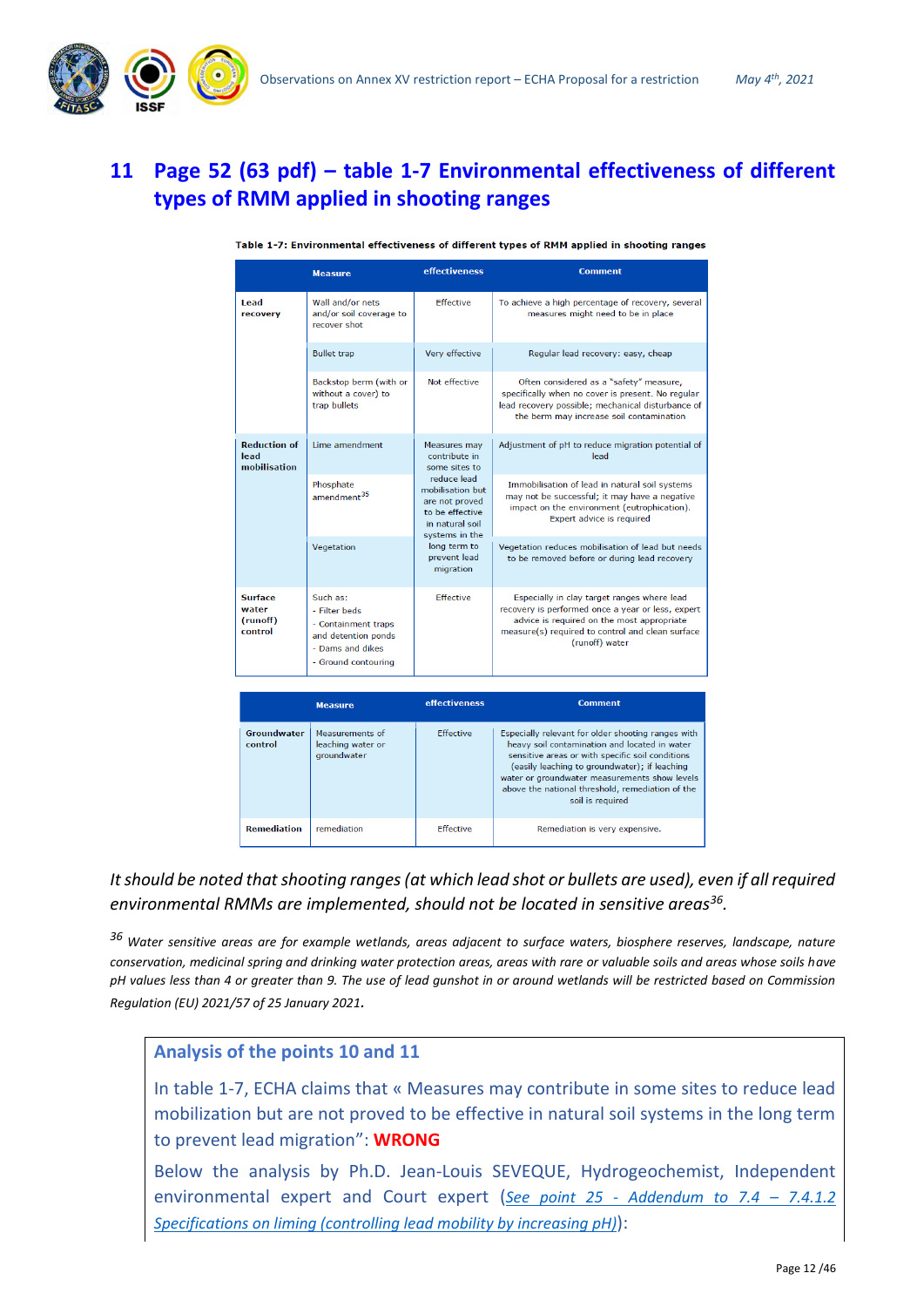

**"***As a conclusion, to hope to improve the structure of a soil without aggravating the lead mobility, the good compromise consists to maintain the water pH above to 6.5. This can be achieved over the years.*

*Implementation of lead management at the international level, via a charter for example, will obviously depend on the characteristics of the soils of the shooting ranges, but this can be achieved without putting a ban on lead from materials used in shooting ranges"***.**

### **Conclusion**

ECHA is obviously wrong as demonstrated by ARVALIS recommendations (*[See point 24](https://www.fitasc.com/upload/images/echa_mai_2021/20210504_addendum_may21_to_fitasc_contribution_july20.pdf) - Addendum to 7.4 – [7.4.1.1 Characterizing the level of acidity of a plot and define the contributions](https://www.fitasc.com/upload/images/echa_mai_2021/20210504_addendum_may21_to_fitasc_contribution_july20.pdf)  [of amendments to remedy it](https://www.fitasc.com/upload/images/echa_mai_2021/20210504_addendum_may21_to_fitasc_contribution_july20.pdf)*), even if initially, the use of lime is mainly for cultivated soils. But it is thus demonstrated that these techniques, in particular liming, are not only applicable only for cultivated soils but can also, in the case of the regulation of the soil pH of shooting ranges soils, be repeated, as long as required, and are therefore effective in the long term in preventing lead migration.

On grounds with soil with pH naturally superior to 6.5, it has been demonstrated in all our previous studies that there is no risk of chemical migration of the lead. Consequently, there is no obligation to recover lead shot every year.

However, on grounds with pH soil naturally inferior to 6.5, it is sufficient to treat the soil to raise the pH (at a frequency to be determined) and thus neutralize the chemical mobility of lead.

Consequently, there is no rush to collect the lead since it is neutralized. One can wait the necessary time so that the lead quantity to be recovered be sufficient in quantity to self-finance its recovery. In that case, there is no cost for the shooting range.

### <span id="page-12-0"></span>**12 Page 37 (48 pdf) - RMMs to recover lead gunshot**

### *Excerpt*

*"RMMs to recover lead gunshot*

*Lead shot recovery from natural soil and agricultural land requires removal of the impacted soil horizon and is not feasible in forests. Therefore, specific means are required to be able to recover lead shot effective and periodically."*

### <span id="page-12-1"></span>**13 Page 41 (52 pdf) - Range layout to optimize lead recovery**

#### *Excerpt 1:*

*"Such measures can be applied to trap and skeet ranges but may not be suitable for all shooting range layouts such as in "sporting" shotgun disciplines.*

With regards to lead shot recovery, the following specific information was submitted by several *stakeholders:*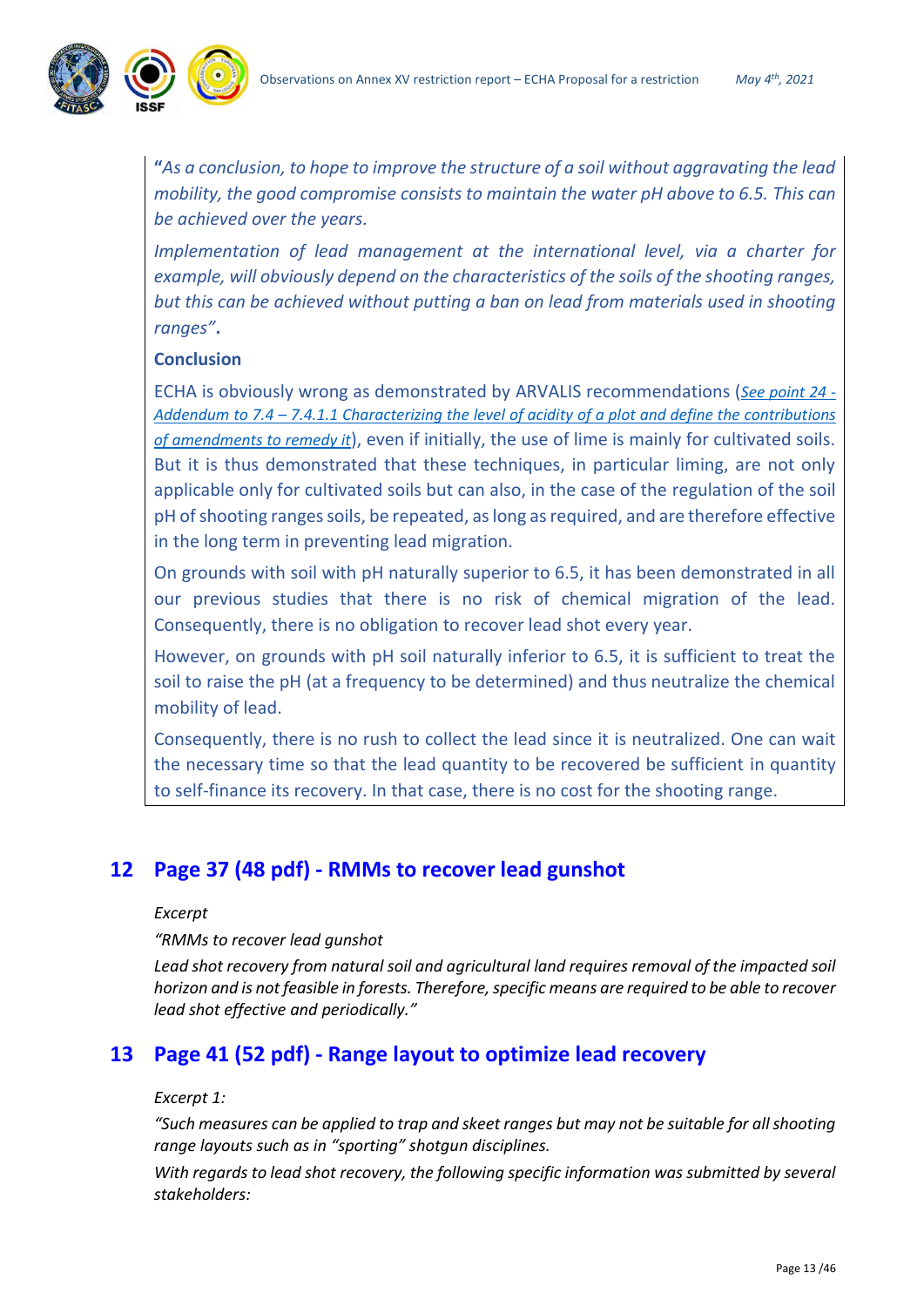

*• For shotgun ranges that do not have structures for the collection of lead shot in place, recovering and recycling is more difficult; if it would be done in shooting range that is in operation, the investments needed in the required infrastructure would be significant. Therefore, the recovering is done at the shooting range only when the operation ceases or in the case the pollutant risk level is assessed to be too high (Finnish Sport shooting association)."*

### <span id="page-13-0"></span>**Analysis of the points 12 and 13 excerpt 1**

1/ ECHA claims that « *Lead shot recovery from natural soil and agricultural land requires removal of the impacted soil horizon and is not feasible in forests*.": **WRONG**

Lead recovery is feasible with manual interventions in wooded areas, rocky or sloping areas, even on podzolic soils. Companies specialized in lead recovery do have many means to do their job on sporting layouts, such of the company Plomb & Ecologic operating in various countries in EU (*See point 27 - Addendum to 7.7 – [7.7.1 Techniques for](https://www.fitasc.com/upload/images/echa_mai_2021/20210504_addendum_may21_to_fitasc_contribution_july20.pdf)  [collecting lead pellets on sport installations / Example of a specialized company it](https://www.fitasc.com/upload/images/echa_mai_2021/20210504_addendum_may21_to_fitasc_contribution_july20.pdf)*).

2/ ECHA quoted the following SSSF assertion "*For shotgun ranges that do not have structures for the collection of lead shot in place, recovering and recycling is more difficult; if it would be done in a shooting range that is in operation, the investments needed in the required infrastructure would be significant*.": **WRONG**

The case of the Finnish federation must not be extrapolated to the whole EU countries. Firstly, the example the company Plomb & Ecologic shows that several economic models may be used *[\(see section7.7.1.2 Types of contracts\).](https://www.fitasc.com/upload/images/echa_mai_2021/20210504_addendum_may21_to_fitasc_contribution_july20.pdf)*

### **Regarding podzolic soils**:

Below the excerpt of the analysis by Ph.D. Jean-Louis SEVEQUE, Hydrogeochemist, Independent environmental expert and Court expert, quoted hereafter *[\(See point 28](https://www.fitasc.com/upload/images/echa_mai_2021/20210504_addendum_may21_to_fitasc_contribution_july20.pdf) - Addendum to 7.7. – [7.7.2. Lead pellet collecting on podzolic soils\)](https://www.fitasc.com/upload/images/echa_mai_2021/20210504_addendum_may21_to_fitasc_contribution_july20.pdf)*:

"The company Plomb & Ecologic made lead collect intervention at the shooting range named Ychoux in the "Landes" at the south-west of Bordeaux, where the soil is podzolic *[\(See point 7.7.1.4.2.6 Example of lead collect on podzolic soil\)](https://www.fitasc.com/upload/images/echa_mai_2021/20210504_addendum_may21_to_fitasc_contribution_july20.pdf)*. The extraction and screening of lead shot, accumulated both on the surface and in the ground, is extracted using manual and / or mechanical equipment. It is then passed through special screening and purification equipment which separates it from the soil elements through a filtration process. No elimination of the upper organic layer. At the end of the intervention, the soil is put back in place evenly. All work is carried out in situ, no earth movement is carried out outside the firing facilities. Once the operations are completed, and the soil filtered, the terrain will be visually embellished.

On the pictures (see above section 7.7.1.4.2.6), one can see that the ferns have grown back quite normally one year later. This information, Plomb & Ecologic was able to observe it on other sites and even sometimes even before their departure, when they intervene in different areas in the same shooting range. In other word, lead collection over podzolic soils do not required the total destruction of the vegetation and organic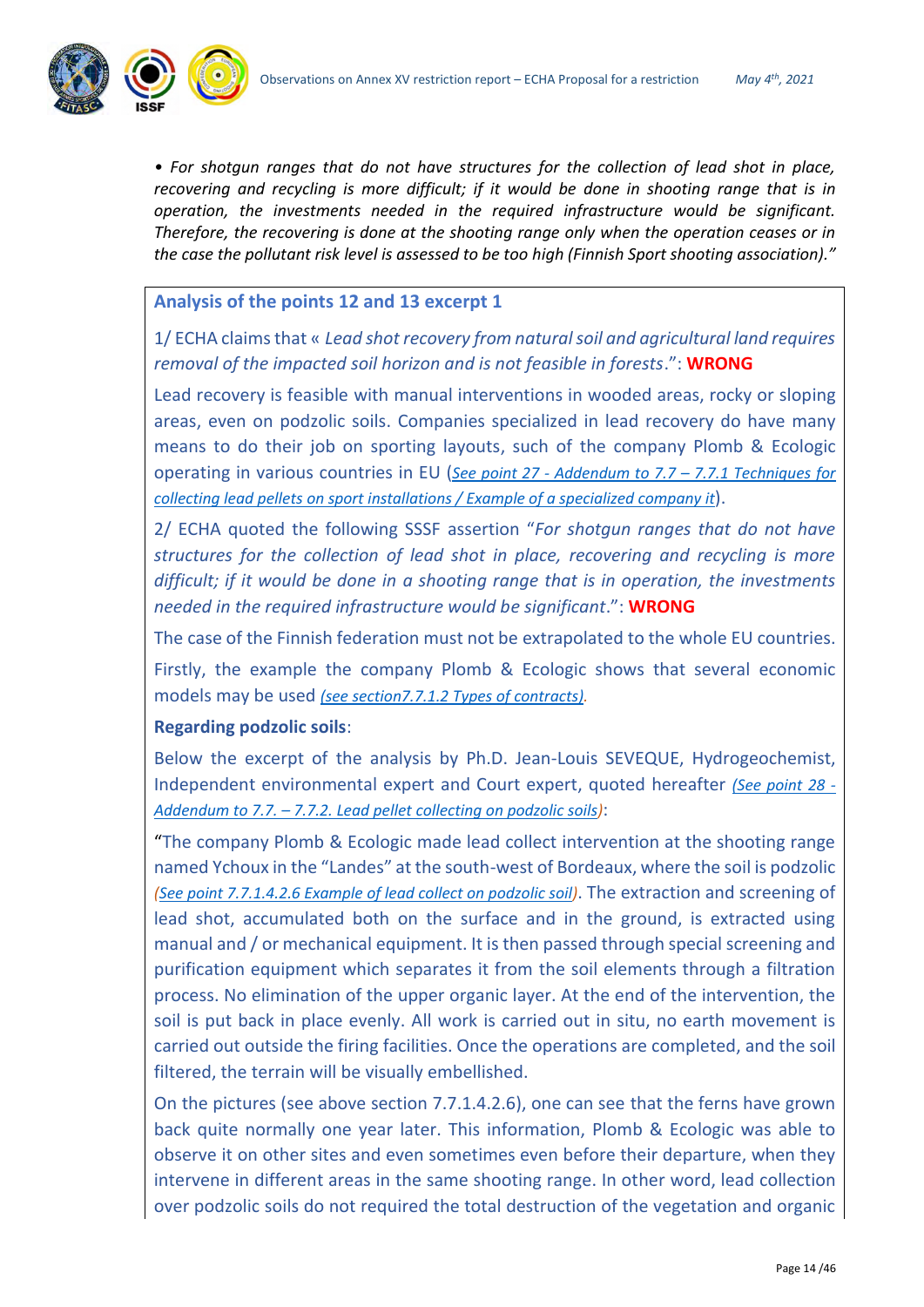

layer, and vegetation went back normally, causing a natural bonding ability restoration if required.

And, as ultimate situation, as IFFS suggested, if the podzol horizons would be destroyed (we don't know how but let's be crazy why not), there is another horizon below, named coloured BP horizon, which is an accumulation of organic and mineral compounds above the non-carbonate bedrock. Coloured BP horizon is also a natural bonding layer able to stop lead migration. Therefore, podzol soils are not a limitation for lead recovery."

FSSF said: "*if lead recovery in podzolic area would be done in shooting range that is in operation, the investments needed in the required infrastructure would be significant. The recovering is done at the shooting range only after the final shut down of a range*." We just made the demonstration that this predication is totally false, that the different economic models proposed and a manual interventions of lead recovery are possible on podzolic soils.

*Excerpt 2:*

*"FITASC suggested that lead recovery may be mandatory at the time of closure for shooting ranges that are shutting down and recommended the use of techniques to stabilise lead to reduce its potential to migrate."*

### <span id="page-14-0"></span>**Analysis of the point 13 excerpt 2**

ECHA claims that "FITASC suggested that lead recovery may be mandatory at the time of closure for shooting ranges that are shutting down": **TRUE BUT UNCOMPLETE.**

On page 74 of the contribution document issued in July 2020, the exact FITASC proposal is (*[See section 7.7 Methods of recovering lead for recycling, and their frequency](https://www.fitasc.com/upload/images/echa_mai_2021/20210504_addendum_may21_to_fitasc_contribution_july20.pdf)*):

"As long as the correct techniques are used to stabilize lead and prevent it from migrating, shooting ranges have a reasonable period of time to recover it. It is, for instance, possible:

- To wait until the quantity of lead deposited on the land is sufficient to finance its collection through its residual value;

- Or to recover it only every ten years when quantities are small (small shooting ranges).

Furthermore, lead recovery may be mandatory at the time of closure for shooting ranges that are shutting down."

### <span id="page-14-1"></span>**14 Page 72 (83 pdf) 1.5.3.4. Likelihood of primary ingestion of gunshot and fishing tackle by birds (uses 1,3,7)**

*Excerpt:*

*"Lead shot ingestion may also occur in the terrestrial environment from shot ingested in areas/ranges where sports shooting is practiced<sup>55</sup>. However, shooting ranges may have different level of attractiveness to birds depending on their specific location. […]*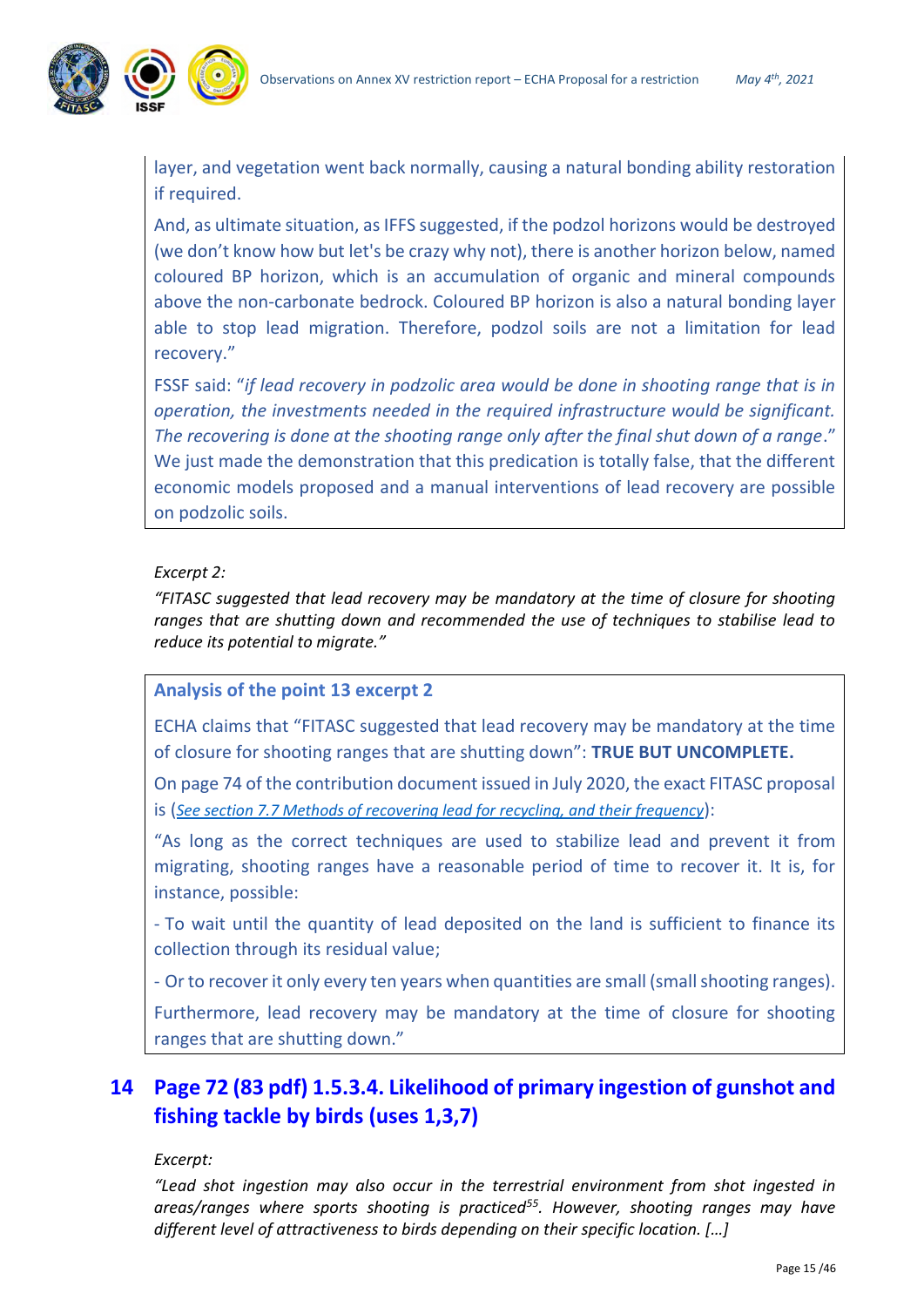

*<sup>55</sup>: Ingestion of lead shot in wetlands was assessed in the restriction proposal on the use of lead shot in wetlands. Available data does not allow to assess the specific exposure arising from this "point source" in the terrestrial environment."*

#### <span id="page-15-0"></span>**Analysis of the point 14**

ECHA states that: "However, shooting ranges may have different level of attractiveness to birds depending on their specific location": **WRONG**

The fact is that shooting ranges are repulsive places for birds, due to the noise generated by thousands of shots fired daily.

### <span id="page-15-1"></span>**15 Page 84 (95 pdf) 1.5.3.5. Likelihood of secondary ingestion of shot, bullets and fishing tackle by birds: overview (uses 1,2,3,7)**

### <span id="page-15-2"></span>**Analysis of the point 15**

All considerations in point 1.5.3.5 may be TRUE as far as hunting shot/bullet are concerned, but they are **WRONG** as far as clay target sport shooting is concerned (use #3): the likelihood of secondary ingestion of shot is very weak at clay target shooting ranges which are neither protected natural zones, nor hunting zones.

Hereafter the analysis of point 15 by Ph.D. Jean-Louis SEVEQUE, Hydrogeochemist, Independent environmental expert and Court expert:

"*Once again, is not applicable for to sport shooting but for the hunt. And it is already mentioned in the text: "The likelihood of secondary ingestion of ammunition or fishing related lead is a combination of the feeding behavior and anthropogenic factors that influence the distribution of lead.". On a shooting range, there are no (at least opportunistic) carnivores which consume the flesh of other animals at some rate, and which may be exposed to lead from ammunition and fishing tackle via secondary ingestion.*

*Shooting range is not a protected natural zone with species like carnivore eating the flesh on hunted prey. And as mentioned in table 1-17, the avian species took into account are scavengers and bird families like Laridae, Corvidae or Falconidae do not live in the area of a shooting range, mainly due to the noise. Have you ever seen a vulture close to a shooting range, waiting for the death of a pigeon?*

*As a summary, all the arguments presented by ECHA are probably true, but only for hunting, garbage collector, secondary lead ingestion, etc. but not at all for sport shooting with gunshot.*"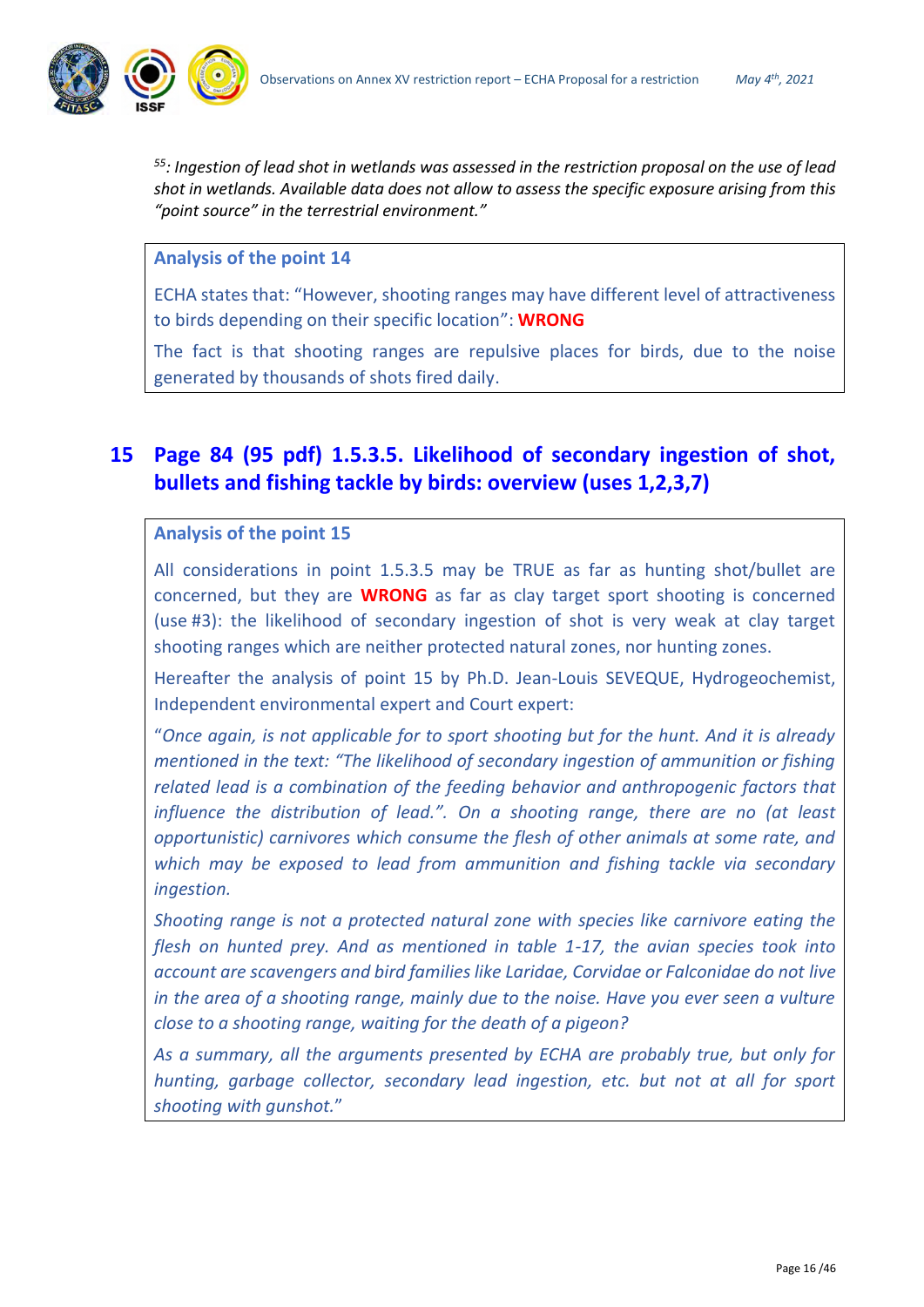

### <span id="page-16-0"></span>**16 Pages 79-88 (96-105 pdf) of annex of annex XV restriction report: B.4.2.1.1 "Lead shot with overlying steel shot" and "Steel shot in surface soil"**

*Excerpt:*

*"The conclusions made by FITASC (2020) regarding iron driven soil acidification and subsequent mobilisation of lead appear to be underpinned by a single study in water (Hurley, 2004), in which conditions in the soil compartment were not explicitly considered. Given the pH buffering capacity of soils and their ability to precipitate metal ions, the Dossier Submitter considers the specific claim of acidification made by FITASC (2020) to be not scientifically grounded. Field evidence available to the Dossier Submitter is reported in the following paragraph."*

### <span id="page-16-1"></span>**Analysis of the point 16**

Echa claims that "the Dossier Submitter considers the specific claim of acidification made by FITASC (2020) to be not scientifically grounded": **WRONG**

For the analysis of the above points 16:

1/ the analysis by Ph.D. Peter HURLEY (B.Sc(hons), Ph.D, MBA, C.Sci, CChem, FRSC, C.Env, C.WEM, MCIWEM, AFIChemE, Managing Director at Cylenchar Limited) (*[See at](https://www.fitasc.com/upload/images/echa_mai_2021/20210504_addendum_may21_to_fitasc_contribution_july20.pdf)  Point 11* – *Addendum to 5* – [5.1 Sporting steel shot over sporting lead shot](https://www.fitasc.com/upload/images/echa_mai_2021/20210504_addendum_may21_to_fitasc_contribution_july20.pdf) – Facilited transport);

2/ the study carried out throughout 2020 – 2021 by the geologic department of the Lomonossov State University of Moscow (*See at Point 12 - Addendum to 5 – [5.2 Study of steel](https://www.fitasc.com/upload/images/echa_mai_2021/20210504_addendum_may21_to_fitasc_contribution_july20.pdf)  [shot transformation and assessment of environmental risks associated with steel shot use](https://www.fitasc.com/upload/images/echa_mai_2021/20210504_addendum_may21_to_fitasc_contribution_july20.pdf)*);

3/ the analysis by Dr Jean-Louis Sévêque, Hydrogeochemist, Independent environmental expert and Court Expert (*See at Point 13 – [Addendum to 5 -](https://www.fitasc.com/upload/images/echa_mai_2021/20210504_addendum_may21_to_fitasc_contribution_july20.pdf) 5.3 Steel cannot [be used for lead depollution](https://www.fitasc.com/upload/images/echa_mai_2021/20210504_addendum_may21_to_fitasc_contribution_july20.pdf)*).

### <span id="page-16-2"></span>**17 Page 303 (314 pdf) - 2.6.2. Cost and other economic impact / Shooting areas where steel is used (Baseline)**

### *Baseline*

*A few Member States have implemented legislation that restricts the use of lead at shooting ranges. In Sweden, Norway and Denmark the use of lead shot in shooting ranges is banned in the entire territory (with some derogations in place; see below); in the Netherlands the use of lead shot is banned for clay pigeon shooting. In Belgium, in the Flemish region, there is a regional ban for the entire territory.*

*Impact*

*No impacts are expected to arise as consequence of this restriction.*

### <span id="page-16-3"></span>**Analysis of the point 17**

Echa claims that "No impacts are expected to arise as consequence of this restriction": **WRONG**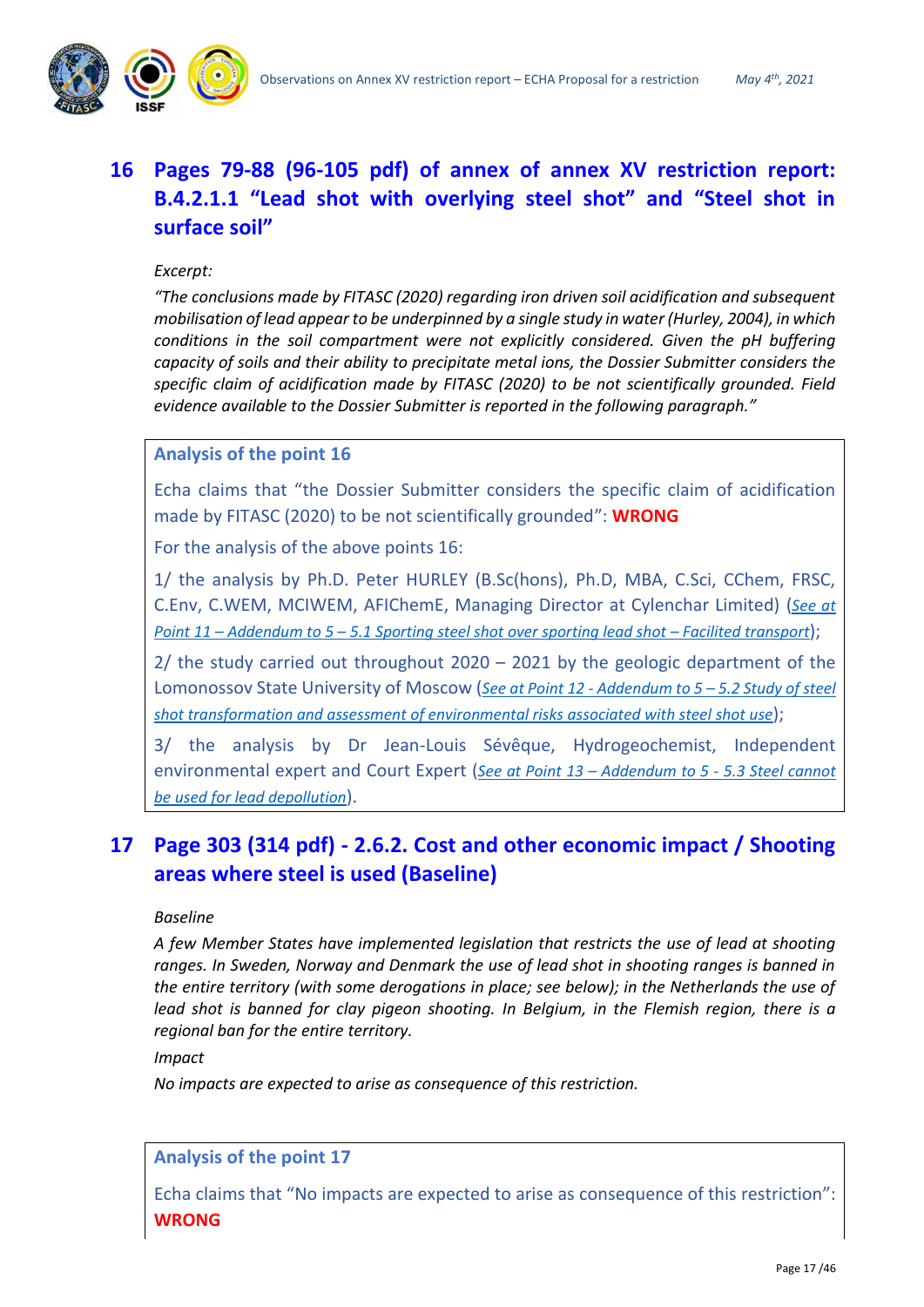

ECHA does not demonstrate anything.

See the analysis by Ph.D. Peter HURLEY (B.Sc(hons), Ph.D, MBA, C.Sci, CChem, FRSC, C.Env, C.WEM, MCIWEM, AFIChemE, Managing Director at Cylenchar Limited), quoted hereafter (*See at Point 11 – Addendum to 5 – [5.1 Sporting steel shot over sporting lead shot](https://www.fitasc.com/upload/images/echa_mai_2021/20210504_addendum_may21_to_fitasc_contribution_july20.pdf) – [Facilited transport](https://www.fitasc.com/upload/images/echa_mai_2021/20210504_addendum_may21_to_fitasc_contribution_july20.pdf)*):

"*Steel corrosion in soils releases manganese and nickel as co-pollutants. Manganese is a known lead co-toxicant, and nickel is a known human carcinogen (ref my article and secondary references therein). There are mandatory intervention levels for such pollutants (Ref Directive 2010/75/EU). Accordingly, the assertions of the ECHA report is implausible. There is highly likely to be a pollution risk in relation to shooting steel onto any soil surface and the assertion contained within the report wholly contradicted by the known science and regulations. Moreover, said risks were documented in my paper attached and communicated to the European Shooting association in 2008 and the British association of Shooting and Conservation and UK Defra in 2005. All these submissions are in the public domain. rgo the underlined statement in the ECHA report is further palpable nonsense, and in my opinion tantamount to professional negligence."*

### <span id="page-17-0"></span>**18 Page 58 (69 pdf) - 1.5.2. Environmental hazard assessment – 1.5.2.1. Wildlife (birds)**

*Excerpt:*

*"Primary and secondary ingestion of lead objects (including fragments/particles derived from objects) will be the principal focus of this assessment. However, other routes of exposure are also possible although they have been studied less intensively (Pain et al., 2014). For example, ingestion via soil, plants or invertebrate prey containing lead derived from lead ammunition is also possible44. This may be especially relevant in shooting ranges (e.g. rifle and pistol ranges) as briefly presented in Section 1.5.4 (case studies). Similarly, consumption of tissues containing lead as a result of the absorption of previously 'shot in' pellets or fragments in wounded (but survived) wildlife is also possible (Pain et al., 2014)."*

### <span id="page-17-1"></span>**Analysis of the point 18**

See the analysis by Ph.D. Peter HURLEY (B.Sc(hons), Ph.D, MBA, C.Sci, CChem, FRSC, C.Env, C.WEM, MCIWEM, AFIChemE, Managing Director at Cylenchar Limited), quoted hereafter (*See at Point 11 – Addendum to 5 – [5.1 Sporting steel shot over sporting lead shot](https://www.fitasc.com/upload/images/echa_mai_2021/20210504_addendum_may21_to_fitasc_contribution_july20.pdf) – [Facilited transport](https://www.fitasc.com/upload/images/echa_mai_2021/20210504_addendum_may21_to_fitasc_contribution_july20.pdf)*):

"*In addition to the above, whilst not an accredited biologist, I am an accomplished scientist and author on scientific and ethical issues. I note within the ECHA report the reference to the wounding toxicity of lead in wildlife, namely:* 

*"Primary and secondary ingestion of lead objects will be the principal focus of this assessment. However, other routes of exposure are also possible although they have been studied less intensively (Pain et al., 2014). For example, ingestion via soil, plants or*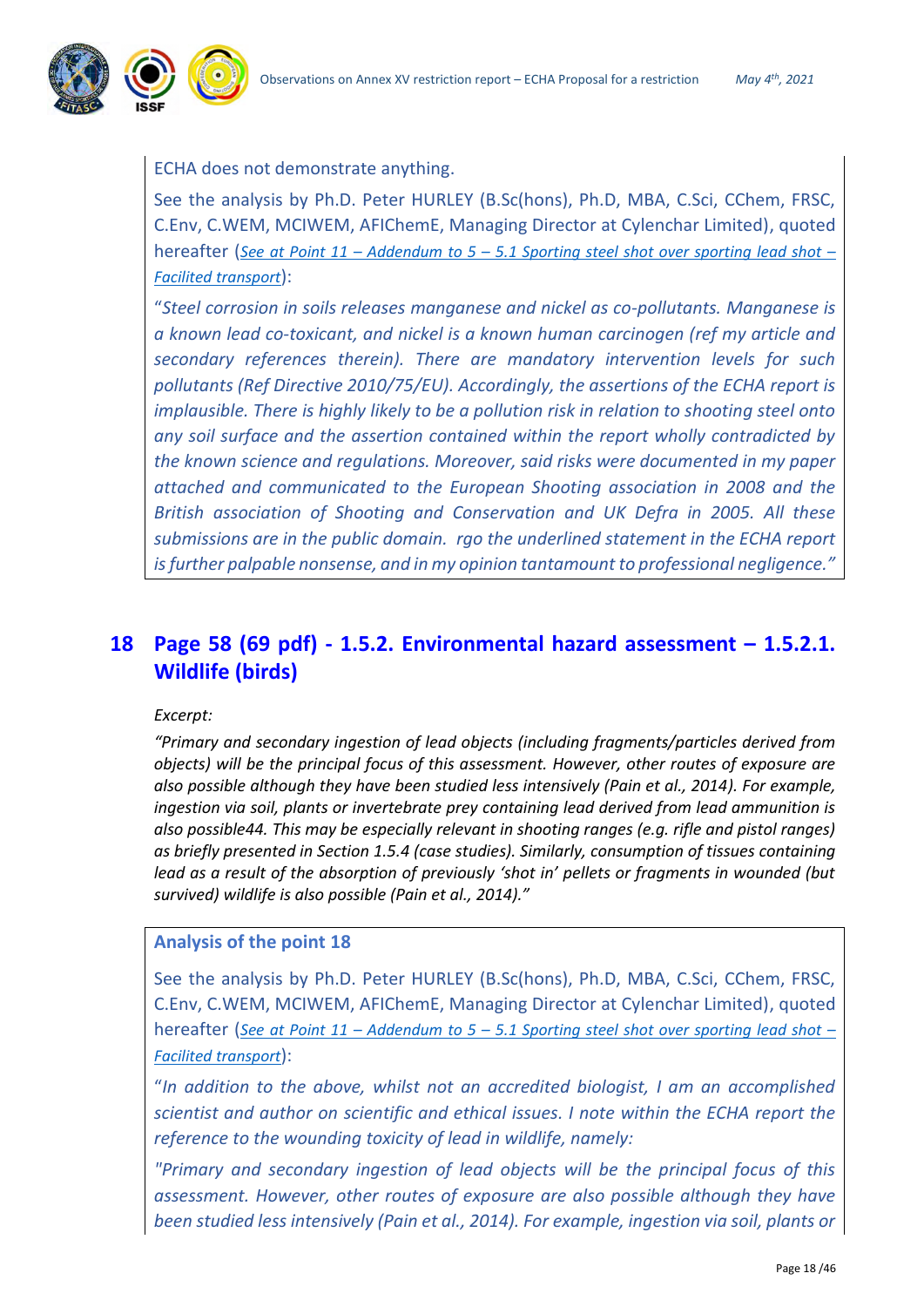

*invertebrate prey containing lead derived from lead ammunition is also possible32. This may be especially relevant in shooting ranges (e.g. rifle and pistol ranges) as briefly presented in Section 1.5.4 (case studies). Similarly, consumption of tissues containing lead as a result of the absorption of previously 'shot in' pellets or fragments in wounded (but survived) wildlife is also possible (Pain et al., 2014)." Page 54*

*Within the report there is no balanced reporting of the comparative toxicity of non-lead shot types that are mooted a potential lead shot substitutes in similar sounding scenarios. And the Pain et al., 2014 citation within the ECHA report is not a comparative toxicological study. It is widely known that steel wounded waterfowl are also highly likely to result in fatalities, and tungsten-based alloys have been shown to be carcinogenic. Whilst certain TNI shot products are on the market, I would note that that to my present knowledge wounding toxicity studies on the same have all been shortterm*

*Given the aforesaid, as a scientist, I have concerns over the balance of treatment of lead vs its substitutes by the ECHA Rapporteur, which I would judge by their eristic approach of their arguments in the report, imply preconceived judgement, and betray a less than holistic in approach. Accordingly, any decision of the ECHA and regulators based on this deficient report is very likely to be perceived and politically motivated rather that scientifically based.*"

### <span id="page-18-0"></span>**19 Pages 101-110 (112-121 pdf) 1.5.3.7. Additional risks related to sports shooting**

### *Excerpt 1:*

*"Metallic lead is released into the environment at shooting ranges during their service life63. Each pathway is site-specific and may or may not occur at any individual range (US EPA,2005):*

- *Lead oxidizes and dissolves when exposed to acidic water or soil.*
- *Lead particles or dissolved lead can be moved by storm water runoff (horizontal migration).*
- *Dissolved lead can migrate through soils to ground water (vertical migration)."*

### <span id="page-18-1"></span>**Analysis of the point 19 excerpt 1:**

ECHA claims that "Dissolved lead can migrate through soils to ground water (vertical migration)": **WRONG.**

See the analysis by Ph.D. Jean-Louis SEVEQUE, Hydrogeochemist, Independent environmental expert and Court expert, quoted hereafter (*See Point 6 - [Addendum to 3.2](https://www.fitasc.com/upload/images/echa_mai_2021/20210504_addendum_may21_to_fitasc_contribution_july20.pdf) – [3.2.1 Vertical migration of lead in the soil](https://www.fitasc.com/upload/images/echa_mai_2021/20210504_addendum_may21_to_fitasc_contribution_july20.pdf)*):

"All known measurements made on lead in soils have shown that migration of lead is about few centimeters and cannot migrate per descensum (means migration will be top to bottom) to underground water. For example, the water at drinking water collection and at the outlet of drinking water treatment plants does not contain lead, because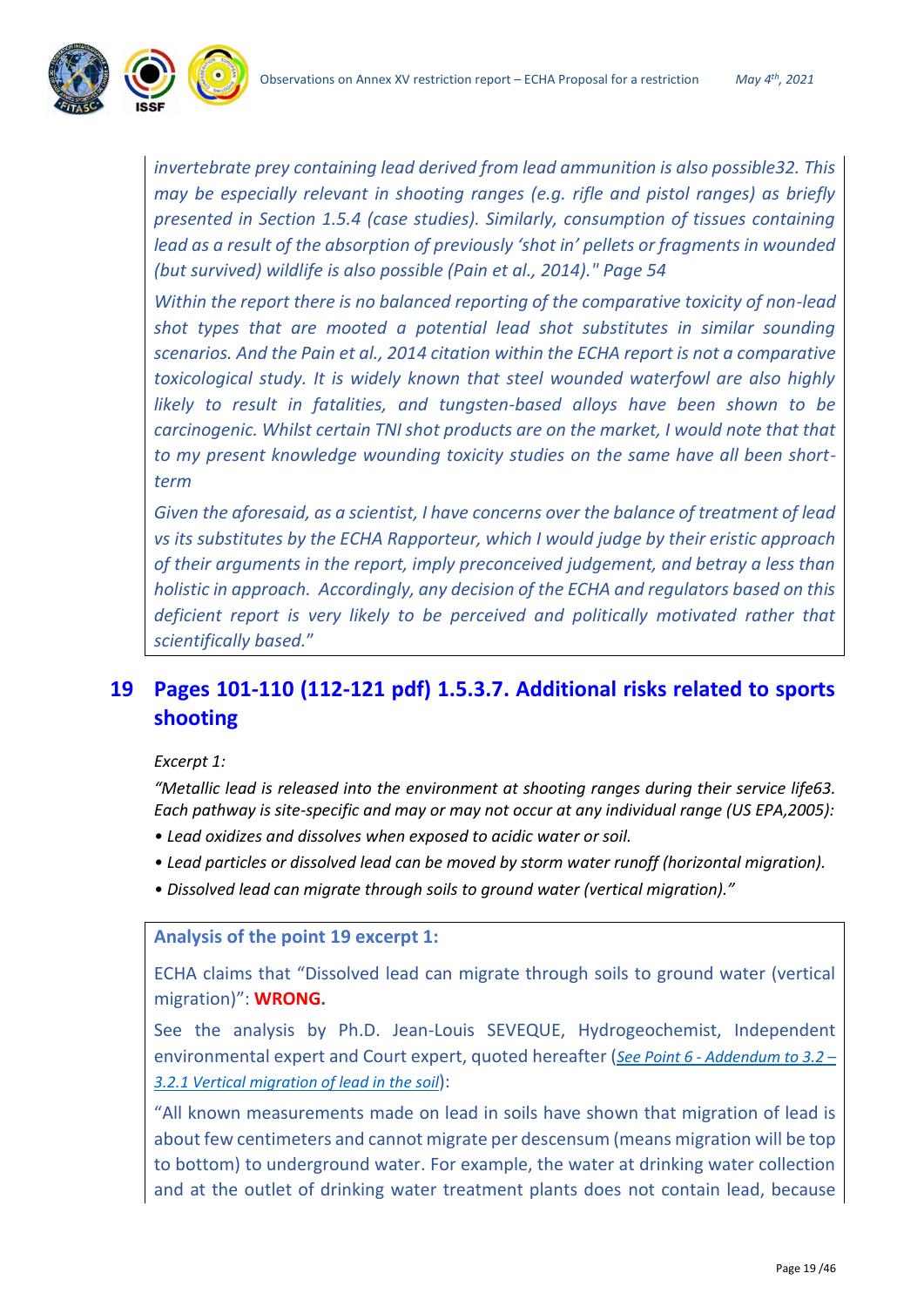



lead does not migrate toward underground water $1$ . It is in contact with the lead pipes of the distribution networks that the water gradually becomes loaded with lead.

Like most chemical elements, the mobility of lead is mainly controlled by its speciation in aqueous phase and by adsorption / desorption and / or dissolution / precipitation processes. The role of certain parameters such as the pH, the redox potential, the mineralogical composition of the sediment and the presence of ligands or colloids in the phase will be decisive (see figure 3 of the FITASC contribution).

Unfortunately, there was a huge problem with lead in France: the Metalleurope site. Regarding all the studies made on this site, it is clearly indicated  $2$  that lead remains in the surface layers of the soil, between 0 and 40 cm deep, and that moreover, the lead contents in the soils vary according to the use made of these soils. Indeed, it is in agricultural soils that the depth of 40 cm is reached, not in urban soils."

#### *Excerpt 2:*

*"Although in general risks (and receptors) for shotgun ranges using lead shot and rifle and pistol ranges using lead bullets appear to be similar, specific differences in terms of risk profiles have to be expected for shooting disciplines using lead shot versus shooting disciplines using lead bullets. For example, the migration of lead into surface water is more likely at shotgun ranges than at pistol and rifle ranges because the pollutant load caused by shotgun shooting is wider and the erosion of shot is more rapid than that of bullets because of their smaller size (Kajander and Parri, 2014)64. In addition, in shooting ranges, spent shot and bullets usually fall within an area of deposition which is substantially larger for shot compared to bullets. Figure 1-17 and Figure 1-18 provide examples of possible lead deposition areas in a shotgun and rifle/pistol range, respectively."*

### <span id="page-19-0"></span>**Analysis of the point 18 excerpt 2:**

ECHA claims that: "For example, the migration of lead into surface water is more likely at shotgun ranges than at pistol and rifle ranges because the pollutant load caused by shotgun shooting is wider and the erosion of shot is more rapid than that of bullets because of their smaller size": **TRUE**.

See *Point 7.5 – [Water flow control of the contribution of July 2020](https://www.fitasc.com/upload/images/echa_mai_2021/20200720_eng_fitasc_doc_contribution_echa.pdf)*, where FITASC confirmed the necessity for shooting ranges to manage the water flow to prevent or minimize harmful erosion, lead migration outside the boundaries of the shooting range.

<sup>1</sup> Sites potentially polluted by lead: feedback and recommendations, French Directorate General of Health and al., 104 pages, 2015

<sup>&</sup>lt;sup>2</sup> Lucy SCHAPMAN : Strategies for the rehabilitation of sites polluted by lead: lessons from the METALLEUROPE North site in Noyelles-Godault. National School of Public Health, 54 pages, 2004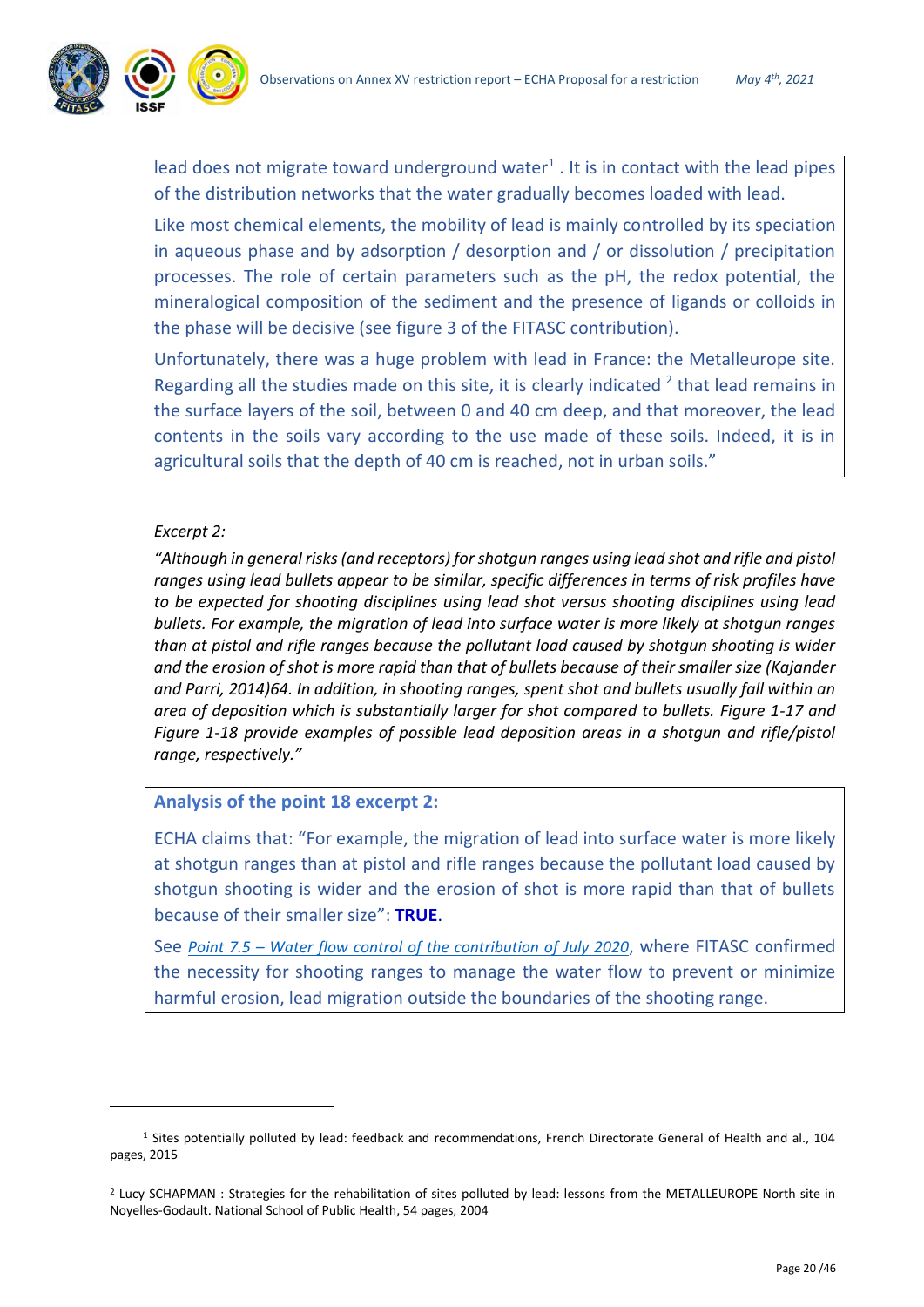

### <span id="page-20-0"></span>**20 Pages 103-110 (114-121 pdf) 1.5.3.7. Additional risks related to sports shooting**

#### *Excerpt*

*"Wind can blow dust particles to other areas. There are two kinds of dust which are relevant to shooting ranges, soil dust and lead dust (Australian EPA, 2019). When conditions are suitable, fine particles of contaminated soil may be blown from a shooting range as dust.*

*There are many conditions<sup>65</sup> which influence the likelihood that dust could become airborne and the distance it could travel, including windy conditions, dry soil conditions, such as during summer and drought, fine soil particles, lack of wind breaks (such as trees, which can reduce windy conditions), lack of ground cover such as grasses and other vegetation.*

*Small amounts of lead dust can also be released after firing.*

#### *Surface and groundwater*

*Lead exposure in surface (run-off) water of shooting ranges results from corroding lead shot or bullets lying on the surfaces of the range and from lead dust produced during shooting and deposited on the ground. The mobility of lead in surface water depends on the soil conditions and measures applied to limit lead mobility. Even it can be assumed that in many shooting ranges surface water is collected and lead concentrations are measured, only very few data are published. For example, in the surface water of two shooting ranges in Florida, lead concentrations in retention ponds were measured with 289 μg/L and 694 μg/L. In another range, lead concentrations in a retention pond and a lake close to the range were low with 8 μg/L (Ma et al., 2002). According to investigations in Finnish shooting ranges (Kajander and Parri, 2014), lead and the other metals were found to migrate from the shooting range via surface water. Total lead concentration was >50 μg/L for 7/18 samples (39%) and 10-50 μg/L for 4/18 samples (22%). Soluble lead concentration was >50 μg/L for 3/8 samples (38%) and 10- 50 μg/L for other 3/8 samples (38%).*

*Lead from shot, bullet and lead dust from shooting deposited on the ground accumulates in the soil and migrates towards the ground water. The time point when the contamination reaches the ground water depends on the soil conditions and the distance to the ground water. For sites for which a potential risk to ground water has been identified, usually lead concentrations in ground water are monitored to decide on risk reduction measures which is usually remediation. However, published data are scarce.*

*<sup>65</sup> A combination of these conditions can be a strong indicator that wind could carry dust to a receptor."*

### <span id="page-20-1"></span>**21 Page 151 (162 pdf) – 1.6.3 Exposure assessment**

#### *Excerpt*

*"Inhalation exposure can result from lead fumes, aerosols and/or dusts from shooting during sports shooting or hunting, and from melting lead to cast ammunition or fishing sinkers and lures. Oral exposure can result from intake of lead dust (hand-to-mouth) while shooting or handling lead gunshot, bullets or fishing sinkers and lures, when eating, drinking or smoking in an environment containing lead dust, from chewing or swallowing lead fragments. Oral exposure can also occur indirectly via the environment, such as from the consumption of game meat containing fragments of lead gunshot or bullets, or the consumption of milk, meat or drinking water. High lead exposure may also result from swallowed lead particles retained in the appendix or from incorporated lead fragments following a gunshot wound."*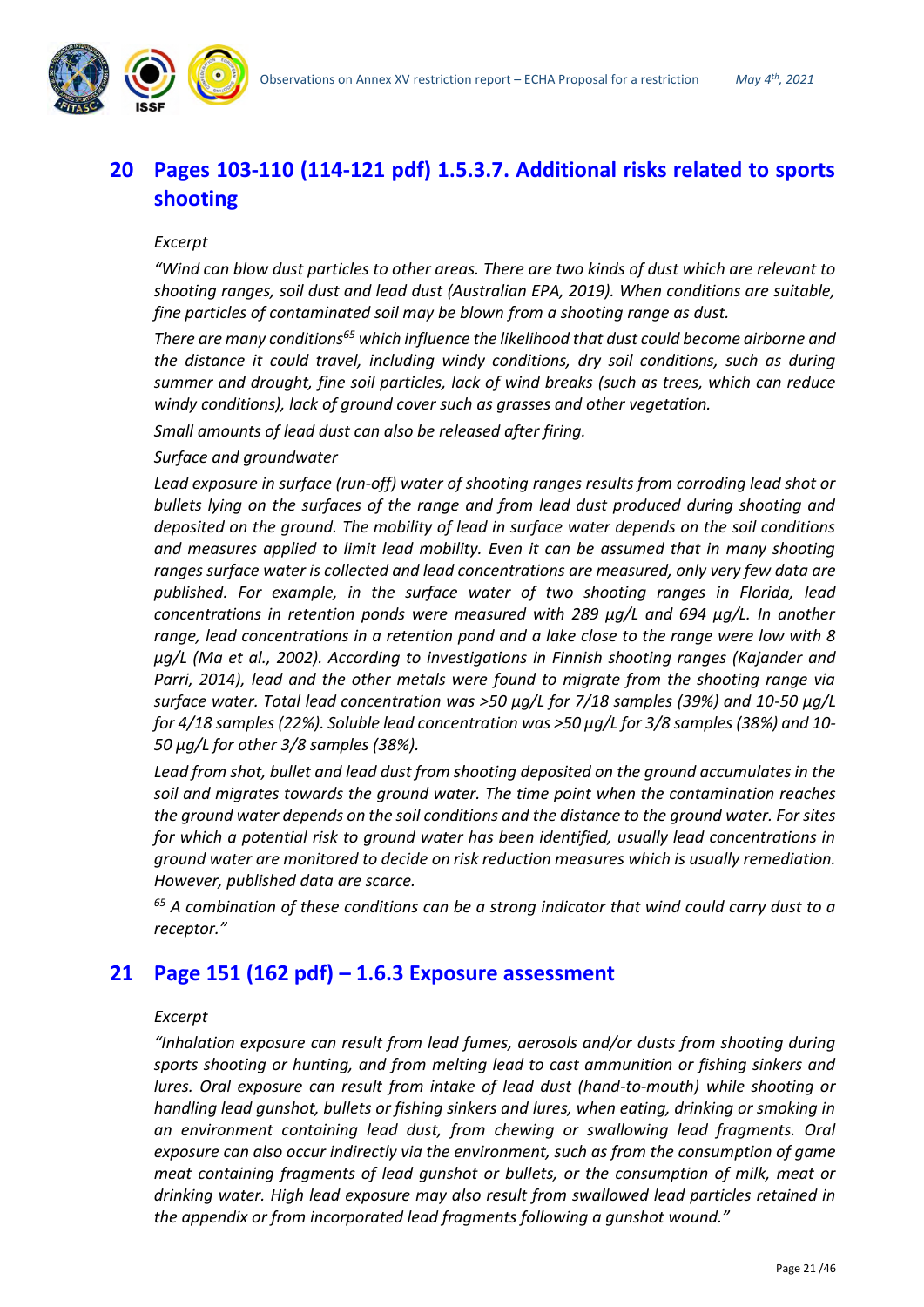

### <span id="page-21-0"></span>**22 Page 152 (163 pdf) - 1.6.3.1. Inhalation of lead fumes or dusts from outdoor shooting (uses # 1,2, 3, 4, 5, 6)**

#### *Excerpt*

*"Figure 1-22 shows a schematic outline of an outdoor and an indoor shooting range. In this case, the outdoor shooting range has a "roofed area" covering the shooter. Major differences are the larger dimension of an outdoor range compared to an indoor range and usually natural ventilation in the outdoor range and artificial ventilation in the indoor range."*

### <span id="page-21-1"></span>**23 Page 159 (170 pdf) 1.6.3.4. Oral exposure to lead dust (hand-to-mouth) from shooting or handling lead ammunition or fishing tackle (uses 1, 2, 3, 4, 5, 6 and 7)**

### <span id="page-21-2"></span>**Analysis of points 20 to 23:**

All considerations on the risk of inhalation of lead fumes or dusts from clay target sport shooting (outdoor shooting use #3) are **WRONG**.

**1/** We note that the scientific articles, referred to throughout the article 1.6.3.4., do not relate to use #3 (lead gun shot), contrary to the suggestion in the title:

- Gerri M. Mirkin &Erwin Williams (1998): Lead Sampling in a Bullet Recovery Room;

- CDC (1996): the FBI student are practicing bullet firing

- 2017 Llaidlaw et al.: concerns only bullet shooting. See hereafter excerpt of the conclusion: «Shooting lead bullets at firing ranges results in elevated BLLs at concentrations that are associated with a variety of adverse health outcomes and the topic of health risk is an ongoing topic of study […]"

- CSR (2020): lead ingested from reloading activities (home-casting): reloading being forbidden by ISSF and FITASC rules, clay target sport shooting is not concerned by study, and moreover, the Norwegian example only deals with bullets.

- hillman (1967): A rare case of chronic lead poisoning: polyneuropathy traced to lead shot in the appendix;

- Sahmel et al. (2015): only deals with lead fishing weights.

**2/** See the 2 reports of report of Dr Vouaux, Specialist in Rheumatology, Graduate in Biology and Sports Medicine, Graduate in Medical Hydrology and Climatology, Graduate in Legal Redress for Physical Injury, National Federal Physician for the French Clay Target Shooting Federation (FFBT), on the insignificant risk of oral exposure to lead at clay target sports shooting:

- *Section 6.5.1 – [Lead toxicity and sport shooters' health \(Contribution July 2020\)](https://www.fitasc.com/upload/images/echa_mai_2021/20200720_eng_fitasc_doc_contribution_echa.pdf)*

- *Point 21 - Addendum to 6.5.1. – [6.5.1.1 unsignificant risk of oral exposure to lead at clay target](https://www.fitasc.com/upload/images/echa_mai_2021/20210504_addendum_may21_to_fitasc_contribution_july20.pdf)  [sports shooting](https://www.fitasc.com/upload/images/echa_mai_2021/20210504_addendum_may21_to_fitasc_contribution_july20.pdf)*, where he quoted amongst others the example of Danka Bartekova, Slovakian Olympic champion. Below an excerpt of this report: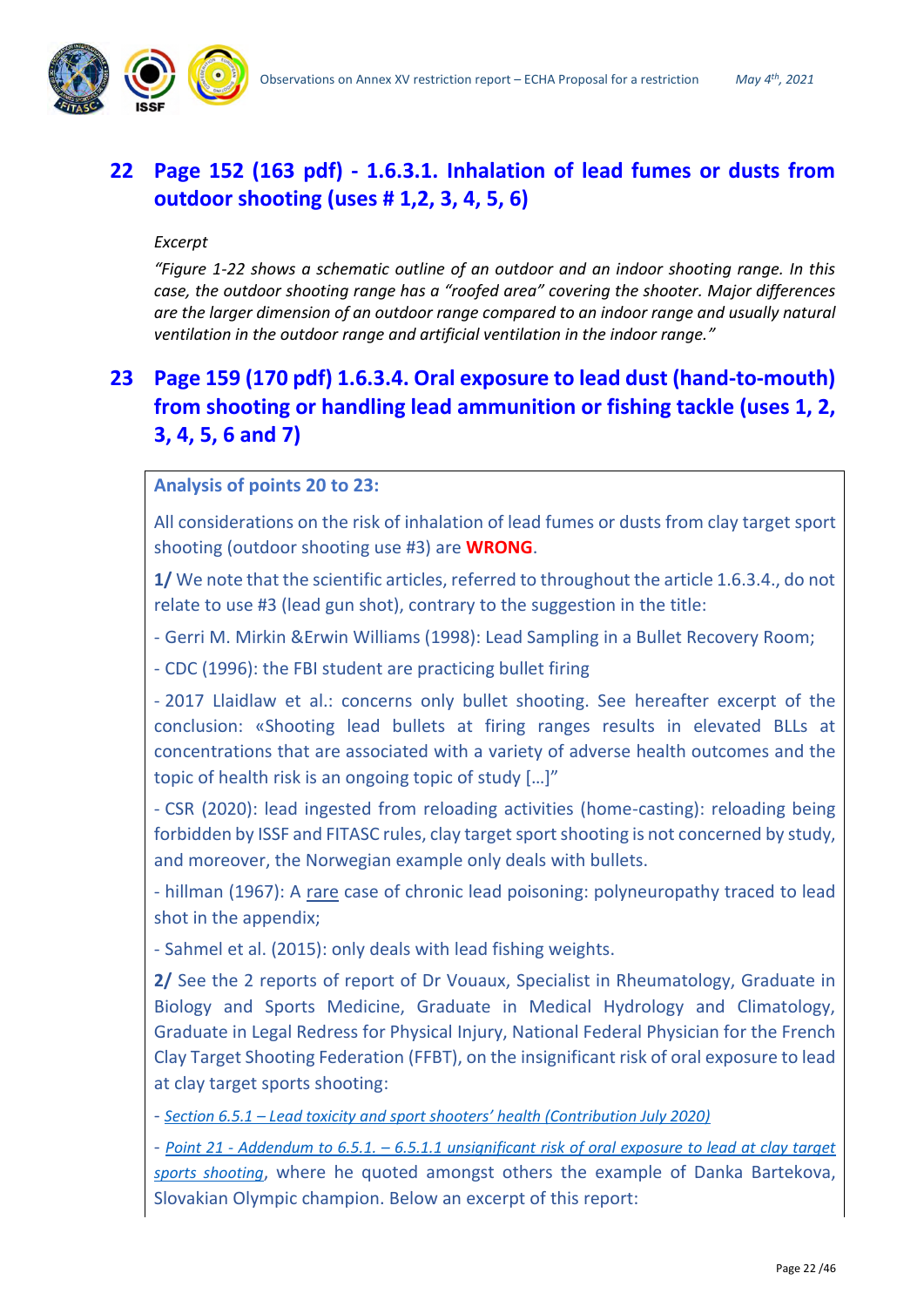

"*To conclude, remaining within the scope of clay target shooting, and to provide quasiexperimental proof of the harmlessness of lead shot ammunition, we must cite the eloquent example of Slovakian champion Danka Bartekova, a professional Olympic skeet shooter with an impressive track record: Twice European Champion, multiple medals earned in World Championships and World Cup finals, bronze medal at the London 2012 Olympic Games, world record holder with a score of 99/100 (set in Cyprus in 2008).*

*Over a period of 10 years, her training schedule included 200 clay targets a day, 5 days a week, which represents 500,000 cartridges fired (not counting the cartridges fired during competitions).*

*Although she feels perfectly healthy, she nonetheless wanted to dispel the myth that the lead in the ammunition used for clay target shooting is toxic.*

*She decided on her own initiative to have a blood sample taken to find out her blood lead concentration: the level found was perfectly normal, negligible and identical to that of a healthy person who had never fired a single cartridge in his/her life.*

*Several references to this very interesting experiment can be found on different websites."*

**4/** See *Point 22 - Addendum to 6.5.1. – [6.5.1.2 Tests of hair lead presence carried out on sport](https://www.fitasc.com/upload/images/echa_mai_2021/20210504_addendum_may21_to_fitasc_contribution_july20.pdf)  [shooters](https://www.fitasc.com/upload/images/echa_mai_2021/20210504_addendum_may21_to_fitasc_contribution_july20.pdf)*, the hair analysis carried out by the Russian Shooting Federation on three Olympic shooters.

**Conclusions:**

**For lead dust to be released on firing, there must be friction between the lead pellets and the barrel's bore. In modern cartridges that use plastic wads, there is no contact between the barrel's bore and the lead load.**

**Besides, when a lead pellet hits the ground, it has quite zero speed and zero energy.**

**The lead pellet, when hardened even with 4 or 5% antimony, remains ductile: it does not split on hitting a target or an obstacle, but it does crash into it.**

**As a result, there is no possible emission of lead dust in clay target sports shooting using lead shot cartridges.**

### <span id="page-22-0"></span>**24 Page 156 (167 pdf) Lead Blood levels (PbB) in shooters – gunshot - Chun et al. (2018)**

### *Excerpt:*

*"Chun et al. (2018) investigated the exposure to lead and other metals in 9 male and 5 female Korean clay shooting athletes in an outdoor shooting range. Exposure was 292 μg Pb/m3 air measured with personal air samplers and 18.7 μg Pb/m3 with group samplers as reported above. Mean PbB level and standard deviation was 45.2 ± 16.0 μg/L for both sexes combined. The differences in PbB levels were significant between the sexes with 36 ± 7.7 μg/L for females and 51 ± 16.4 μg/L for males. According to the authors, the PbB levels were higher than the upper limit of normal (data not provided). Mean PbB levels in the general population of Korea*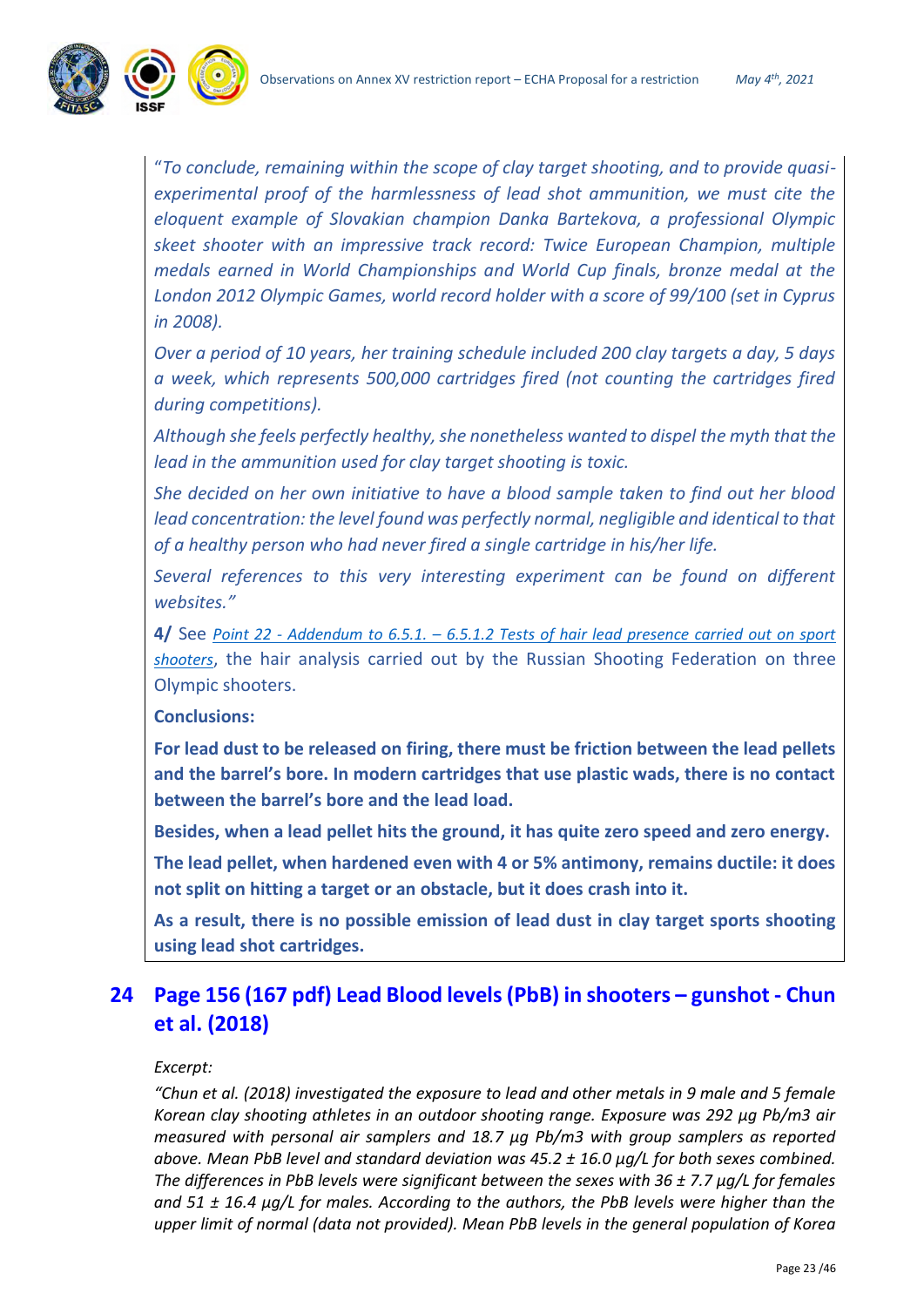

*(2010 to 2011) were reported with 18.3 ± 7.9 μg/L for females and 22.2 ± 10.4 μg/L for males (Eom et al., 2017). Chun et al. (2018) reported that PbB levels increased with increasing training frequency: 29 μg/L; 4 times/week (n = 1); 36.4±5.5; 5 times/week (n = 7); 58.2±15.5; 6 times/week (n = 6). However, due to the marked sex-related differences in PbB levels, such a separation according to training frequency would have to be performed according to sex. Without such a separation the presented data might be interpreted in a way that females trained less frequently compared to males. The differences in PbB levels between the general population of Korea and the clay shooters were 18 and 29 μg/L for females and males, respectively."*

### <span id="page-23-0"></span>**Analysis of point 24:**

All considerations on the risk of inhalation of lead fumes or dusts from clay target sport shooting (outdoor shooting use #3) are **WRONG**.

See at *Point 21 - Addendum to 6.5.1. – [6.5.1.1 unsignificant risk of oral exposure to lead at clay](https://www.fitasc.com/upload/images/echa_mai_2021/20210504_addendum_may21_to_fitasc_contribution_july20.pdf)  [target sports shooting](https://www.fitasc.com/upload/images/echa_mai_2021/20210504_addendum_may21_to_fitasc_contribution_july20.pdf)*, the report of Dr Vouaux, Specialist in Rheumatology, Graduate in Biology and Sports Medicine and National Federal Physician for the French Clay Target Shooting Federation (FFBT). We quote below his conclusion:

"The very high - and even alarming - values reported by ECHA, and expressed in micrograms per litre, are the following:

•  $51 +$   $- 16.4$  μg/L for men

• 36 +/- 7.7 μg/L for women

• 45.2 +/- 16 μg/L on average

Highly surprised by these figures, we reviewed the data of this study in detail in the original text.

We then found that the actual figures in the Chun study are in fact 10 times lower, which gives:

•5.1 +/- 1.64 μg/dL for men

•3.6 +/- 0.77 μg/dL for women

 $\cdot$  4.52 +/- 1.6  $\mu$ g/dL on average

This is because these values are expressed in micrograms per decilitre  $(\mu g/dL)$  which is the reference unit used in the international standard.

Blood lead levels vary from country to country because of the presence of lead in the air and water. Levels are considered normal up to 5 μg/dL, with no real risk, although they may need to be monitored between 5 and 10, and potentially pathological above 10 (*LEAD LEVELS BLOOD, ucsfhealth.org, university of California, San Francisco, 26 April 2019 / LEAD EXPOSURE IN ADULTS, health.ny.gov, publications*).

The sportspeople investigated by CHUN therefore have perfectly normal blood lead values, which is reflected in the study's conclusion: "When asked about their physical condition, the sportspeople in the national shooting team all stated that they were in good health. […]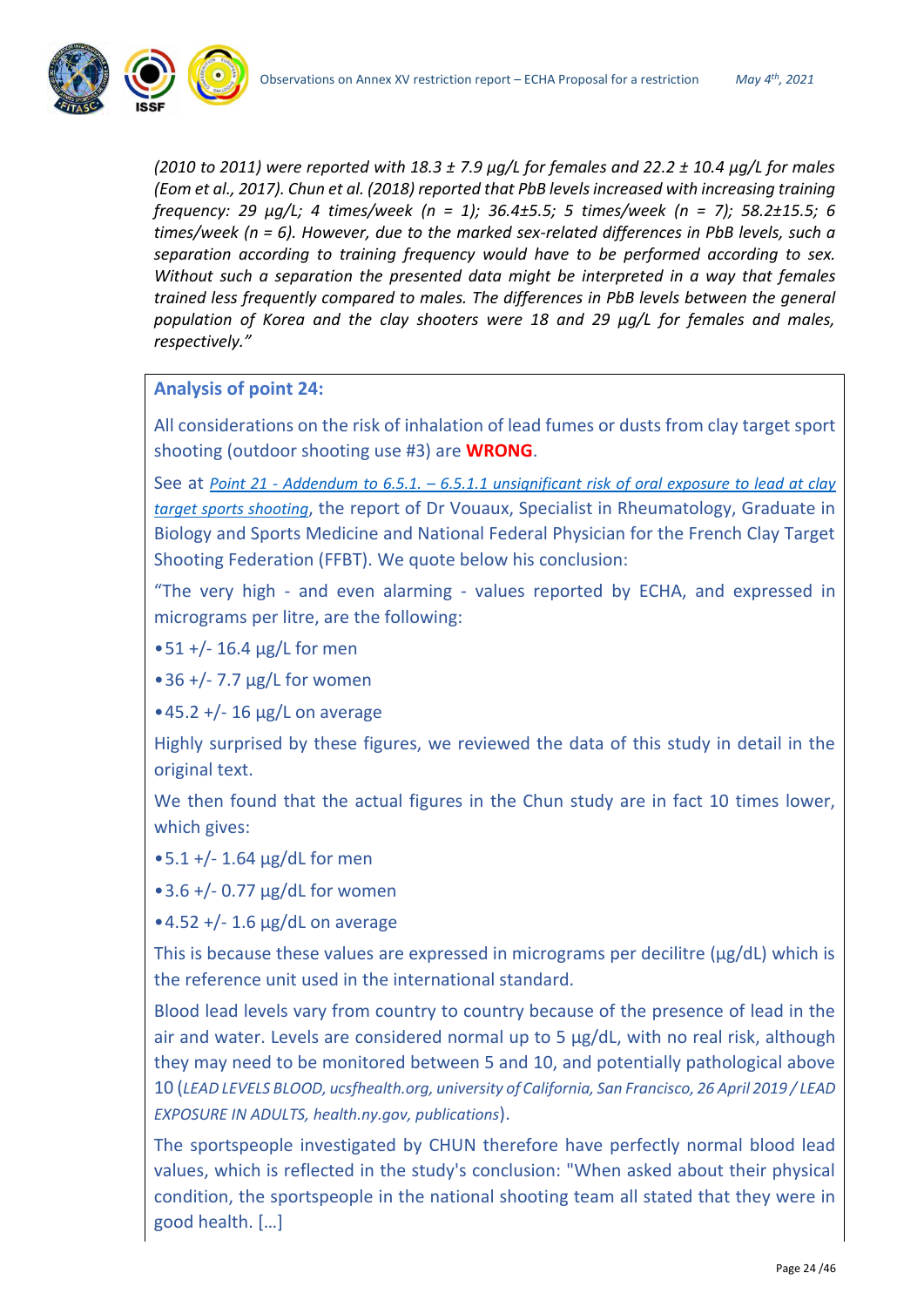

### CONCLUSIONS:

In practicing the various clay target shooting disciplines, even at a very high level, we believe that the use of lead-loaded ammunition does not pose any threat to sportspeople.

There is no serious scientific evidence for banning these munitions on the basis of health criteria, as a review of the literature on the subject has shown.

In the ECHA report, we deplore the fact that the results of the Chun study are transcribed unfaithfully to the text of the publication, and whose figures have been expressed in micrograms per litre and not per decilitre (the international reference unit), which gives values ten times higher and which are likely to impress the readers.

We remain sceptical about the involuntary nature of this unit conversion, which discredits the objectivity of ECHA's argument."

### <span id="page-24-0"></span>**25 Page 285 (296 pdf) - Article 2.6.1.1 – Conclusion on alternatives / Gunshot**

*Excerpt 1:*

*"The exact rules149 of the ISSF (rule 9.4.3.1, c) require that pellets must be made of lead,*

*lead alloy or of any other ISSF approved material. As such, there is no material barrier for competitive shooting using alternative gunshot materials, but an approval of the material by the ISSF is required.*

*In non-Olympic events, governing rules are set out by the FITASC<sup>150</sup>, whom in their rules state that the use of lead is obligatory: chapter 7.8 weapon and ammunition states "the cartridge load must not exceed to 28 grams of lead".*

*The current situation is that ISSF and FITASC rules encourage the use of lead<sup>151</sup> ammunition at national and local level, even in non-official disciplines/events.*

*For example, the French association for clay target shooting require the use of lead. In reaction to this, Thomas (2013) argues that steel would be as suitable alternative because:*

*1. the volume of cartridges fired by competitors,*

*2. the parity with prices for lead cartridges,*

*3. the suitability of steel shot to be used in trap and skeet events,*

*4. and the ease of substitution for lead shot in conventional 12 and 20 gauge shotgun cartridges.*

*According to (Thomas and Guitart, 2013), Olympic skeet and trap shooting regulations do not stipulate which gauge of shotgun can be used, only the shot load. Consequently, 12-gauge guns dominate the events because of the higher number of shot that can be fired at each target compared to those fired from 20-gauge guns. This facilitates the use of 12-gauge cartridges for Olympic shooting events, Thomas (2013) presents a number of factory loads (See Table 2-28) that are widely available and that could be considered as alternative for lead shot in shooting. Consequently, 12-gauge guns dominate the events because of the higher number of shot that can be fired at each target compared to those fired from 20-gauge guns. This facilitates the use of 12-gauge cartridges for Olympic shooting events, in the same paper, Thomas presents a number of factory loads (See Table 2-28) that are widely available and that could be considered as alternative for lead shot in shooting.*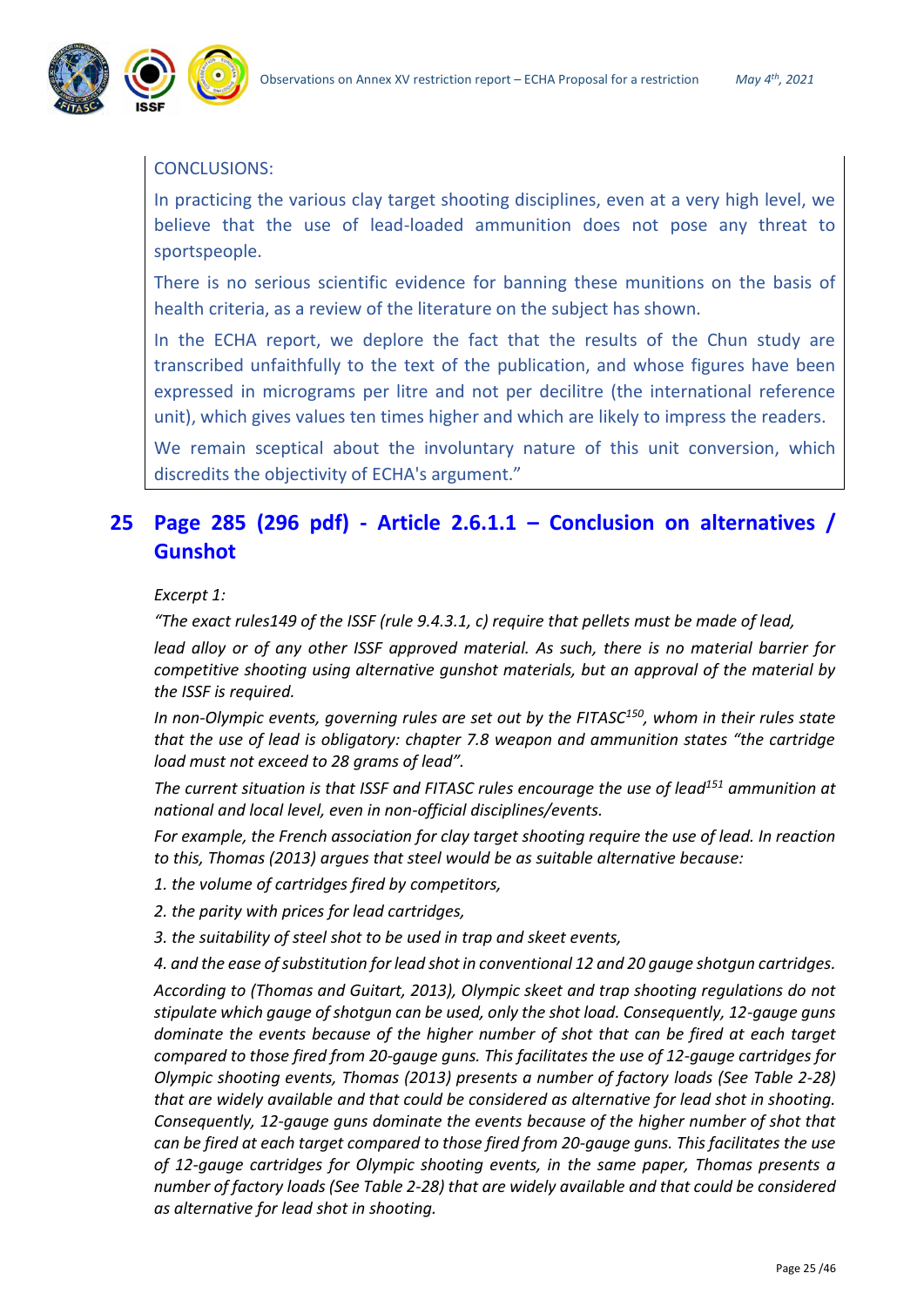



*[Table 2-28: Characteristics of steel shot shotgun cartridges for clay target shooting made by major international cartridge companies in 12 and 20 gauge (ga). Velocity of shot is given as feet per second (fps), and meters per second (mps). All cartridges are 70 mm.]*

### <span id="page-25-0"></span>**Analysis of the point 25 excerpt 1**

"Consequently, 12-gauge guns dominate the events because of the higher number of shot that can be fired at each target compared to those fired from 20-gauge guns.": **WRONG**

In a 24gr load cartridge, there is the same quantity of lead or steel pellets of same diameter, whichever caliber (20 or 12) the cartridge is fired with. One can say so for a 28gr load cartridge.

The shooters have the choice but the very reason why the shooters do prefer caliber 12 to caliber 20 is because the shot pattern is of far higher quality and the balance of the shotgun is better with caliber 12.

### *Excerpt 2:*

*According to (Thomas and Guitart, 2013) the loads presented in table closely fit the ISSF requirements:*

*1. Given the lower density of steel shot versus lead shot, it is necessary to use steel shot of a larger diameter than the lead equivalent, coupled with an increase in shot velocity, to achieve the same ballistic efficiency and effective range. Thus a shot diameter of 2.6 mm might be advisable for Olympic trap shooting, in which targets may be broken at a longer distance than in skeet shooting. The ISSF regulations would, already, allow pellets of this diameter to be used (ISSF 2012).*

*2. The maximum allowable velocity of steel shot cartridges, as set by the International Proof Commission is 425 m/s (Government of Victoria 2011). A velocity of 390 m/s (for example) would equate with the same velocity of many lead shot cartridges, and still enable steel shot cartridges to perform well at the distances that trap, and skeet targets are usually hit.*

*It hence appears that the possibilities to substitute lead exist but would require approval of the ISSF and other federation to allow the use of non-lead shot.*

*The dossier submitter concludes that the use of lead shot in sports shooting is not limited by technical barriers but rather by organisational barriers.*

### <span id="page-25-1"></span>**26 Page 322 (332 pdf) – Sports shooting / Availability and suitability of alternatives**

*Excerpt:*

*For sport shooting, the dossier concluded differently per type of ammunition:*

*1. Gunshot can be used effectively in sports shooting. Alternative shot material has been found to be effective in sports shooting as well, the barriers for further advancing with alternatives that are not technical but are rather imposed by the rules of the ISSF, FITASC and other*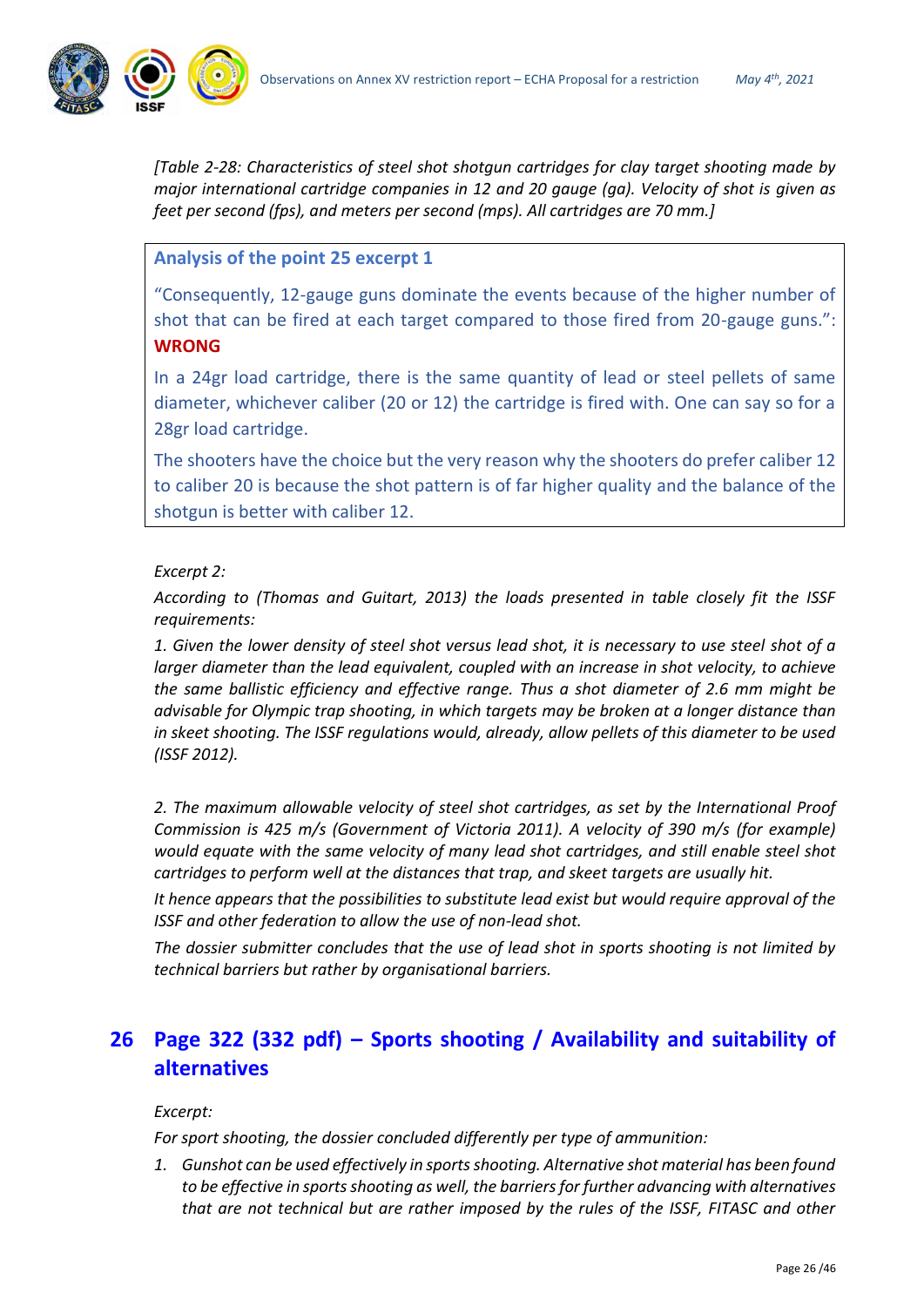

*organisations that require lead shot to be used and/or have not approved other shot material.*

#### <span id="page-26-0"></span>**Analysis of the point 25 excerpt 2 and point 26**

ECHA claimed that "*the barriers for further advancing with alternatives that are not technical but are rather imposed by the rules of the ISSF, FITASC and other organisations that require lead shot to be used and/or have not approved other shot material*", which is fully **WRONG**.

ECHA claims that "*According to (Thomas and Guitart, 2013) the loads presented in table closely fit the ISSF requirements:*

*1. Given the lower density of steel shot versus lead shot, it is necessary to use steel shot of a larger diameter than the lead equivalent, coupled with an increase in shot velocity, to achieve the same ballistic efficiency and effective range. Thus a shot diameter of 2.6mm might be advisable for Olympic trap shooting, in which targets may be broken at a longer distance than in skeet shooting. The ISSF regulations would, already, allow pellets of this diameter to be used (ISSF 2012).*

*2. The maximum allowable velocity of steel shot cartridges, as set by the International Proof Commission is 425 m/s (Government of Victoria 2011). A velocity of 390 m/s (for example) would equate with the same velocity of many lead shot cartridges, and still enable steel shot cartridges to perform well at the distances that trap, and skeet targets are usually hit*.", which is fully **WRONG**.

At first, a clarification is needed: If the ISSF has defined the maximum of a shot diameter to 2.6mm, advisable for Olympic trap shooting, this only deals with lead shot and according to its ballistics properties. As we will see hereafter, the ballistic properties of the 2.6mm lead shot has nothing to do with the ones of the 2.6mm steel shot. Besides, the average pellet diameter used at ISSF disciplines turns out to be 2.4mm.

Please see:

- *Point 14 - Addendum to 6.1. – [6.1.7. Validation of the calculation model used in all previous studies](https://www.fitasc.com/upload/images/echa_mai_2021/20210504_addendum_may21_to_fitasc_contribution_july20.pdf)*;

- *Point 15 - Addendum to 6.1. – [6.1.8. Observations on section E.3.1.2 of the background document](https://www.fitasc.com/upload/images/echa_mai_2021/20210504_addendum_may21_to_fitasc_contribution_july20.pdf)  [to the RAC/SEAC opinion \(15](https://www.fitasc.com/upload/images/echa_mai_2021/20210504_addendum_may21_to_fitasc_contribution_july20.pdf)th March 2018)*;

- *Point 16 - Addendum to 6.1. – [6.1.9. Overall position regarding ECHA ballistics](https://www.fitasc.com/upload/images/echa_mai_2021/20210504_addendum_may21_to_fitasc_contribution_july20.pdf)*.

The physicist Lucien Audibert has carried out the full demonstration that Thomas ballistic assertions are wrong. We quote hereafter L. Audibert' s conclusions:

"*Contrary to what ECHA is asserting, a change in pellets material is not only an organizational or regulatory question. Not only in the one hand replacing lead with steel would not be a perfect fit, but also on the other hand, it would have significant side effects such as the shooters' health and security.*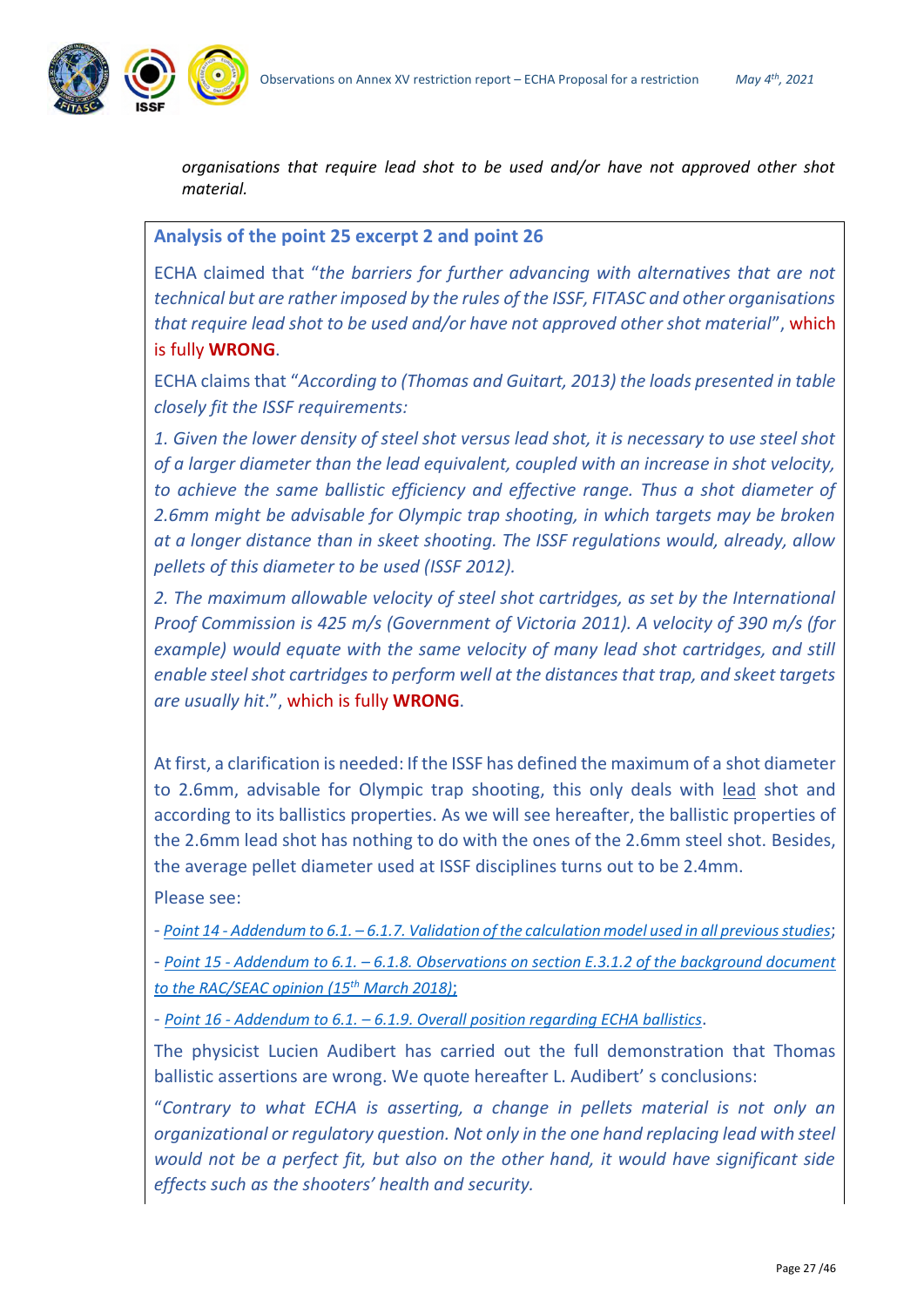

*While ECHA do not give any substantiation to its assertions, we, on our side, used a wellknown method of calculation and we validated its implementation in our Python program, as detailed in paragraph 6.1.7.1. Our work is open to comments and can be doubled checked by anyone willing to.*

*Consequently, we are perfectly confident in affirming that:*

*As demonstrated in the present document, it is not physically possible to replace lead pellets in shot cartridges with a perfect steel equivalent.*

*As demonstrated in the present document, the ECHA statements asserting that a 2.6 mm steel pellet shot at a muzzle velocity of 390 m/s would perform as well as a 2.4 mm lead pellet shot with the same velocity in shooting trap and skeet targets are wrong.*

*As demonstrated in the present document, it is possible to reach a similar particular performance (eg: energy at a specific distance) with steel compared to lead, but at the price of other performance datapoint degradation, some of which being not acceptable*."

### **General conclusions:**

The above ballistic study shows that, to have the same energy as a lead pellet to break a target, at 30m distance for example, one has to use a steel pellet:

- either by 2.9 diameter and with a muzzle velocity by 425m/s (high performance steel cartridge with an average pressure by 700b for a 28gr load, usable in a superior-proofed shotgun only);

- or a steel pellet by 3mm diameter and with a muzzle velocity by 390m/s (standard steel pellet with an average pressure by 640b for a 28gr load, usable in a standard-proofed shotgun).

**Firstly,** in both cases, such large pellet diameters (2.9mm or 3mm) are dangerous as far as ricochet are concerned, and also regarding the shot pattern which differs considerably from a shot pattern of 2.4mm pellets: **FITASC and ISSF would never allow such pellet diameter in their sport rules**.

**Secondly,** this test shows that using high performance steel pellet with very high pressures are impossible for sport shooters whose health would be endangered by repeated load firing with such average pressure by 700b (*[see Dr Vouaux report at](https://www.fitasc.com/upload/images/echa_mai_2021/20200720_eng_fitasc_doc_contribution_echa.pdf) section 6.5.2 – [Fitasc contribution July 2020](https://www.fitasc.com/upload/images/echa_mai_2021/20200720_eng_fitasc_doc_contribution_echa.pdf)*).

**Moreover,** regarding steel shot cartridges on sale for sport shooting, one can read on their box the average shooting distance until they are efficient *[\(See Point 16](https://www.fitasc.com/upload/images/echa_mai_2021/20210504_addendum_may21_to_fitasc_contribution_july20.pdf) - Addendum to 6.1. – 6.1.9.5 [Two examples of boxes of 28gr steel shot cartridges for sport shooting](https://www.fitasc.com/upload/images/echa_mai_2021/20210504_addendum_may21_to_fitasc_contribution_july20.pdf)*): 20-25m for standard steel and 25-30m for high-performance steel, which are both very low compared to standard lead cartridges and to clay target sport shooting requirements.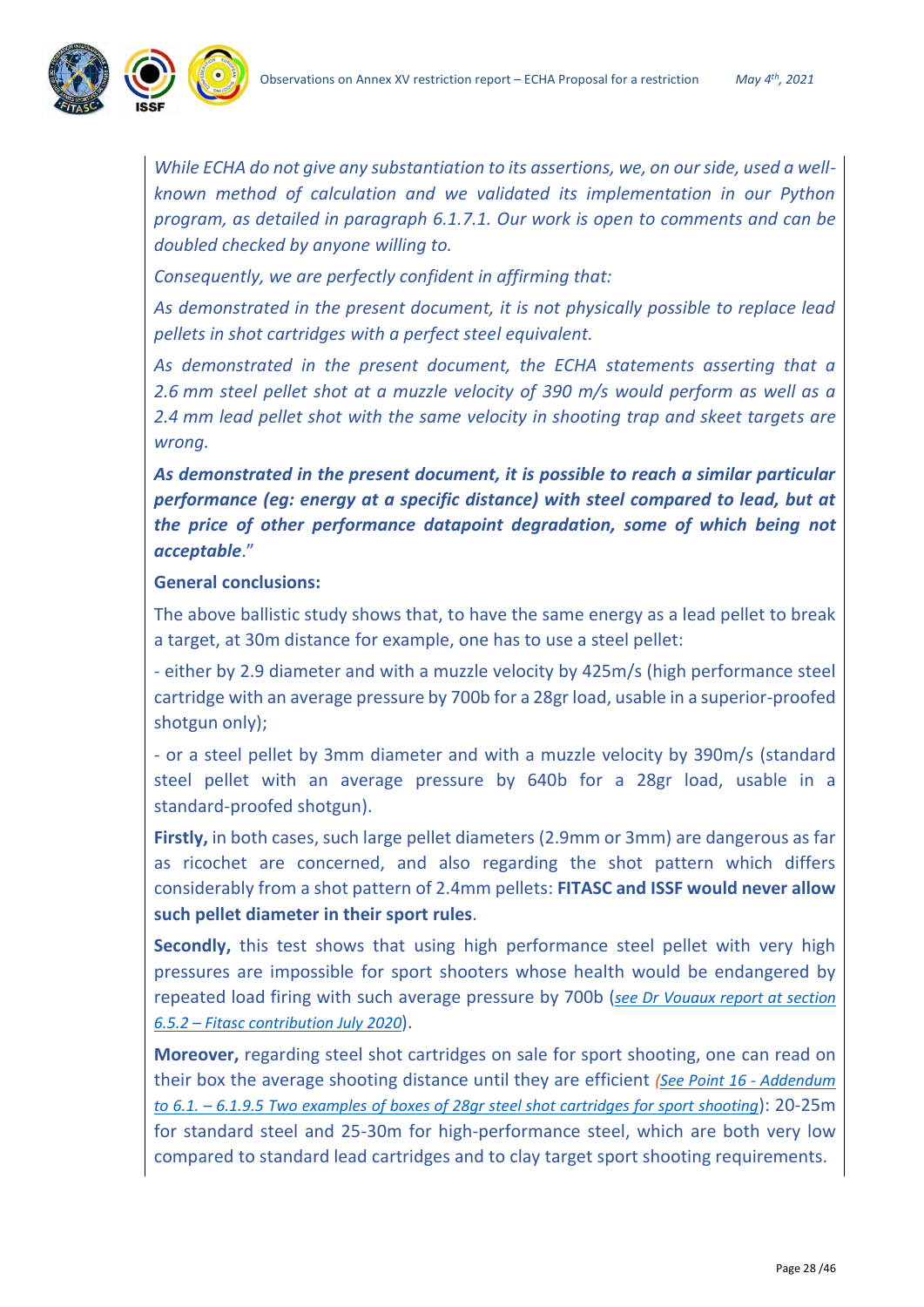

**ECHA has refused to take into account the ballistic study provided in our document last July 2020 (***[See the whole section 6.1](https://www.fitasc.com/upload/images/echa_mai_2021/20200720_eng_fitasc_doc_contribution_echa.pdf)***), whose scientific process has been widely proven (***see Point 14 - [Addendum to 6.1.](https://www.fitasc.com/upload/images/echa_mai_2021/20210504_addendum_may21_to_fitasc_contribution_july20.pdf) – 6.1.7***).**

**If ECHA would keep recommending the substitution of lead by steel, our studies have demonstrated that, for all clay target sport shooting, the target trajectories would have to be adapted to the ballistic performances of steel. As a consequence, the clay target sport shooting disciplines practiced in EEA would have nothing to do any more with the disciplines practiced in the rest of the world.**

**As shown further in the Analysis of points 34 to 37, that would cause an unfair competition between shooters in EEA countries and shooters in third countries, be in Europe or elsewhere, and would undermine equality of sport practicing between them and fully disturb the meaning of European & World titles at clay target shooting disciplines.**

### <span id="page-28-0"></span>**27 Page 247 (264 pdf) Annex of the annex – C.1.1.1.2 Non-lead alternatives**

*Excerpt*

*Steel (soft iron)*

*Steel was one of the first widely used lead alternatives that the ammunition industry turned to. But steel is one hundred times harder than lead, with only two-thirds its density, resulting rather different ballistic properties when compared to lead.*

*Therefore, rather than steel, "soft iron" is used for shots, which is manufactured by annealing iron containing approximately 1 % or less carbon (Thomas, 2019).*

*Steel shot does have the potential to cause some choke expansion ("bulging") particularly with heavy loads in older, traditional lightweight guns. Care is also needed when shooting steel shot as it can ricochet more than lead. However, an unsafe shot with steel would also be an unsafe shot with lead. As a result of its hardness, steel shot has traditionally been contained in robust plastic wads (BASC) 81*

*Steel shot may be coated with a thin layer of copper or zinc to inhibit rusting which is permitted under US regulations (US FWS, 1997).*

### <span id="page-28-1"></span>**28 Page 248 (265 pdf) Annex of the annex – C.1.1.2. Sports shooting**

*The evidence provided in the call for evidence concerning the use of alternative shot in clay target shooting is less clear than for hunting.*

*ISSF and FITASC rules requires the use of lead shot with a gauge not greater than 12 mm (usually 12 mm is used). Shotguns must be smooth bored. They are invariably 12-gauge, single-triggered and over-under type — one barrel is placed above the other. They fire cartridges loaded with lead pellets: the weight of the pellet load must not exceed 24.5 grams per cartridge; the diameter of each pellet must not exceed 2.6 millimetres. Guns and cartridges are subject to official checks during the shooting programme.*

*Based on the demand from hunters and sports shooters, soft iron shots have also been developed for competition purposes (Figure C.1-1).*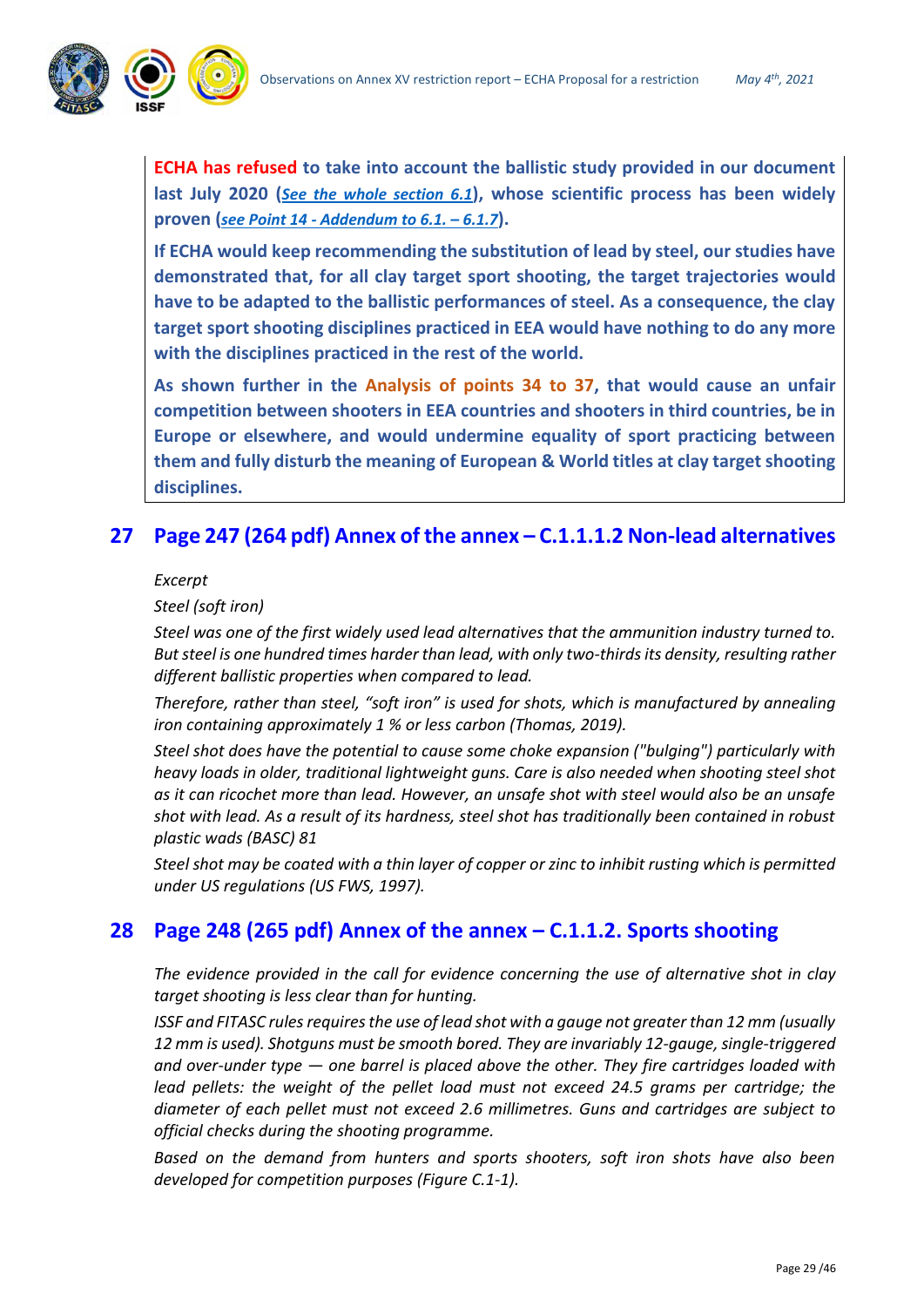

### <span id="page-29-0"></span>**Analysis of the points 27 and 28**

The non-lead alternative recommended by ECHA at clay target sport shooting is soft iron shot. ECHA also writes that "Steel shot may be coated with a thin layer of copper or zinc to inhibit rusting which is permitted under US regulations (US FWS, 1997)."

Again, ECHA is not clear regarding the non-lead alternative recommended:

- soft iron must mean low carbon steel or mild steel (or even "black steel" because of its appearance);

- Will ECHA recommend copper-plated or zinc-plated steel shot? If so, we dare wonder why, knowing that zinc are dangerous metals for fauna and even flora, as demonstrated by FITASC at *section 4.1 – [Fitasc contribution July 2020](https://www.fitasc.com/upload/images/echa_mai_2021/20200720_eng_fitasc_doc_contribution_echa.pdf)*.

The steel shot from sports cartridges with low carbon steel, as analysed by FITASC (*[See](https://www.fitasc.com/upload/images/echa_mai_2021/20200720_eng_fitasc_doc_contribution_echa.pdf)  section 4.1 – [Fitasc contribution July 2020](https://www.fitasc.com/upload/images/echa_mai_2021/20200720_eng_fitasc_doc_contribution_echa.pdf)*), is not protected against corrosion. It contains no zinc and less than 0.1% chromium.

We want to address another huge problem with steel in the cartridge that has not been mentioned elsewhere and which may cause big troubles for sport shooting: the sport shooting cartridges not being neither waterproof nor airtight, the storage of ammunition with steel shot under humid atmospheric conditions can and will cause these steel pellets to coalesce in the cartridge, creating thus a big bullet type.

We refer to *Point 9 - Addendum to 4.1. – [4.1.1 Corrosion of the steel pellets in the cartridge](https://www.fitasc.com/upload/images/echa_mai_2021/20210504_addendum_may21_to_fitasc_contribution_july20.pdf)*, where Dr Jean-Louis Sévêque, Hydrogeochemist, Independent environmental expert and Court Expert, explains the phenomenon of "Coalescence" which will cause the steel pellets to corrode and aggregate together is quoted hereafter:

"*Coalescence is a phenomenon whereby two identical but dispersed substances tend to come together. The main phenomenon that comes into play is that the material optimizes its surface under the action of surface tension, so as to achieve a minimum of energy. Coalescence usually occurs in fluids but can also unite solid particles as coalescence of steel shot under atmospheric conditions. It is found in several process. One is described below.*

*Steel pellets cartridges must be stored in dry and temperate places, otherwise the pellets may corrode and aggregate together (see pictures below) to change the ammunition into a large bullet type, therefore with a much greater range and a very important ricochet risk. The black steel used for sport shooting cartridges is a steel which corrodes (ref. point 4.1 of Fitasc contribution to ECHA). It does not contain zinc and less than 0.1% chromium (steel with low sensitivity to corrosion contains more than 10% chromium)*."

Analysis of the ballistic consequences of agglomerate formation due to the oxidation of steel pellets in sport shooting cartridges:

We refer to *Point 17 - Addendum to 6.1. - 6.1.10. Analysis of the ballistic consequences of [agglomerate formation due to the oxidation of steel pellets in sport shooting cartridges](https://www.fitasc.com/upload/images/echa_mai_2021/20210504_addendum_may21_to_fitasc_contribution_july20.pdf)*, to the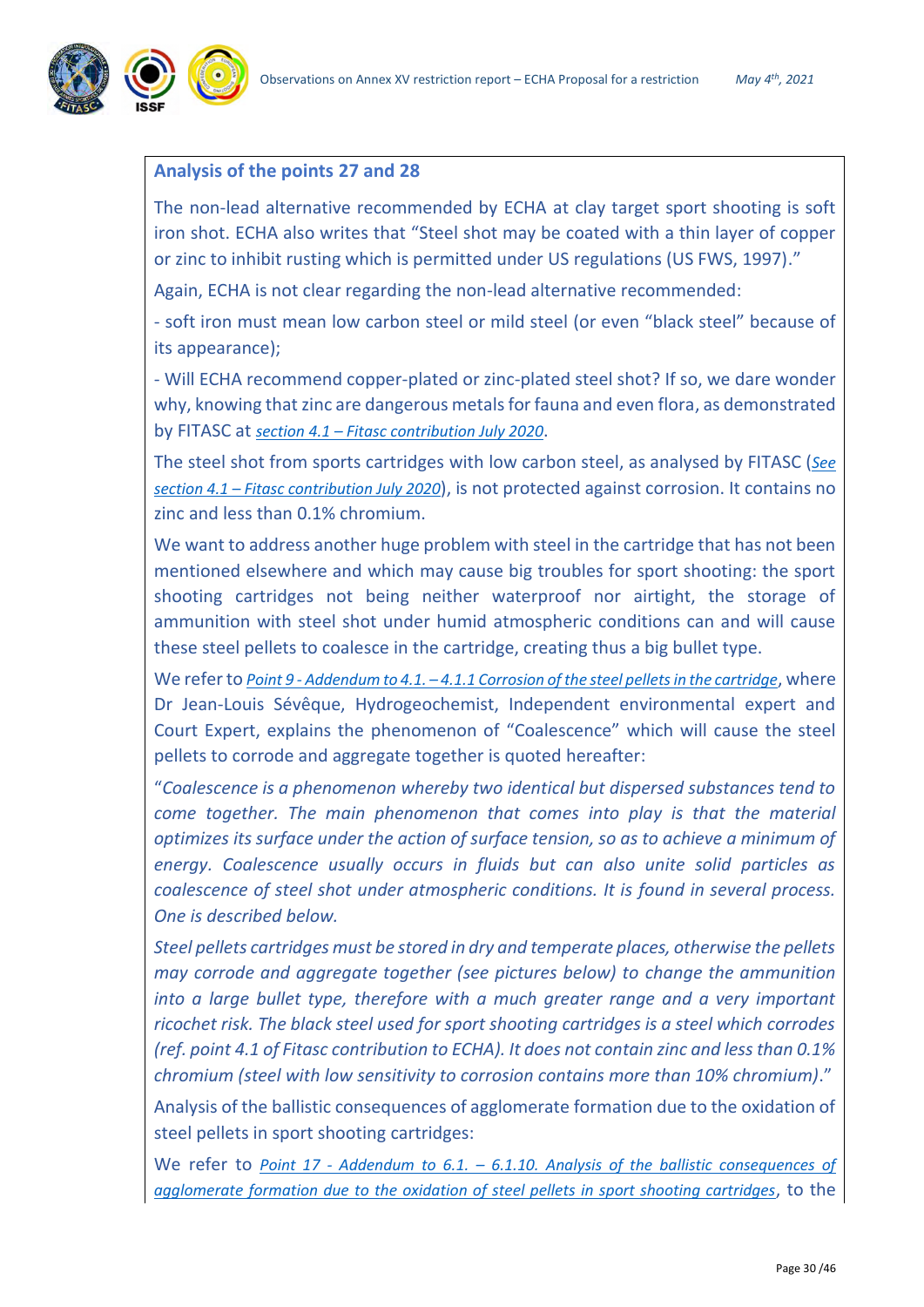



complementary study aiming at analyzing the ballistic consequences of agglomerate formation due to the oxidation of steel pellets in sport shooting cartridges.

The conclusion of the study is that the use of steel pellets cartridges imposes additional constraints in terms of storage to avoid the phenomenon of corrosion of the pellets. In the event of improper storage, the steel pellets may aggregate and form one or more projectiles of larger dimensions than expected.

The maximum risk happens when the entire charge aggregates into a single projectile. The above study has shown that such a projectile not only has a longer reach than unaggregated pellets, but also much higher velocities and energies.

The velocity and energy of these projectiles being very high, there is a significant risk of ricochet and accident associated with sport shooting based on steel pellets cartridges, and at uncontrollable distances.

### <span id="page-30-0"></span>**29 Page 302 (313 pdf) – Table 2-36: Scenarios and range types used for impact assessment**

#### *Excerpt:*

*Although the European sports shooting confederation reports wooden structures to prevent ricochets, which have been installed in the Netherlands (personal communication), the German shooting range guidelines (German Bundesministerium der Justiz, 2012) prescribes only the use of safety glasses when using alternative gunshot at shooting ranges. Based on this, the Dossier Submitter concludes that the use of alternative shot does not require additional RMMs compared to the use of lead shot. From an internet search it was learned that the prices of such glasses vary between €5 - 50 depending on brand, make, etc. The Dossier Submitter assumes a price between €5 - 50 per shooter.*

### <span id="page-30-1"></span>**30 Page 336-338 (353-355 pdf) annex of the annex – D.1.2.1.5 Ricochet**

#### *Excerpt 1:*

*All types of shot can ricochet (i.e. deflect) from a hard surface such as water, rocks, or the surface of tree trunks if they hit the surface at an acute angle. Shot made from soft lead, tungsten and bismuth-tin may flatten and even break up on direct contact with rocks. However, steel shot will bounce off hard surfaces, and is not so prone to deformation or fracture, but whether this difference is sufficient to increase the likelihood of injury is not supported by the available evidence.*

#### *Excerpt 2:*

*Steel shot has become the only realistic alternative and was from the beginning foreseen to generate an increased risk of accidents caused by shot ricocheting from clay pigeons' installations, ground (running target), etc. However, after 20 years and millions of rounds later there has been no detectable change in accidents caused by ricocheting shot<sup>125</sup>. So, this initial concern proved groundless. Shooters are recommended to wear safety glasses (in some*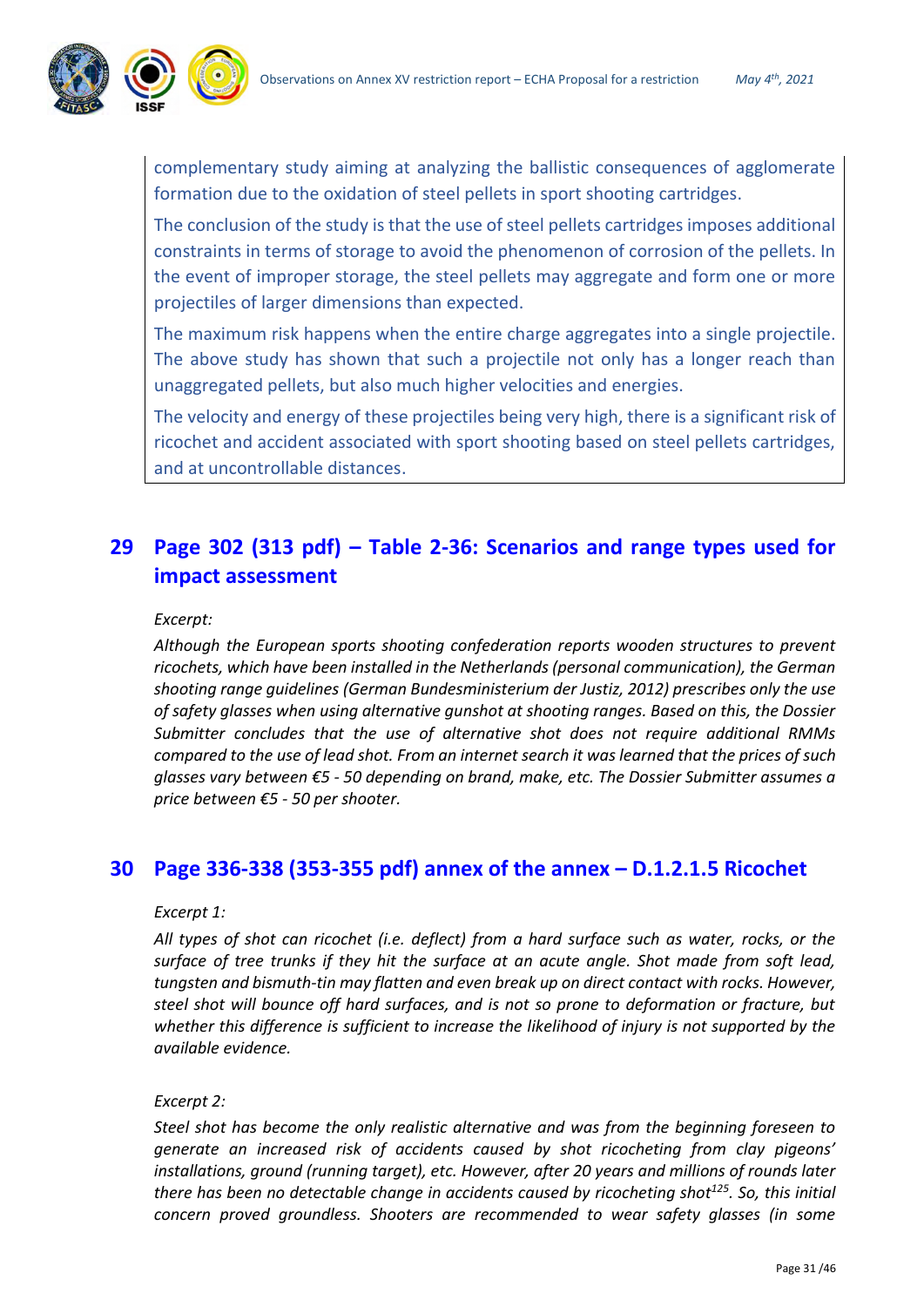

*disciplines this is mandatory). This precaution is mainly introduced to prevent eye injuries from clay pigeon splinters, but will in addition protect against shot – either direct or ricocheting shot. This applies equally to steel and lead shot.*

*Based on research and experiences there is no indication that a change from lead shot for hunting to other types including steel shot would cause any increased danger due to ricocheting shot.*

### <span id="page-31-0"></span>**31 Page 427 (444 pdf) – Annex of the annex D.2.2.2.1. Ricochet in sports shooting range**

#### *Excerpt:*

*The issue of ricochet and increase risk thereof when using steel shot has been widely discussed. Many of the commenters highlighted the risk of increased ricochet at shooting ranges due to the use of steel shot.*

*The Dutch shooting federation<sup>157</sup> highlighted that in the use of steel shot at shooting ranges they had no encountered any accidents related to ricochet of steel shot since the introduction of the general ban on the use of lead at shooting garages; objects on which steel shot could ricochet had been covered with wood.*

### <span id="page-31-1"></span>**Analysis of the points 29 to 31:**

ECHA claims that "*Based on research and experiences there is no indication that a change from lead shot for hunting to other types including steel shot would cause any increased danger due to ricocheting shot*": **WRONG**

ECHA has quoted twice the Dutch shooting federation confirming that objects on which steel shot could ricochet had been covered with wood.

Please see *Point 18 - [Addendum to 6.2](https://www.fitasc.com/upload/images/echa_mai_2021/20210504_addendum_may21_to_fitasc_contribution_july20.pdf) – 6.2.1*, the analysis of the ricochet of the lead carried out by the Russian Shooting Union Executive Committee at the Fox Lodge complex in March 2021, using laminated plywood of 18mm and 12mm thickness.

We quote hereafter their conclusions:

"*Conclusion:*

*1/ Quantity of the ricochet of steel pellets is 2-3 times higher than of lead at the same weight of the charge 24 gram (slides 4, 6 7, 9-10, 12-13);*

*2/ At the distance till 4 meters from the reflected surface ricochet of both steel and lead pellets is nearly equivalent;*

*3/ At the distance of 5 meters and more, the ricochet of steel cartridges is 2-5 times higher than ricochet of lead cartridges (slides 5, 8, 11)*."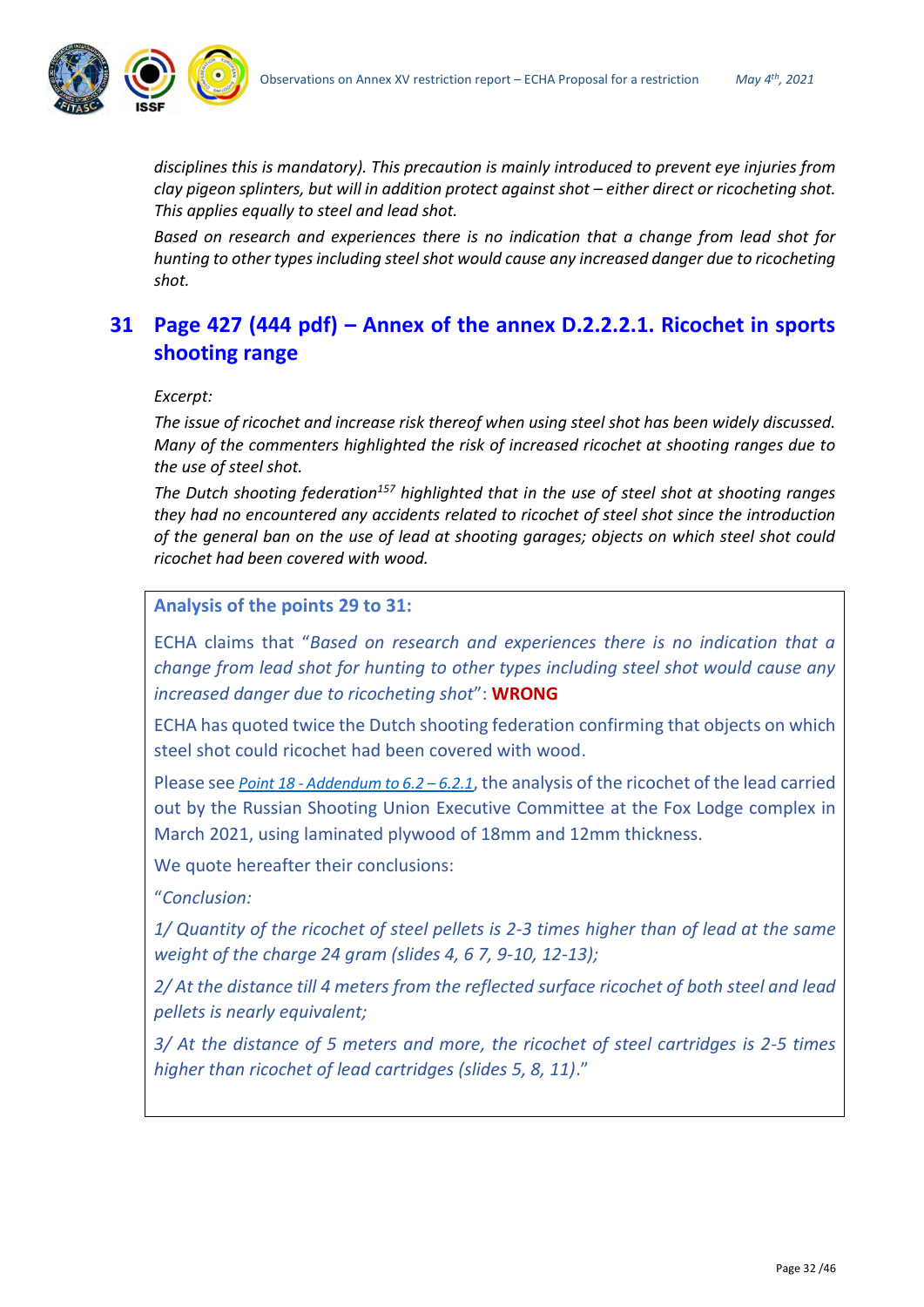

### <span id="page-32-0"></span>**32 Page 325-326 (342-343 of pdf) of Annex of the annex – Sports shooting – Availability and suitability of alternatives**

#### *Excerpt:*

*In addition, wear of gun is also caused by the physical impact released by the recoil from heavy loads, which may cause stress to the gun lock and stock Recoil is a function of, powder type, load weight and velocity and, in principle, independent of shot material.*

*However, as non-lead shot is normally accelerated to a higher velocity there is a general tendency that alternative gunshot may cause a more pronounced recoil, though lighter loads and improved powder composition can compensate for this. Danish gunsmiths have experienced that guns more regularly need maintenance and lock repair when firing large numbers of rounds of high velocity (>420 m/s) cartridges with steel shot. This applies only to standard guns that are not constructed to deal with heavy recoil<sup>110</sup>, but would equally apply to heavy load lead shot cartridges.*

### <span id="page-32-1"></span>**Analysis of the point 32:**

ECHA claimed that "Recoil is […] in principle, independent of shot material": **WRONG**

Please see the study carried out by the physicist Lucien Audibert in April 2021, at *[Point](https://www.fitasc.com/upload/images/echa_mai_2021/20210504_addendum_may21_to_fitasc_contribution_july20.pdf)  23 - Addendum to 6.5 - 6.5.3 - [Impact in terms of recoil when shooting steel-pellet cartridges instead](https://www.fitasc.com/upload/images/echa_mai_2021/20210504_addendum_may21_to_fitasc_contribution_july20.pdf)  [of lead-pellet cartridges with sports arms](https://www.fitasc.com/upload/images/echa_mai_2021/20210504_addendum_may21_to_fitasc_contribution_july20.pdf)*, whose conclusions are quoted hereafter:

"*As demonstrated above, the recoil the shooter encounters is significantly higher with the use of a steel-pellet cartridge, compared to the use of a lead-pellet cartridge.*

*This difference is about 18% in terms of energy, and 16% in terms of average forces / pressure. For a sport shooter shooting several thousands of cartridges per year, such increases could have major consequences in terms of health*."

We also quote again the conclusions of Dr. Vouaux (*See section 6.5.2 – [Fitasc contribution](https://www.fitasc.com/upload/images/echa_mai_2021/20200720_eng_fitasc_doc_contribution_echa.pdf)  [July 2020](https://www.fitasc.com/upload/images/echa_mai_2021/20200720_eng_fitasc_doc_contribution_echa.pdf)*) quoted hereafter:

"*Clay target shooting requires the use of a large number of cartridges, fired at sustained rates, especially for competitive shooters.*

*Recoil is the most significant physical constraint, and remains a major concern in sports trauma.*

*Every effort must be made to reduce and limit this inconvenience.*

*Enforcing the use of steel pellet cartridges through regulations leading to an increase in recoil (and noise), would therefore be contrary to the imperatives of health prevention and protection of sports people*."

**UNDER WAY: we will provide soon a comparative study between lead and steel shot regarding the shotgun vibrations.**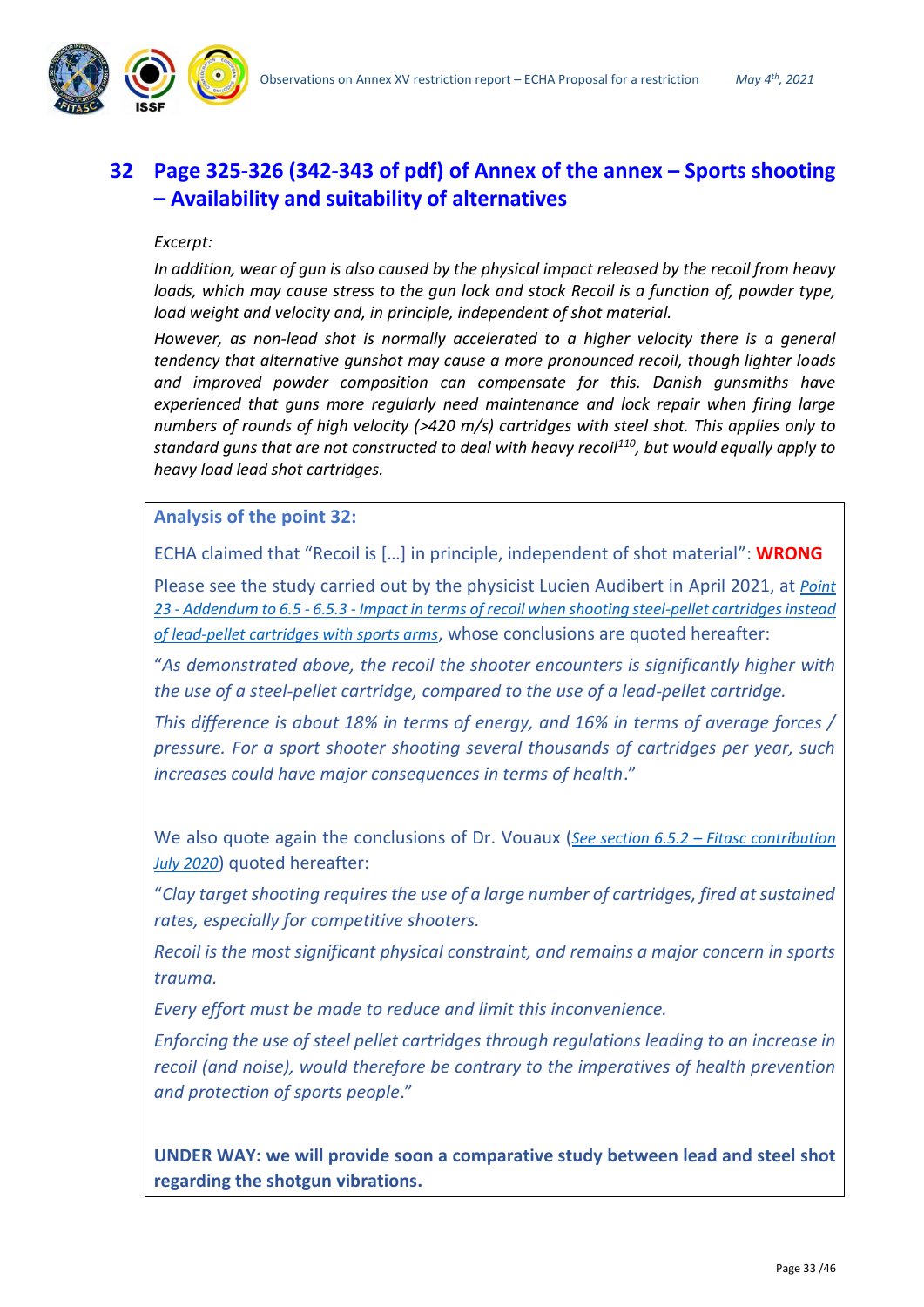

### <span id="page-33-0"></span>**33 Page 428 (445 pdf) Annex of the annex - D.2.2.2.2. Noise**

#### *Excerpt 1:*

*In response to follow up questions, the FITASC submitted an extensive study on the possibilities to substitute lead with steel in sports shooting. This submission contained a comparative study in the levels of noise generated by both lead and steel and argued that using steel shot would require guns to generate higher pressure which would be associated with higher noise levels. These levels would be of such a degree they are no longer compliant with regulatory limits (the study quotes the French regulatory framework for noise).*

### <span id="page-33-1"></span>**Analysis of the point 33 excerpt 1:**

ECHA claims that: "*This submission contained a comparative study in the levels of noise generated by both lead and steel and argued that using steel shot would require guns to generate higher pressure which would be associated with higher noise levels*": **WRONG.**

The comparative lead / steel acoustic impact study featuring in the FITASC contribution of July 2020 was carried out with comparable cartridges references, thus between lead shot and standard steel shot (same muzzle velocity around 400m/s): the same standard-proofed shotgun was used for all acoustic tests.

The study showed that even with a standard steel cartridge, the increase in pressure and in noise level is high compared to a lead shot cartridge.

See point II here of *Point 19 - Addendum to 6.4.3 – [Precisions on Comparative lead / steel acoustic](https://www.fitasc.com/upload/images/echa_mai_2021/20210504_addendum_may21_to_fitasc_contribution_july20.pdf)  [impact study in 6.4.1 to 6.4.2,](https://www.fitasc.com/upload/images/echa_mai_2021/20210504_addendum_may21_to_fitasc_contribution_july20.pdf)* with precision of the acoustics expert Yves COUASNET, a Judicial Expert to the Paris Court of Appeal, the Administrative Courts of Paris and Versailles, and accredited by the Supreme Court, in a note dated 24 February 2021:

"There is clearly a misunderstanding of our previous analysis on the differences in noise emission by projectiles, because the comparative noise tests on projectiles made of lead shot or steel shot, were carried out using the same weapon, the latter also being designed to support steel shot cartridges, the same cartridge load (28 g), the same methodology and the same sample size of 10 shots."

In the case of a comparison between a lead shot (muzzle velocity 400m/s and 580b pressure) with a high-performance steel cartridge (muzzle velocity 425m/s and 690b pressure – *[See section 6.1.9.5. Two examples of boxes of 28gr steel shot cartridges for sport](https://www.fitasc.com/upload/images/echa_mai_2021/20210504_addendum_may21_to_fitasc_contribution_july20.pdf)  [shooting](https://www.fitasc.com/upload/images/echa_mai_2021/20210504_addendum_may21_to_fitasc_contribution_july20.pdf)*), one would have to use a superior-proofed shotgun for both samples. And due to the very high difference shown in pressure (+100b for the high-performance steel shot), a high increase in noise level is expected.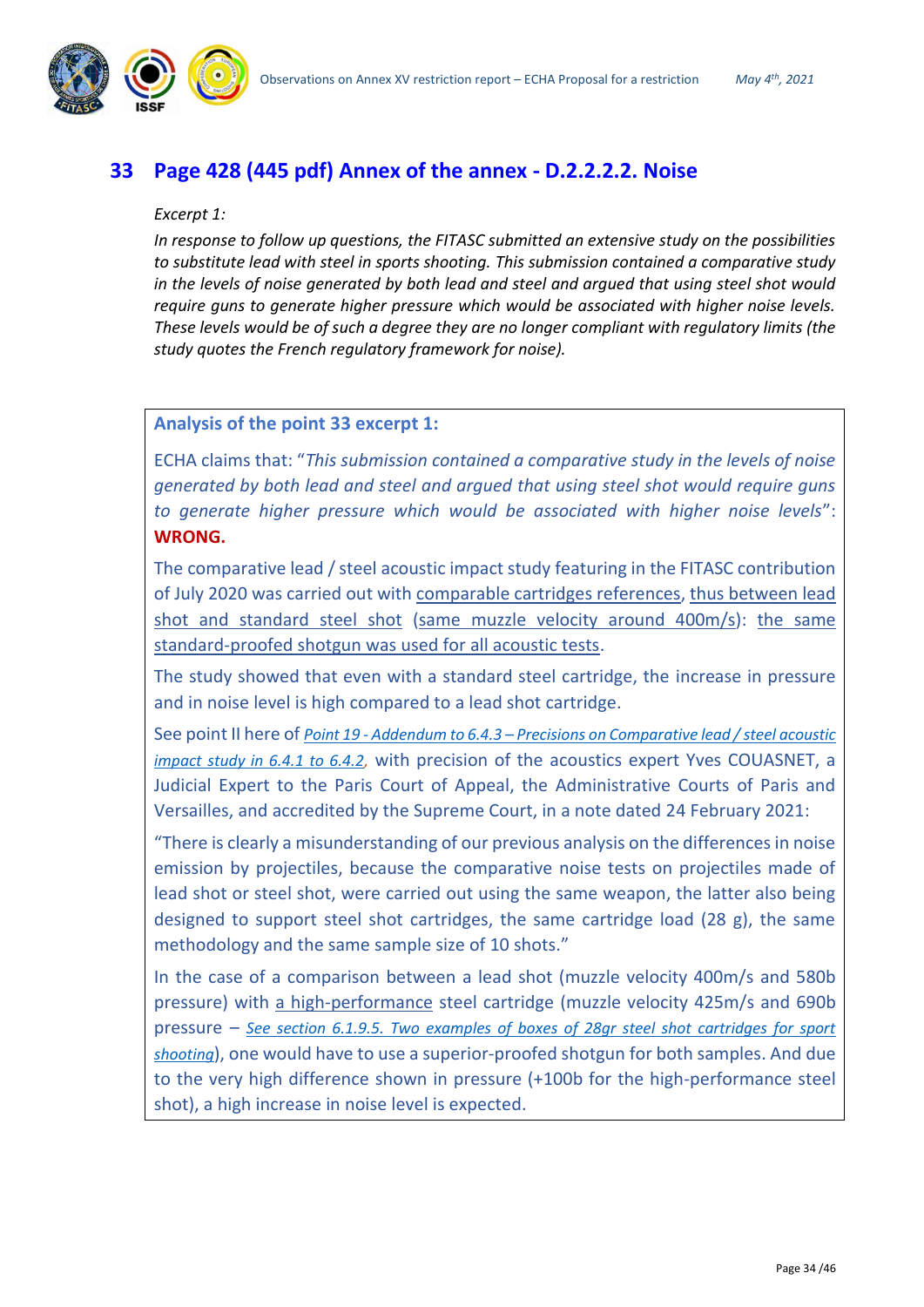

#### *Excerpt 2:*

*In a number of EU countries, clay shooting ranges are subject to an authorization procedure prior to their installation, during which the potential for noise and soil and pollution are investigated.*

*The essence of these regulation when it comes to noise is to limit the level of noise to avoid neighbourhood disturbances.*

*In their submission, FITASC argues that the use of steel shot would lead to more noise, this is based on a acoustics study that using steel sheet is associated with an increase of 11.5 % in pressure generated in the same gun, shooting similar loads. This increased pressure would is caused by the higher powder charge used for steel projectiles and cause an increase in noise during the detonation phase.*

*Such an increase in pressure would at 100 m distance cause an increase in noise of around + 6 to +9 db using steel. Measurements were performed using the NF s 31-160(20129)158 and NF EN ISO 17201-1159(December 2018) standards.*

*Taking into account the comparative noise levels measure at the same point of 83 db and (lead) and 92 db (steel) an increase of 6 db gives an increase in sound pressure of pf (0.796-0.282) 180 % and would constitute a breach of peace.*

*The submission does not argues to what extend this breach of peace is achieved by all shooting ranges and its representativeness is therefore not known.*

*The Finnish Bat on management of shooting ranges says on noise that the possibilities for noise prevention at a shooting range depend on what the starting situation is like. If one starts implementing noise control measures from a situation where the shooting range does not have firing enclosures, noise berms or any other structures intended for noise abatement, one can achieve clear noise abatement results with enclosures and berms to the sides and the rear, for instance, from 5 to as much as 15 dB. However, if the starting situation is that the range already has relatively good enclosures, side berms and possibly other noise control measures implemented as well, it may be difficult to achieve an additional noise abatement of just 5 dB at the site* 

*And highlight that noise management is first and foremost a matter of location, it recommends using noise zones to avoid noise disturbance. The BAT states that, according to estimates, 285,000 people live (in Finland) the noise areas of public highways, and 500,000...600,000 in the noise areas of city streets. In total, around 1 000 000 people are estimated to be exposed to noise exceeding the guideline values (Saarinen A 2013). The number of people exposed to shooting range noise is less than 1 % of this.*

*The dossier submitter recognises that noise may be an issue but also highlights that without contextual information (population living around shooting ranges) this point is difficult to assess further.*

### <span id="page-34-0"></span>**Analysis of the point 33 excerpt 2:**

ECHA claims that: "*The submission does not argue to what extend this breach of peace is achieved by all shooting ranges and its representativeness is therefore not known" and that "The dossier submitter recognizes that noise may be an issue but also highlights that without contextual information (population living around shooting ranges) this point is difficult to assess further*".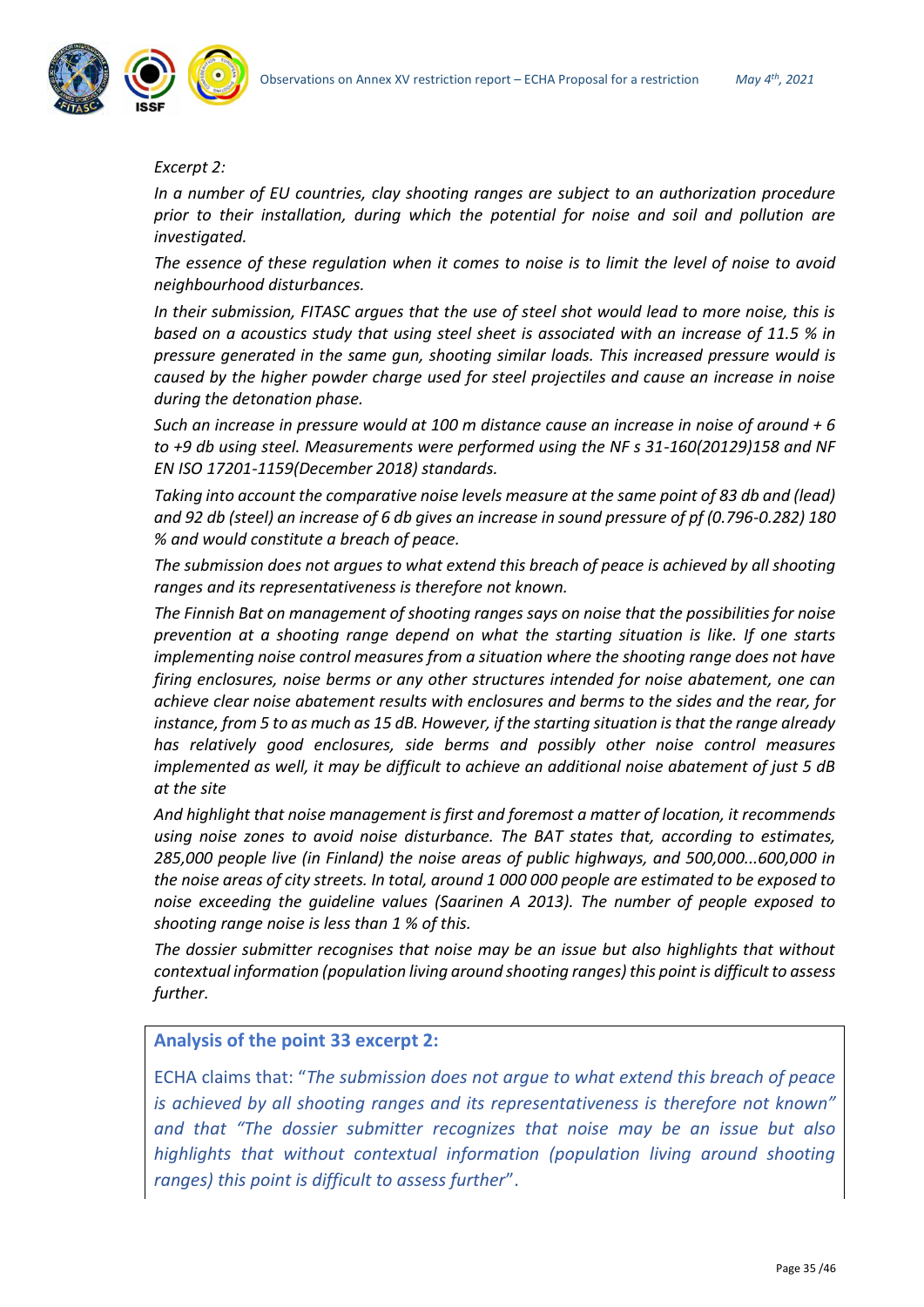

If it is difficult to assess breach of peace due to noise without contextual information, it is however easy to expect that countries with a high population density<sup>1</sup>, a high number of shooting ranges (*[see point 2.3 Fitasc contribution July 2020](https://www.fitasc.com/upload/images/echa_mai_2021/20200720_eng_fitasc_doc_contribution_echa.pdf)*) and a high volume of clay target sold annually (*see point 4 - Addendum to 2 – 2.5 - [European market of clay targets](https://www.fitasc.com/upload/images/echa_mai_2021/20210504_addendum_may21_to_fitasc_contribution_july20.pdf)*), such as France, Italy, Germany, would be heavily impacted by noise breach of peace following a lead ban or restriction.

The example raised by ECHA from the Finnish BAT concerns a country (Finland) where the population density is one of the lowest in Europe and in the world and  $(16 \text{ h/km}^2)$ and which is a small clay target market. For comparison, the population density is 105 h/km<sup>2</sup> in France, 207 h/km<sup>2</sup> in Italy and 225 h/km<sup>2</sup> in Germany.

See below our conclusions from *point 20 - Addendum to 6.4 – [6.4.6 Information on population](https://www.fitasc.com/upload/images/echa_mai_2021/20210504_addendum_may21_to_fitasc_contribution_july20.pdf)  [density in Europe](https://www.fitasc.com/upload/images/echa_mai_2021/20210504_addendum_may21_to_fitasc_contribution_july20.pdf)*:

The noise level and the frequency of firing constitute the main threats to the sustainability of sports shooting facilities.

These sport facilities must be located in areas with very low population density and be away from any home, over a radius of up to two kilometers, given the prevailing winds carrying sound waves.

This type of terrain is relatively easy to find in countries with low population density, as is not the case in high density countries (see table 15).

Each country has its own legislation on noise pollution and the maximum noise level acceptable to the neighborhood. The vast majority of sports facilities comply with their national legislation, although many are now very close to the maximum allowable limit.

Steel pellet sport cartridges require greater pressure so that their speed partly compensates for their poor ballistic qualities: they are therefore the cause of a greater sound emergence than lead pellet sport cartridges. Thus, the use of steel pellet sport cartridges would cause the limits authorized for the neighborhood to be exceeded.

**Countries with a low population density are often, in fact, countries with few sports shooters. Conversely, the most important countries for sport shooting are countries with a high population density. Consequently, any increase in sound emissions by sports facilities, in particular due to the use of steel pellet cartridges, represents an immediate risk of relationship difficulties with their neighborhood and a very serious risk of closure by court or administrative decisions.**

**This question must imperatively be taken into account by ECHA and the European Commission.**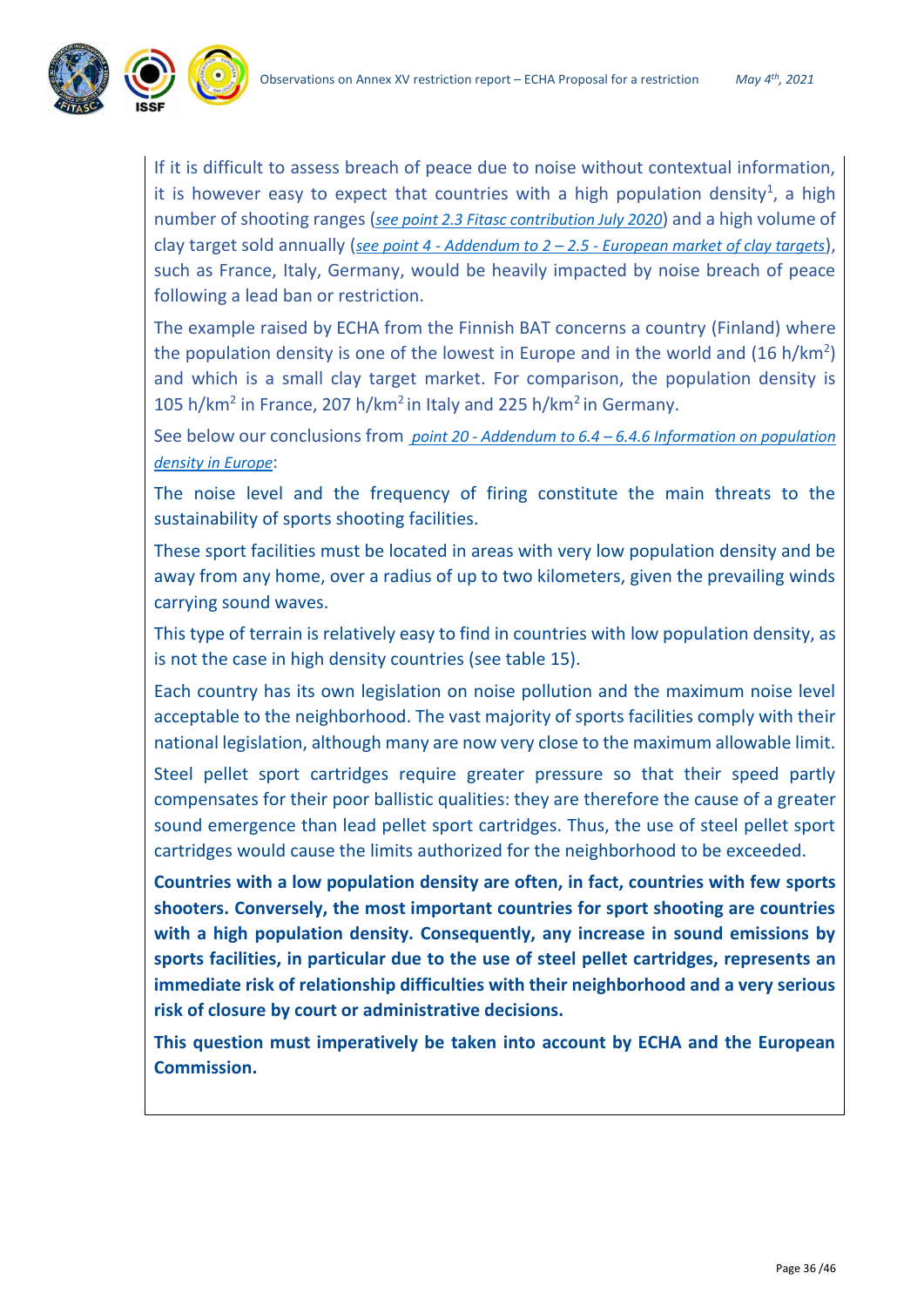

### <span id="page-36-0"></span>**34 Page 6 (17 pdf) – Executive summary**

#### *Excerpt:*

*"The four main justifications for an EU-wide restriction measure are:*

*1. To ensure a harmonised high level of protection of the environment and human health to address the risks identified.*

*2. To address the lack of EU wide commitment to fulfil the EU Birds Directive, and the AEWA and CMS Raptors MOU6 agreements towards the protection of birds and their habitats.*

*3. To ensure the free movement of goods within the Union.*

*4. To ensure a level playing field for all engaged in sports shooting within the EU."*

### <span id="page-36-1"></span>**35 Page 302 (314 pdf) – A: Shooting areas or ranges where steel shot is used**

#### *Baseline*

*A few Member States have implemented legislation that restricts the use of lead at shooting ranges. In Sweden, Norway and Denmark the use of lead shot in shooting ranges is banned in the entire territory (with some derogations in place; see below); in the Netherlands the use of lead shot is banned for clay pigeon shooting. In Belgium, in the Flemish region, there is a regional ban for the entire territory.*

### <span id="page-36-2"></span>**Analysis of the points 34 and 35**

ECHA presents its restriction proposal as being a warranty "To ensure a level playing field for all engaged in sports shooting within the EU": **WRONG**

By following ECHA's recommendation to either forbidding or restricting lead use to a category of high-level Olympic shooters at clay target shooting sport, the European Commission would not keep fulfilling its mission given by the Lisbon Treaty to protect the sport and the sportsmen:

Such a ban or restriction would cause an unfair competition between shooters in EEA countries and shooters in third countries, be in Europe or elsewhere. That would undermine equality of sport practicing between them and fully disturb the meaning of European & World titles at clay target shooting disciplines.

We hereby reaffirm that, to ensure a level playing field for all engaged in sports shooting not only in Europe but also in the whole world, ECHA must allow lead use for the clay target sport shooting in EEA countries, with the correlated implementation of a European Lead Management Charter for Sport Shooting Ranges such as presented by FITASC (*[See Chapter 9 of the Fitasc contribution in July 2020](https://www.fitasc.com/upload/images/echa_mai_2021/20200720_eng_fitasc_doc_contribution_echa.pdf)*).

The European sport titles do concern not only the EEA countries, but also all the 21 European countries outside EEA: Albania, Andorra, Armenia, Azerbaijan, Belarus, Bosnia-Herzegovina, Faroe Islands, Georgia, United Kingdom, Israel, Kosovo, Monaco,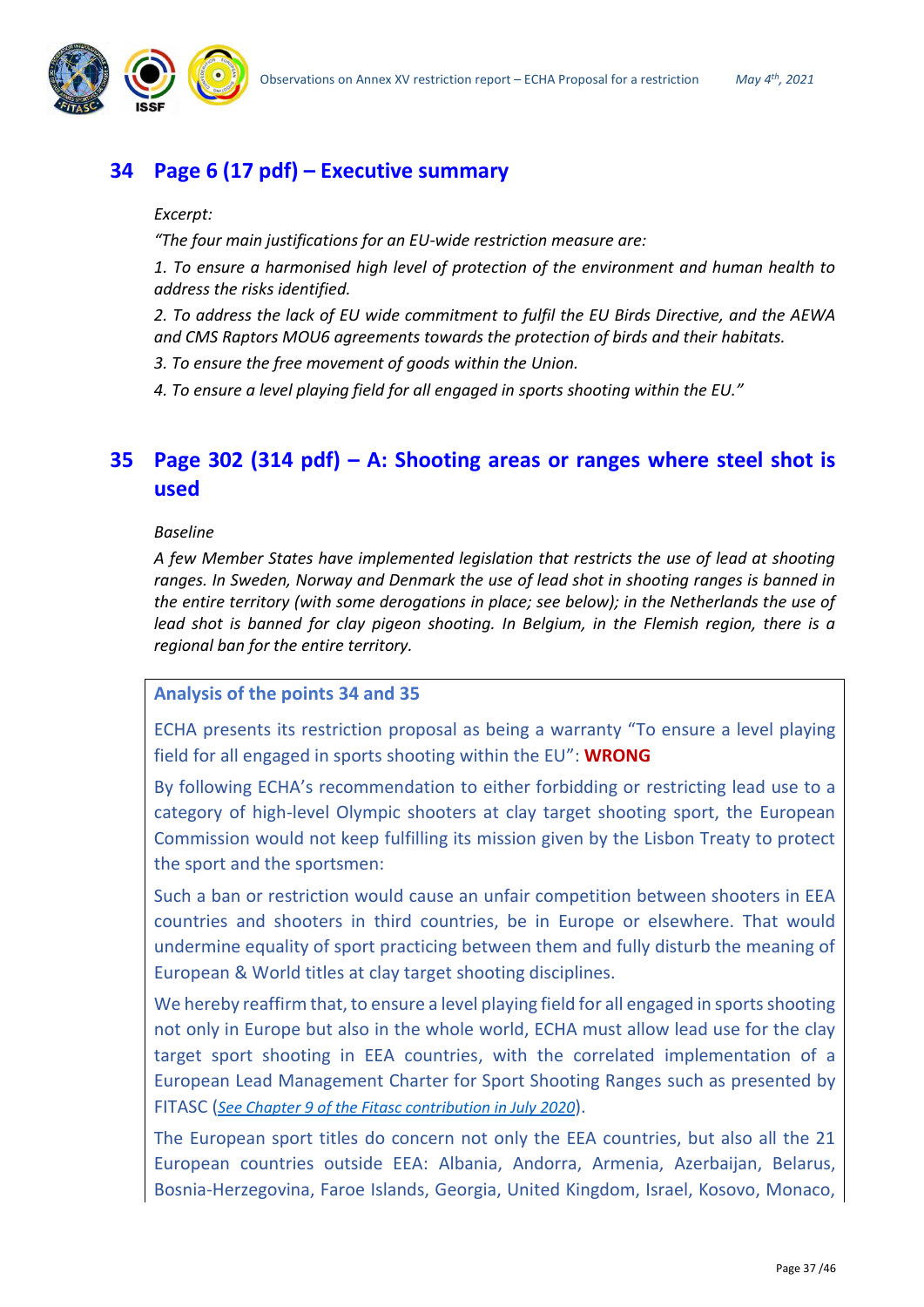

Montenegro, Republic of Moldova, Russian federation, San Marino, Serbia, Switzerland, Former Yugoslav Republic of Macedonia, Turkey, Ukraine.

Presently in Europe, only Belgium, Denmark, Norway, Netherlands and Sweden are already under lead ban (with a few derogations for some). These 5 countries represent each very few clay target sport shooters and are very small markets for clay targets: the 5 countries annually cumulate 53 million clay targets out of 455 million (incl. 150 million for UK), thus 11% of the EEA+UK market (*see point 4 - Addendum to 2 – 2.5 - [European market](https://www.fitasc.com/upload/images/echa_mai_2021/20210504_addendum_may21_to_fitasc_contribution_july20.pdf)  [of clay targets](https://www.fitasc.com/upload/images/echa_mai_2021/20210504_addendum_may21_to_fitasc_contribution_july20.pdf)*).

In comparison, 2 countries, France and Italy, both represent annually 130 million clay targets, thus 28% of EEA+UK market.

If, after the Brexit, UK (representing annually 150 million clay targets) falls out of the scope of the EC lead restriction in EEA, UK still belongs to the European continent and counts for European sport events, like Russia and 19 other countries listed above.

Clearly, such a restriction on lead would undermine equality in sport shooting practice in Europe:

- not only inside the European continent where the European titles would lose their fundamental purpose;

- but also in the whole world where the EEA shooters could not compete any more at equality World titles with shooters out of the EEA.

### <span id="page-37-0"></span>**36 Page 7 (18 pdf) Executive Summary**

*The derogation for continued use of lead gunshot for sports shooting (identified as 'OPTIONAL CONDITIONAL DEROGATION' in Table 2 below) is presented as an option in case policy makers would not wish to impose a ban on lead gunshot for sports shooting (either on the placing on the market or on the use). The intention of this option is to retain a degree of control (and harmonisation) over the conditions of continued use. The derogation outlined as 'OPTIONAL CONDITIONAL DEROGATION' would set a minimum standard of RMMs at sites using lead gunshot and would introduce obligations for Member States to properly identify and license only those athletes that have a legitimate need to use lead gunshot (for example to train for or participate in international competitions). In addition, this derogation would be accompanied by a labelling requirement for the supplier and a reporting requirement for the Member States which would grant such a derogation. This will allow the Commission to monitor the continued use of lead gunshot in different EU Member States and facilitate the enforcement of the derogation.*

*It is important to note that the restriction including the optional conditional derogation for gunshot is not as effective in controlling the identified risks as a ban on use (identified as 'PREFERRED OPTION' in the summary table below), but may be considered more proportionate by decision makers, should the rules of these competitions continue to require the use of lead gunshot.*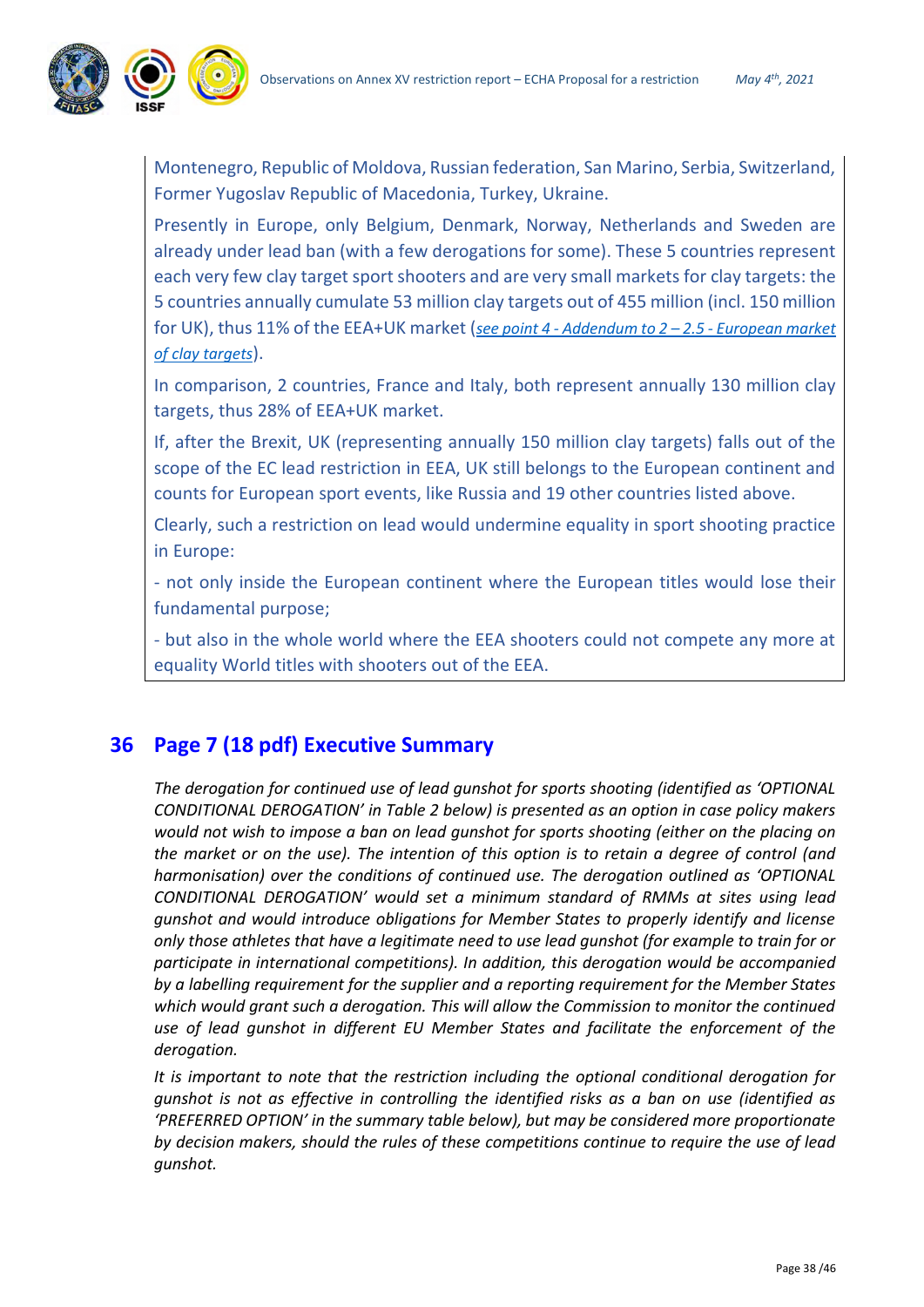

### <span id="page-38-0"></span>**37 Page 430-431 (447-448 pdf) Annex of the annex - D.2.3 Restriction scenarios & proposed action**

ANNEX to the ANNEX XV RESTRICTION REPORT - Lead in outdoor shooting and fishing

### **D.2.3. Restriction scenarios & proposed action**

| Table D.2-3 Restriction options for sports shooting with lead gunshot |  |  |  |  |
|-----------------------------------------------------------------------|--|--|--|--|
|-----------------------------------------------------------------------|--|--|--|--|

|            | <b>Scenario</b>                                                                                                                                                                                                                                                                                                                                                                                                                                                                                                                                                                                                                                                                                                                                                                                                                                                                                                                                       | <b>Comment</b>                                                                                                                      |
|------------|-------------------------------------------------------------------------------------------------------------------------------------------------------------------------------------------------------------------------------------------------------------------------------------------------------------------------------------------------------------------------------------------------------------------------------------------------------------------------------------------------------------------------------------------------------------------------------------------------------------------------------------------------------------------------------------------------------------------------------------------------------------------------------------------------------------------------------------------------------------------------------------------------------------------------------------------------------|-------------------------------------------------------------------------------------------------------------------------------------|
| RO1        | Ban on the placing on the market and use of lead<br>shot for sports shooting                                                                                                                                                                                                                                                                                                                                                                                                                                                                                                                                                                                                                                                                                                                                                                                                                                                                          | Effective, monitorable but<br>Olympic and ISSF rules<br>currently require the use of<br>lead shot for skeet and trap<br>disciplines |
| <b>RO2</b> | Ban on the placing on the market and use of lead<br>shot for sports shooting with a derogation for<br>permitted retailers to sell and permitted<br>individuals to use (Olympic/ISSF elite level only;<br>training and events) with permitting done by MS with<br>annual reporting <sup>160</sup> to COM.                                                                                                                                                                                                                                                                                                                                                                                                                                                                                                                                                                                                                                              | Effective (reduction of<br>release ca. 50 %),<br>practicable, monitorable                                                           |
| RO3        | Ban on the placing on the market and use of lead<br>shot for sports shooting with a derogation conditional<br>that the use takes place at permitted sites/facilities<br>with permitting done by MS with annual reporting <sup>161</sup><br>to COM where [the risks to the environment (including<br>wildlife and livestock) and humans (via the<br>environment) are minimised and] the following OCs<br>and RMMs are implemented:<br>Regular [at least once a year] lead shot recovery<br>٠<br>with [>90 %] effectiveness (calculated based on<br>mass balance of lead used vs lead recovered) to<br>be achieved by appropriate means (such as walls<br>and/or nets <sup>162</sup> , and/or surface coverage); AND<br>• Monitoring and treatment of surface (run-off)<br>water to ensure compliance with the<br>Environmental Quality Standards of the Water<br><b>Framework Directive: AND</b><br>[Ban of any agricultural use within site boundary] | <b>Effective</b> (reduction of<br>release less than 90 %),<br>practicable, monitorable                                              |
| <b>RO4</b> | RO2 and RO3                                                                                                                                                                                                                                                                                                                                                                                                                                                                                                                                                                                                                                                                                                                                                                                                                                                                                                                                           | Effective (reduction of<br>release higher than 90 %),<br>practicable, monitorable                                                   |

 $160$  Reporting should cover the number of retailers permitted to sell lead ammunition as well as the number of permitted individuals

<sup>161</sup> Reporting should cover the number of sites and volume of lead ammunition used at each site

<sup>162</sup> in some sources referred to as 'shot curtains'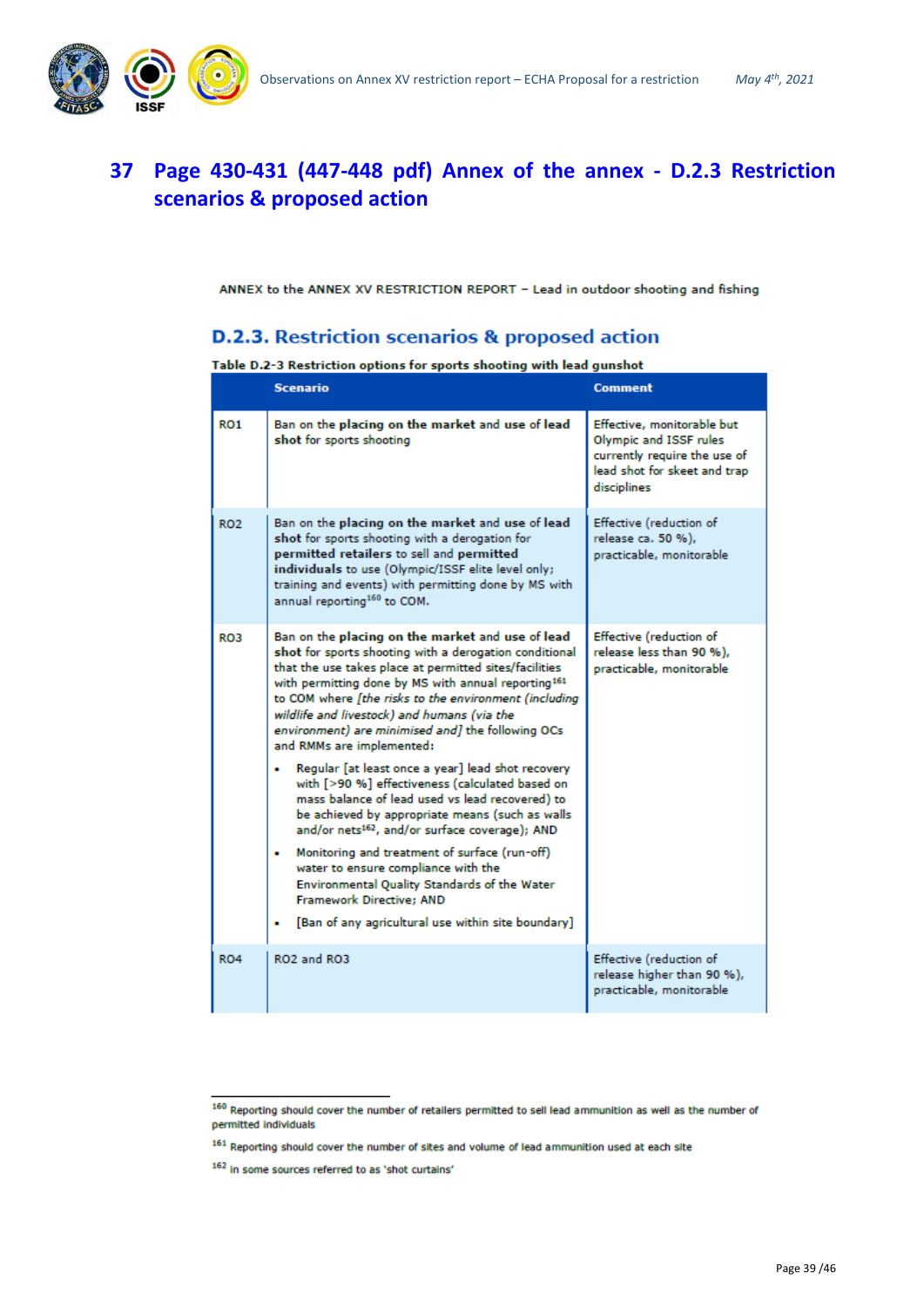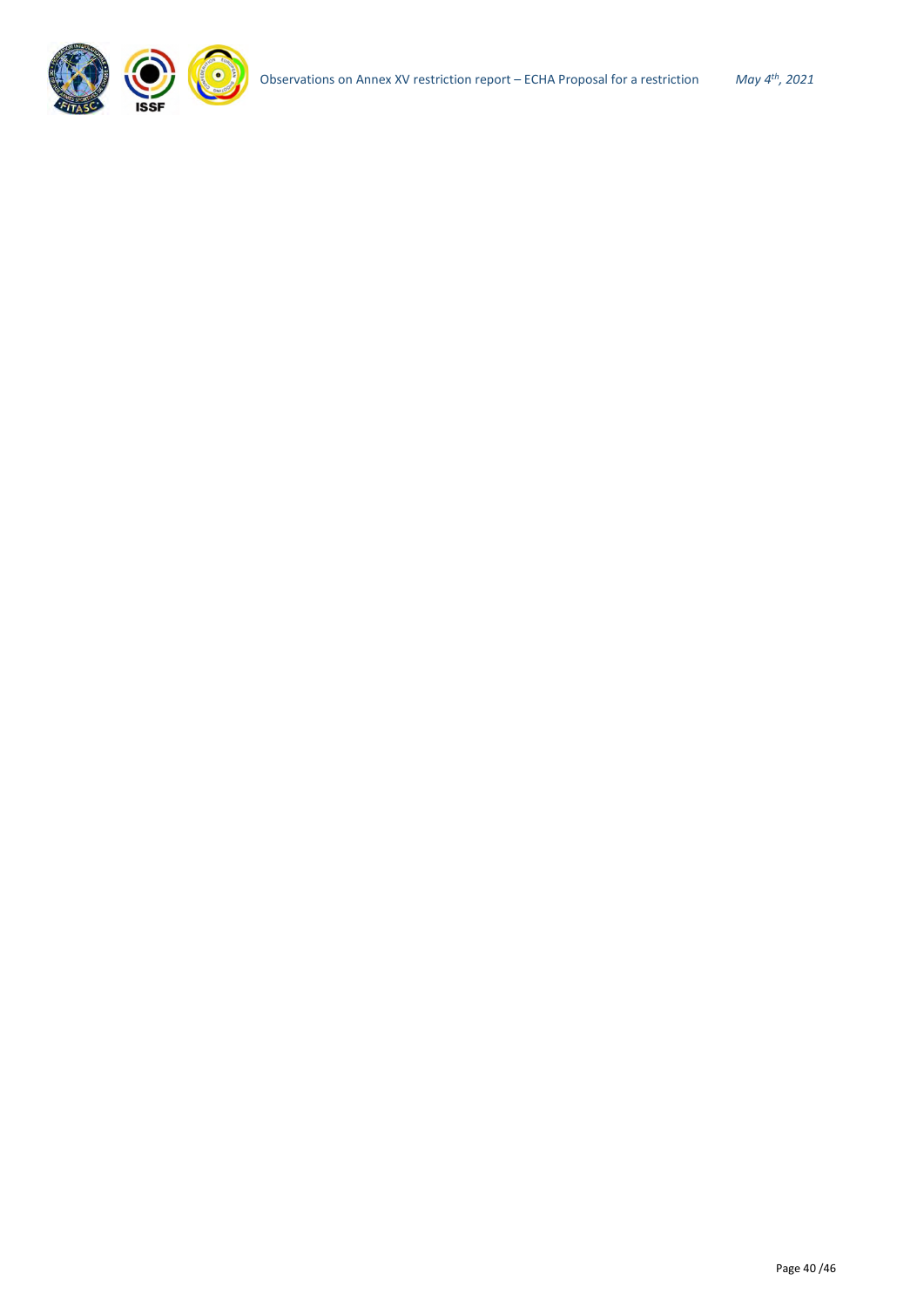

#### ANNEX to the ANNEX XV RESTRICTION REPORT - Lead in outdoor shooting and fishing

|     | <b>Scenario</b>                                                                                                                                                                                                                                                                               | Comment                                                                                             |
|-----|-----------------------------------------------------------------------------------------------------------------------------------------------------------------------------------------------------------------------------------------------------------------------------------------------|-----------------------------------------------------------------------------------------------------|
| RO5 | Compulsory information on the hazard/risk of lead,<br>transition periods and availability of alternatives at<br>point of sale and on product packaging. Individual<br>cartridges should be indelibly labelled (contains lead<br>(Pb) shot, for sports shooting only [at permitted<br>sites]). | Awareness raising could be<br>achieved by information on<br>the package of lead<br>containing shot. |

In case of no regulatory action, business as usual would continue and 33 425 tpa of lead would be released to the environment.

In the absence of data on how much lead shot is already recovered, it is assumed that the annual amount of lead recovered (regularly collected from surfaces without direct soil contact) to be 5 %, and 31 754 tpa of lead would be released to the environment (e.g., soil) without regular recovery or with long intervals between recovery of lead from soil by soil removal.

#### D.2.3.1. RO1: Ban on the use of lead gunshot for sports shooting

#### **Effectiveness**

This risk option would be effective because it would result in a 100 % reduction of lead release for sports shooting with shot, it reduces the risks from lead for humans and the environment with risks from alternative(s) being much lower, it introduce the least compliance burden (i.e. no specific environmental risk management measures required), and has the highest cost benefit (steel shot is almost the same price as lead shot).

#### Practicality

Suitable alternatives are available. However, Olympic and ISSF rules currently require the use of lead shot for skeet and trap disciplines. Assuming that there will be no rule changes in the short term that would allow the use of alternative shot materials, and acknowledging the importance of participation in international sports shooting competitions to society, a complete ban on placing on the market and use of lead shot, including all sports shooting, may be considered to have an unacceptable socioeconomic impact for athletes and interested public following such sports events.

#### Monitorability

The risk option is implementable, easy to enforce and monitorable. In addition, it is consistent with the preferred restriction option for lead gunshot used for hunting, resulting in a blanket ban on the use of lead gunshot throughout the EU, irrespective of purpose. Such an approach would simplify implementation and enforcement of the overall restriction in terms of lead gunshot (as well as the existing restriction on the use of lead gunshot in wetlands) as it would not be possible to legally purchase lead gunshot for one purpose and use it for a restricted purpose.

#### D.2.3.2. RO2 Ban of lead shot with derogation for permitted athletes

This risk option is a ban on the placing on the market and use of lead shot for sports shooting but with a derogation for permitted retailers (to sell) and permitted individuals (to use). Member States would be responsible for granting permissions to permitted retailers and permitted athletes (such as with IOC status) and would report annually to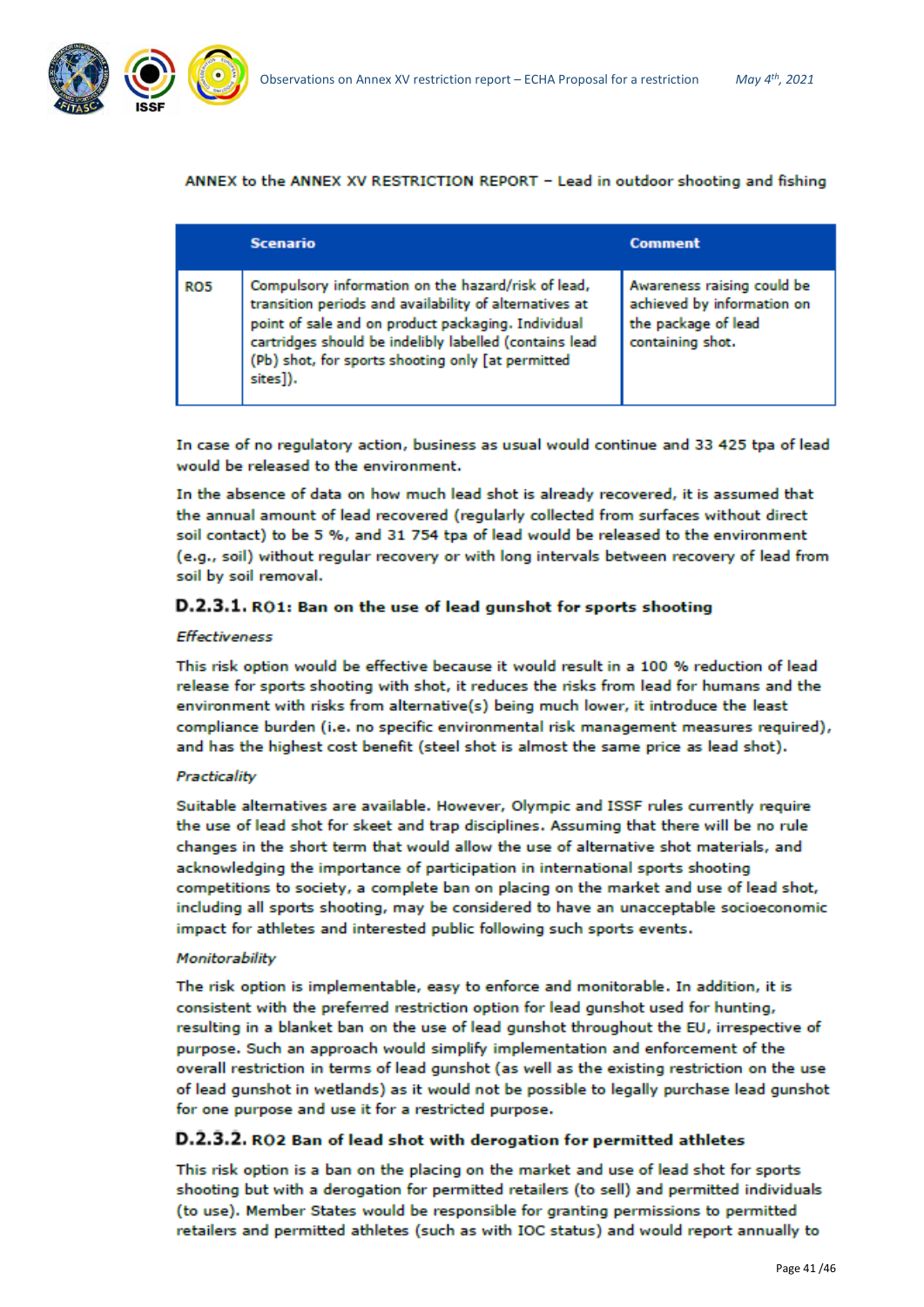

### <span id="page-41-0"></span>**Analysis of the points 36 and 37:**

**At first, here again let us remind you that FITASC and ISSF have made proposals, scientifically proven (See all points above), to control possible lead pollution in the soils of sports facilities. The methods we propose are a solution for a lead responsible management, and our federal organizations as well as the managers of sports facilities have offered to organize its application through a European Charter for the lead management on the shooting grounds.**

**However, the solutions we propose are simply dismissed, under the pretext, among other things, of a residual risk for birds. Yet it will seem obvious to all nature lovers that no bird ventures onto a sport facility where thousands of shots are fired each day.**

**The derogation RO2 proposed by ECHA states that some shooters ("***Olympic/ISSF elite level only / training and events***") will be allowed to shoot lead;**

**The derogation RO3 proposed by ECHA states that the lead use will be allowed at some shooting ranges.**

Besides, the restriction options proposed by ECHA raise objections on different levels, considering:

- 1/ Lead shot recovery: arbitrary rate by 90% and annually frequency;
- 2/ the practicability on sport shooting installations;
- 3/ the equality of practicing of the clay target sport shooting in EEA;
- 4/ Pyramidal organization of the clay target sport shooting.

### **1. Lead shot recovery: arbitrary rate by 90% and annually frequency**

See *point 29 - Addendum to 8 – [8.1 Scientific Conclusion](https://www.fitasc.com/upload/images/echa_mai_2021/20210504_addendum_may21_to_fitasc_contribution_july20.pdf)*, the analysis by Ph.D. Jean-Louis SEVEQUE, Hydrogeochemist, Independent environmental expert and Court expert:

**"***ECHA requires/ annual lead recovery of at least 90%. From where this number 90% comes from? What is the scientific basis? It has been shown above that if lead could be toxic for human being, the most important parameter is the biodisponibility, and mainly the gastric bioaccessibility, for lead. And what is the form of ingested lead? A bullet? Certainly not on a clay target shooting range. Gas? lead is not volatile. Dust due to the friction of lead on a pebble in the ground because of the wind? Yes, probably the only transfer way. The question is: what is the relationship between the amount of lead in the soil and the lead dust produced? What is the bioavailability of lead dust? And so far, why 90%? In the meantime, ECHA said annual lead recovery. Once again, from where this number 1 year comes from? What is the scientific basis?*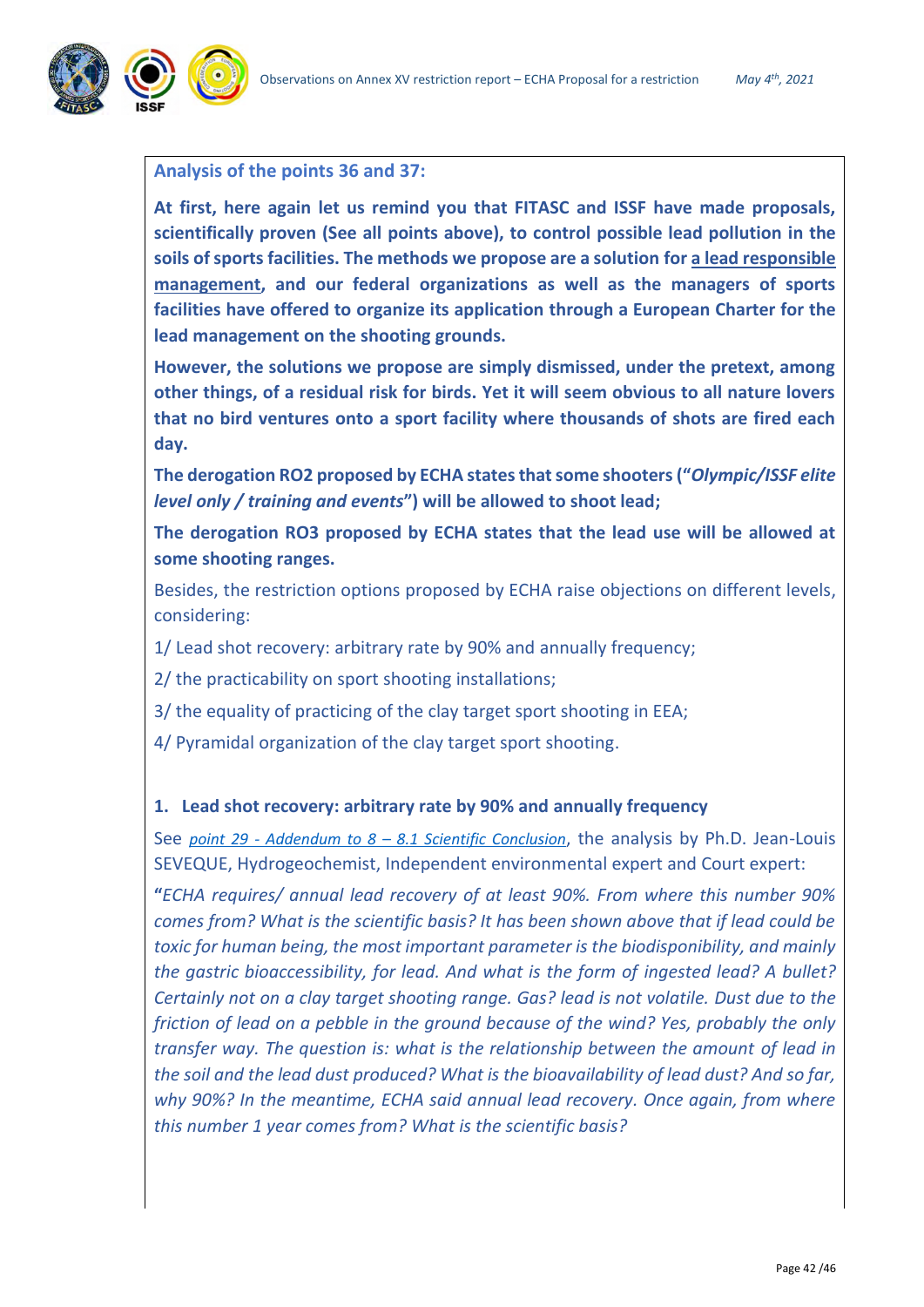

**2. Practicability on sport shooting installations: Impossible implementation on one clay target sports shooting facility which usually is multidisciplinary.**

**2.1**: The clay target sport shooting facilities are used for different disciplines, Olympic (ISSF) and non-Olympic (FITASC):

- an Olympic trench installation is also commonly used for Universal Trench, Compak Sporting, Sporting or Helice;

- an Olympic Skeet is also commonly used for Universal Skeet, Compak Sporting and Sporting;

There are two reasons for this: 1/ optimizing their use and 2/ concentrating the leadshot falls on a small area whenever possible, to make their recovery easy.

Only few sport shooting installations in Europe are devoted either to sole Olympic disciplines or to sole non-Olympic ones. It is impossible, unless for rare exceptions, to isolate shooters who would use lead shot cartridges from those who would use steel shot cartridges (See *point 2 - Addendum to 2.3 – [2.3.1. Multidisciplinarity of the sport shooting](https://www.fitasc.com/upload/images/echa_mai_2021/20210504_addendum_may21_to_fitasc_contribution_july20.pdf)  [installation](https://www.fitasc.com/upload/images/echa_mai_2021/20210504_addendum_may21_to_fitasc_contribution_july20.pdf)*).

**2.2** Ballistic considerations also make this cohabitation impossible. The use of steel shot for Olympic and non-Olympic shooting activities would require a complete redesign of trajectories and a complete reorganization of shooting ranges. This would represent an unbearable cost for many shooting ranges.

For one given discipline, it is impossible that some shooters shoot lead while some others shoot steel because the official target trajectories of the discipline would have to be adapted to steel shot ballistic performance.

**2.3** We also demonstrated, with supporting evidence, that the mixing of steel pellets with lead ones on a shooting range significantly aggravates lead oxidation. Moreover, if lead pellets retain an economic value after recovery, because they are recyclable, when these pellets are mixed with steel ones they lose all value. Having two types of ammunition coexisting will deprive shooting ranges of the financial means necessary for lead management of the responsibility from which you do not relieve them.

The prospect that some shooters could shoot with lead while others would necessarily shoot steel on adjacent facilities seems both unrealistic from a sporting point of view and environmentally inconsiderate.

**2.4** Regarding some disciplines, the ricocheting risk could be high, amplified by the soil composition (rock, stone, …), endangering shooters, referees and spectators.

The ballistic performance discrepancies between lead and steel, widely demonstrated through our various studies, lead to the conclusion that steel is fully incompatible with the clay target sport shooting. Why does ECHA refuse to take this evidence into account?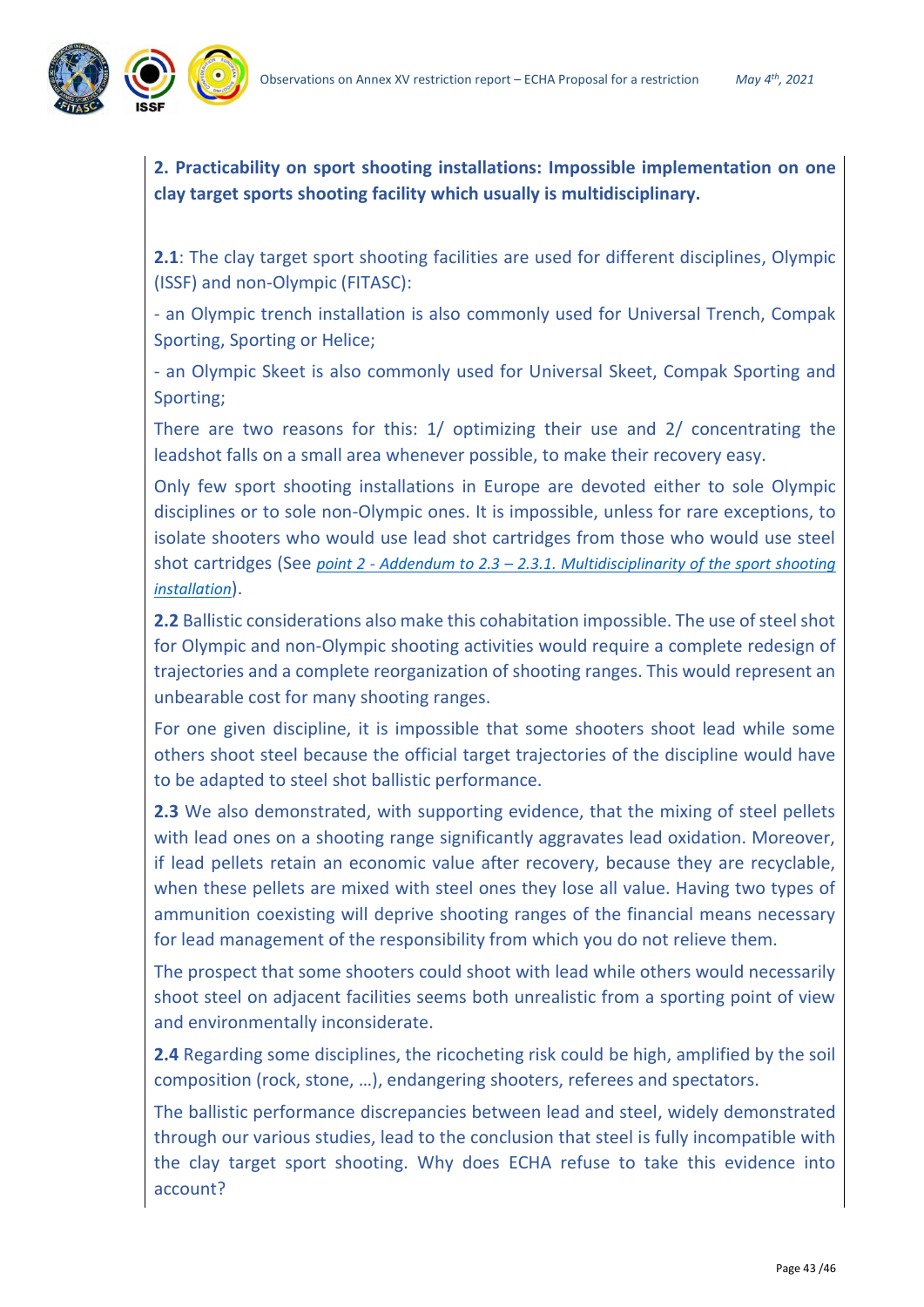

**3/ Equality of practicing of the clay target sport shooting in EEA: The proposed restrictions would create a discrimination of non-Olympic sport shooting**

ECHA mentions the Olympic rules as a basis for a possible exemption, since they stipulate the use of lead shot.

You forget that the same rules apply to all Olympic and non-Olympic disciplines.

It is therefore necessary to remind you here of the importance of the non-Olympic activities managed by FITASC:

- these activities are official sporting activities, recognized as such by their Ministry of Sports and by the National Olympic Committees,

- they represent the majority of sport shooting in the 70 most economically developed countries,".

- competition in these activities is also organized in a pyramidal structure, from amateur (or recreational) shooting to high-level shooting, with regional, national, continental and world competitions. At the top of this pyramid are to be found about 50 international competitions taking place all around the world (Grand Prix, continental and world championships) in which more than 13,000 sport shooters take part.

**Stipulating an exemption for Olympic shooting activities only, would be a clear discrimination of non-Olympic sport shooting**.

### **4/ Pyramidal organization of the clay target sport shooting**

**4.1** The concept that only top shooters should be allowed to shoot with lead, while others should shoot with steel, is simply a destruction of our sport in the medium term.

The organization of clay target sport shooting is similar to that of all sports, and can be represented by a pyramid structure. The base of the pyramid is made up of beginners, junior or adult shooters. The higher you climb the pyramid, the more your competitive qualities are recognized by your sports results. At the top are international shooters or members of national teams who represent their country. This is true for both Olympic and non-Olympic disciplines.

To rise or remain at the top of the pyramid, each year the shooters are compulsorily confronted in club, regional and national competitions with all of all the shooters constituting the pyramid.

**Consequently, all the shooters in the pyramid must be able to train and compete with the same sporting regulations, using cartridges with comparable ballistic performance.**

**How can we imagine that shooters from Olympic or non-Olympic disciplines, from EEA countries, compete with shooters from other continents, when they would be forced to train with ammunition that does not have the same ballistic characteristics!**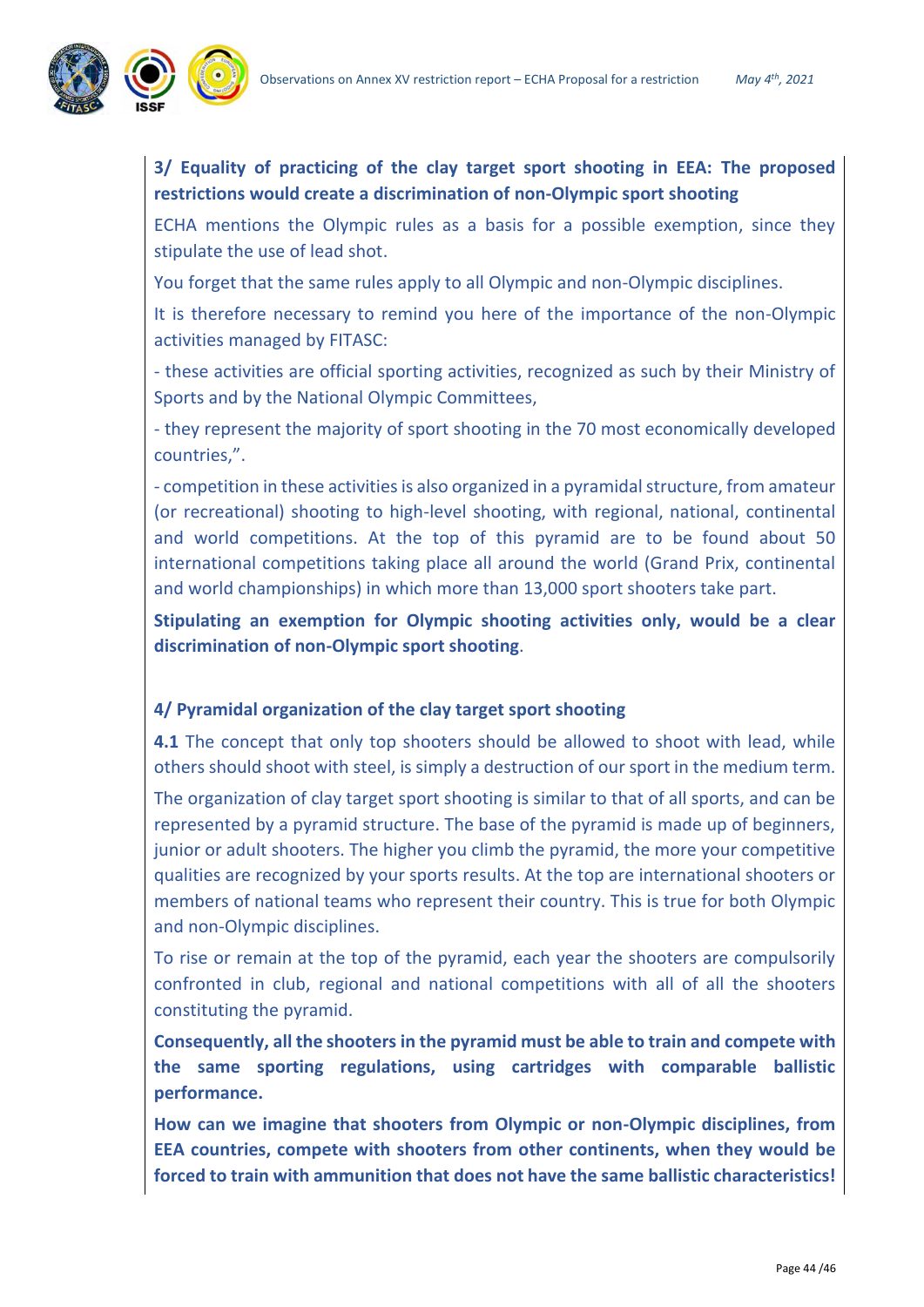

We have seen that shooters whose governments have banned the use of cartridges loaded with lead no longer appear in international rankings and that their national market is extremely small (see sales statistics for clay trays) compared to other European markets. The markets of these northern European countries represent only a few hundred shooters and this has nothing to compare with France, Italy, Spain, Portugal, the countries of central Europe and even less than the UK.

ECHA says that in countries where steel pellet shooting is compulsory, shooters are happy with it. We have strong reservations about this statement. Many shooters from these countries regularly ask FITASC to intervene with their government to change the law and be able to shoot with lead.

We have a perfect example with the Belgian shooters. The Belgian federation FBCT has around 3,500 licensed shooters for the clay target shooting disciplines. Sports facilities in northern France receive many of these shooters who, rather than shooting steel in Belgium, come to shoot with lead in France, sometimes traveling several hundred kilometers. Around 470 Belgian shooters are licensed to the French Federation FFBT to be able to train and participate in club and regional competitions. Great care must be taken not to confuse the opinions of activists with the real people involved, the sports shooters.

Failure to acknowledge this will be showing complete bad faith and may appear to be a purely dogmatic decision. Prohibiting lead yes that will be understandable if there were no other solutions, but we are proposing a scientifically supported solution for sport shooting in a responsible manner.

**4.2** As shown in our answers to ECHA's questions (email dated December 22<sup>nd</sup>, 2020), the pyramidal base of clay target sport shooting is mainly composed of shooters practicing non-Olympic activities.

Shooters who compete in ISSF Olympic activities have most often started in non-Olympic FITASC activities. For example, Olympic Trap shooters mostly come from highlevel competition in Universal Trench (non-Olympic).

2 reasons for this:

- first, non-Olympic activities are easier to access. Their sport facilities are more numerous, better distributed and, consequently, closer to the shooters' place of residence;

- second, the international championships of FITASC activities are "open", without limitation of national origin, to all shooters who are members of a federation affiliated to FITASC: there the members of the National teams are selected and entered by the national federations.